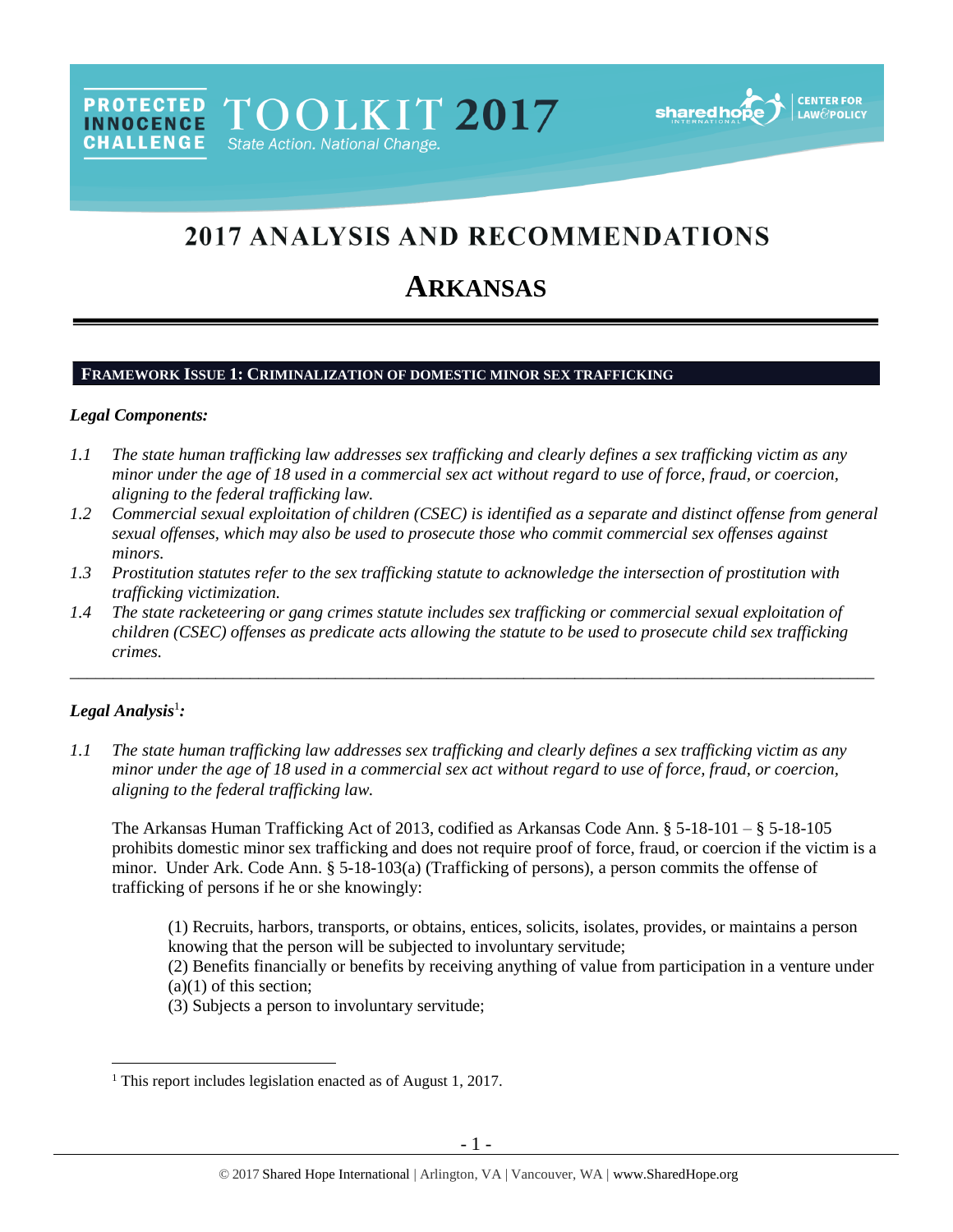(4) Recruits, entices, solicits, isolates, harbors, transports, provides, maintains, or obtains a minor for commercial sexual activity; or

(5) Sells or offers to sell travel services that he or she knows includes an activity prohibited under subdivision  $(a)(1)$ – $(4)$  of this section.

A separate offense under Ark. Code Ann. § 5-18-104 (Patronizing a victim of human trafficking) covers the purchase of commercial sexual activity. It is a Class B felony to engage in commercial sexual activities if the defendant knows the person performing the sexual activities is a victim of human trafficking. If the victim is a minor at the time of the offense, then the charge is upgraded to a Class A felony. A Class A felony conviction is punishable by 6 to 30 years of imprisonment. Ark. Code Ann. § 5-4-401.

*1.2 Commercial sexual exploitation of children (CSEC) is identified as a separate and distinct offense from general sexual offenses, which may also be used to prosecute those who commit commercial sex offenses against minors.*

The following laws criminalize CSEC in Arkansas:

- 1. Ark. Code Ann. § 5-70-104(a)(2), (b) (Promoting prostitution in the first degree) creates a Class D felony if a person "knowingly . . . (2) Advances prostitution or profits from prostitution of a person less than eighteen (18) years of age." This crime is punishable by imprisonment up to 6 years and a possible fine not to exceed \$10,000. Ark. Code Ann.  $\S$ § 5-4-201(a)(2), 5-4-401(a)(5).
- 2. Ark. Code Ann. § 5-27-303(a) (Engaging children in sexually explicit conduct for use in visual or print medium) states when "any person eighteen (18) years of age or older who employs, uses, persuades, induces, entices, or coerces any child<sup>2</sup> to engage in or who has a child assist any other person to engage in any sexually explicit conduct for the purpose of producing any visual or print medium depicting the sexually explicit conduct is guilty" of a felony. A first offense is a Class B felony punishable by imprisonment for 5–20 years and a possible fine not to exceed \$15,000. Ark. Code Ann.  $\S$ § 5-27-303(a)(1), 5-4-401(a)(3), 5-4-201(a)(1). Subsequent offenses are Class A felonies punishable by imprisonment for 6- 30 years and a possible fine not to exceed \$15,000. Ark. Code Ann. §§ 5-27-303(a)(2), 5-4-401(a)(2), 5-4-201(a)(1).
- 3. Ark. Code Ann. § 5-27-305(a) (Transportation of minors for prohibited sexual conduct) states,

(a) A person commits the offense of transportation of a minor for prohibited sexual conduct if the person transports, finances in whole or part the transportation of, or otherwise causes or facilitates the movement of any minor, and the actor:

(1) Knows or has reason to know that prostitution or sexually explicit conduct involving the minor will be commercially exploited by any person; and

- (2) Acts with the purpose that the minor will engage in:
	- (A) Prostitution; or

 $\overline{a}$ 

(B) Sexually explicit conduct.

This crime is a Class A felony punishable by imprisonment for 6–30 years and a possible fine not to exceed \$15,000. Ark. Code Ann. §§ 5-27-305(b), 5-4-401(a)(2), 5-4-201(a)(1).

4. Under Ark. Code Ann. § 5-27-402(a) (Employing or consenting to the use of a child in a sexual performance), "It is unlawful for a person, knowing the character and content of the performance, to

<sup>&</sup>lt;sup>2</sup> "Child" is defined for purposes of subchapter 3 (Arkansas Protection of Children Against Exploitation Act of 1979) as "any person under eighteen (18) years of age." Ark. Code Ann §5-27-302(1).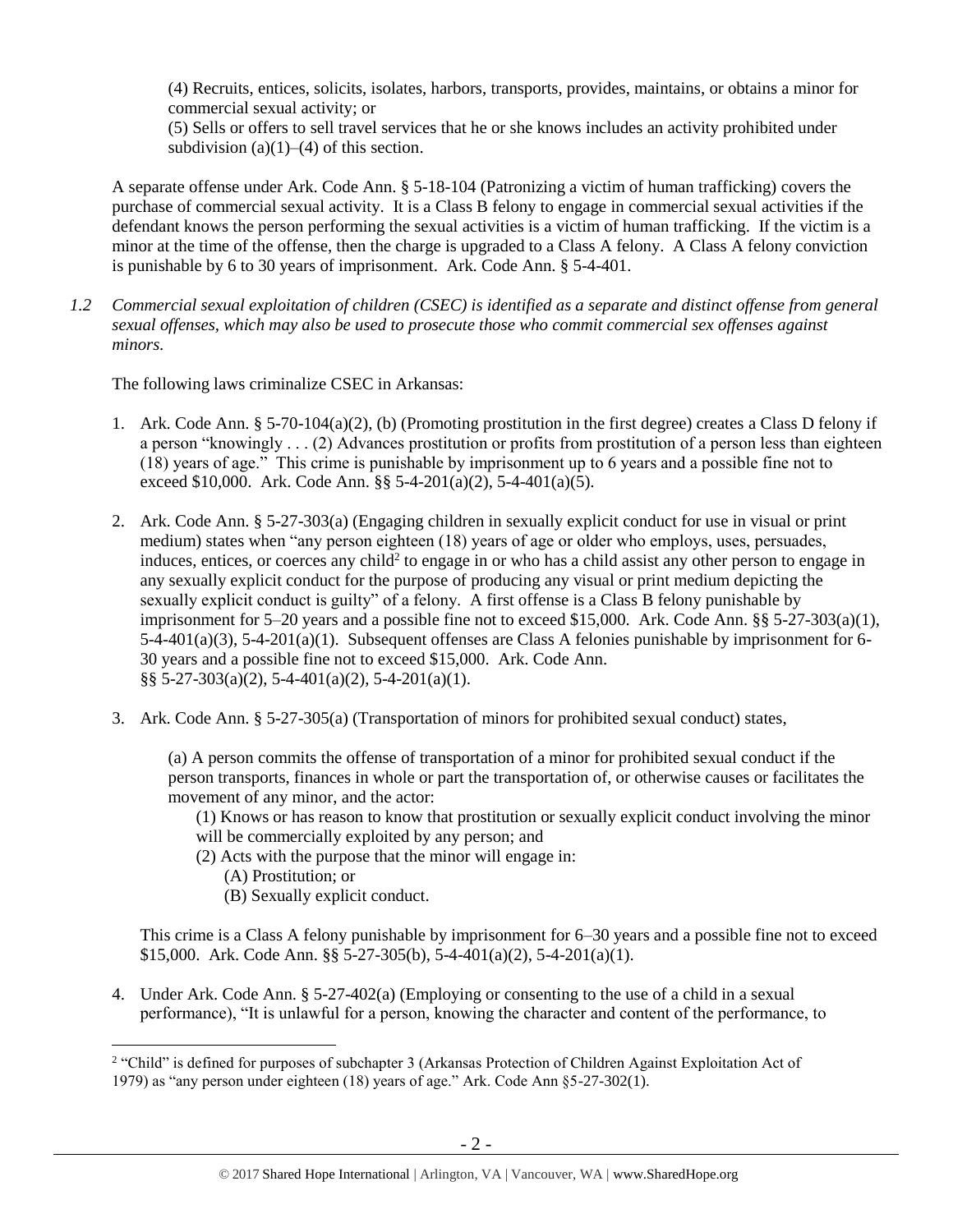employ, authorize, or induce a child under eighteen (18) years of age to engage in a sexual performance."<sup>3</sup> A first offense is a Class C felony punishable by imprisonment for 3–10 years and a possible fine not to exceed \$10,000. Ark. Code Ann. §§ 5-27-402(c)(1), 5-4-401(a)(4), 5-4-201(a)(2). Second and subsequent offenses are Class B felonies punishable by imprisonment for 5-20 years and a possible fine not to exceed \$15,000. Ark. Code Ann. §§ 5-27-402(c)(2), 5-4-401(a)(3), 5-4-201(a)(1).

- 5. Ark. Code Ann. § 5-27-403(a) (Producing, directing, or promoting a sexual performance by a child) makes it a crime for a person "knowing the character and content of the material, to produce, direct, or promote a performance that includes sexual conduct by a child under eighteen (18) years of age." This crime is a Class B felony punishable by imprisonment for 5-20 years and a possible fine not to exceed \$15,000. Ark. Code Ann. §§ 5-27-403(b), 5-4-401(a)(3), 5-4-201(a)(1).
- 6. Ark. Code Ann. § 5-27-307 (Sexually grooming a child) states that "A person commits sexually grooming a child if he or she knowingly disseminates to a child thirteen (13) years of age or younger with or without consideration a visual or print medium depicting sexually explicit conduct with the purpose to entice, induce, or groom the child thirteen (13) years of age or younger to engage in the following with a person: (1) Sexual intercourse; (2) Sexually explicit conduct; or (3) Deviate sexual activity." This crime is a Class A misdemeanor if the actor is younger than 21 years of age, which may be punishable by imprisonment not to exceed 1 year and a possible fine not to exceed \$2,500. Ark. Code Ann. §§ 5-27-307(c)(2), 5-4-401(b)(1), 5-4-201(b)(1).

Additionally, although not expressly commercial, the following offenses could apply to cases of domestic minor sex trafficking:

1. Ark. Code Ann. § 5-27-306(a)(1), (2) (Internet stalking of a child) makes it a crime for a person over the age of 21 to knowingly use the Internet to do the following:

(1) Seduce, solicit, lure, or entice a child fifteen (15) years of age or younger [or, for purposes of subsection (2), an individual believed to be 15 or younger] in an effort to arrange a meeting with the child for the purpose of engaging in:

- (A) Sexual intercourse;
- (B) Sexually explicit conduct; or
- (C) Deviate sexual activity;
- . . . .

If the individual merely "attempts to arrange a meeting" with a real child or a person believed to be a child, this crime is a Class B felony punishable by imprisonment for 5–20 years and a possible fine not to exceed \$15,000. Ark. Code Ann. §§ 5-27-306(b)(1), (2), 5-4-401(a)(3), 5-4-201(a)(1). If the meeting with the child actually occurs, even if the sexual activity does not occur, the crime is a Class A felony punishable by imprisonment for 6–30 years and a possible fine not to exceed \$15,000. Ark. Code Ann. §§ 5-27-306(b)(3),  $5-4-401(a)(2)$ ,  $5-4-201(a)(1)$ .

 $\overline{a}$ <sup>3</sup> "Performance" is defined for purposes of subchapter 4 (Use of children in sexual performance) as "any play, dance, act, drama, piece, interlude, pantomime, show, scene, or other three-dimensional presentation or a part of a play, dance, act, drama, piece, interlude, pantomime, show, scene, or other three-dimensional presentation, whether: (A) Performed live or photographed; (B) Filmed; (C) Videotaped; or (D) Visually depicted by any other photographic, cinematic, magnetic, or electronic means." Ark. Code Ann. § 5-27-401(1).

<sup>&</sup>quot;Sexual performance" is defined for purposes of subchapter 4 (Use of children in sexual performance) as "any performance or part of a performance that includes sexual conduct by a child under eighteen (18) years of age." Ark. Code Ann. § 5-27-401(5).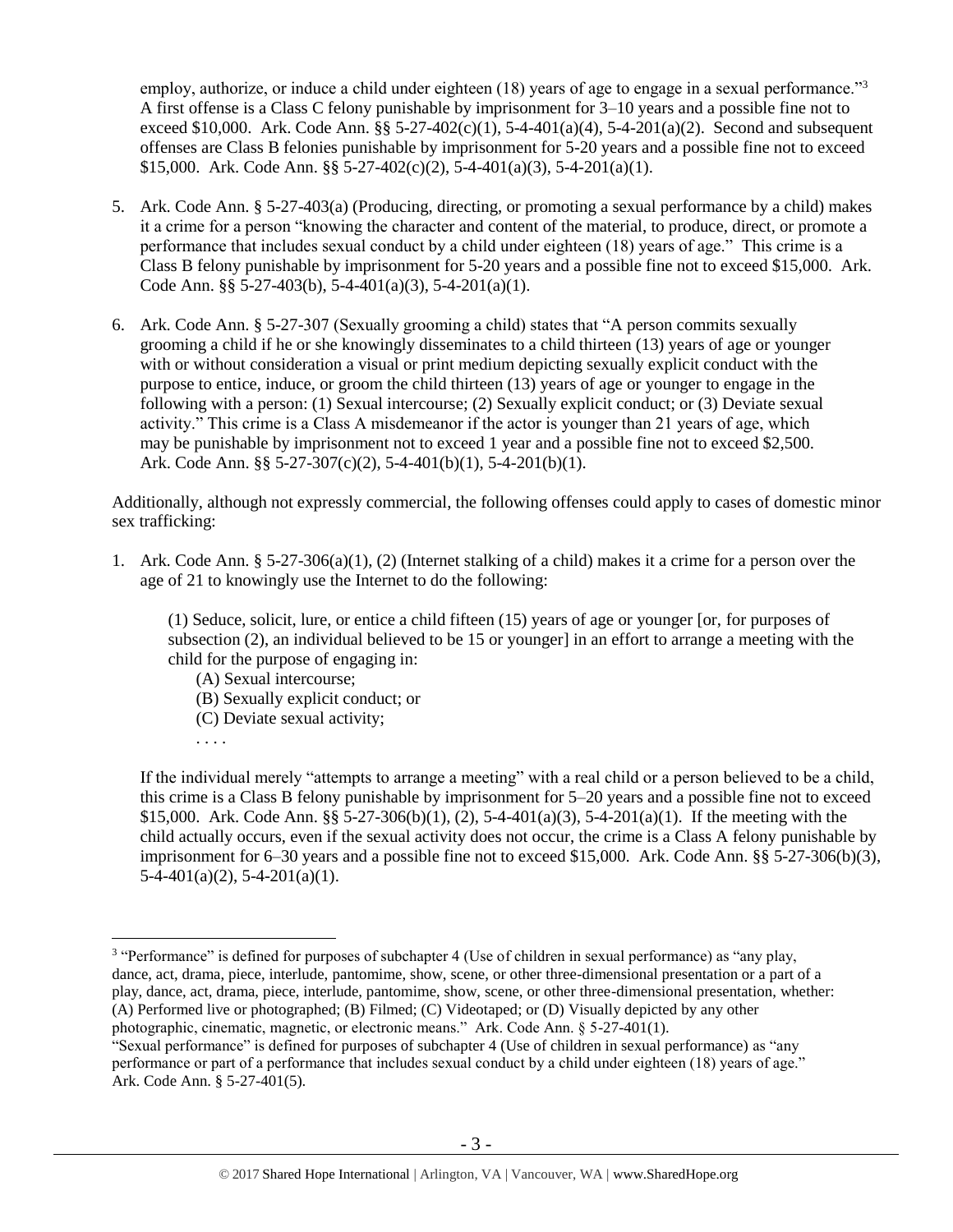2. Ark. Code Ann. § 5-27-306(a)(3), (4) (Internet stalking of a child) makes it a crime for a person over the age of 21 to knowingly use the Internet to do the following:

(3) Compile, transmit, publish, reproduce, buy, sell, receive, exchange, or disseminate the name, telephone number, electronic mail address, residence address, picture, physical description, characteristics, or any other identifying information on a child fifteen (15) years of age or younger [or, for purposes of subsection (4), on an individual that the person believes to be 15 or younger] in furtherance of an effort to arrange a meeting with the child for the purpose of engaging in:

(A) Sexual intercourse;

(B) Sexually explicit conduct; or

(C) Deviate sexual activity;

. . . .

If the individual merely "attempts to arrange a meeting," with either a real child or a person believed to be a child this crime is a Class B felony punishable by imprisonment for 5–20 years and a possible fine not to exceed \$15,000. Ark. Code Ann. §§ 5-27-306(b)(1), (2), 5-4-401(a)(3), 5-4-201(a)(1). If the meeting with the child actually occurs, even if the sexual activity does not occur, the crime is a Class A felony punishable by imprisonment for 6-30 years and a possible fine not to exceed \$15,000. Ark. Code Ann. §§ 5-27-306(b)(3), 5-4-401(a)(2), 5-4-201(a)(1).

- 3. Ark. Code Ann. § 5-27-603(a) (Computer child pornography) establishes a crime when a person knowingly "(1) Compiles, enters into, or transmits by means of computer, makes, prints, publishes, or reproduces by other computerized means, knowingly causes or allows to be entered into or transmitted by means of computer or buys, sells, receives, exchanges, or disseminates any notice, statement, or advertisement or any child's name, telephone number, place of residence, physical characteristics, or other descriptive or identifying information for purposes of facilitating, encouraging, offering, or soliciting sexually explicit conduct of or with any child or another individual believed by the person to be a child, or the visual depiction of the conduct; or (2) Utilizes a computer online service, internet service, or local bulletin board service to seduce, solicit, lure, or entice or attempt to seduce, solicit, lure, or entice a child or another individual believed by the person to be a child, to engage in sexually explicit conduct." This crime is a Class B felony punishable by imprisonment for 5–20 years and a possible fine not to exceed \$15,000. Ark. Code Ann. §§ 5-27-603(b), 5-4-401(a)(3), 5-4-201(a)(1).
- 4. Ark. Code Ann. § 5-27-605(a)(1) (Computer exploitation of a child) establishes the crime of computer exploitation in the first degree when a person "(A) Causes or permits a child to engage in sexually explicit conduct; and (B) Knows, has reason to know, or intends that the prohibited conduct may be: (i) Photographed; (ii) Filmed; (iii) Reproduced; (iv) Reconstructed in any manner, including on the internet; or (v) Part of an exhibition or performance." A first offense of this crime is a Class B felony punishable by imprisonment for 5–20 years and a possible fine not to exceed \$15,000. Ark. Code Ann.  $\S$ § 5-27-605(a)(2)(A), 5-4-401(a)(3), 5-4-201(a)(1). Subsequent offenses are Class A felonies punishable by imprisonment for 6-30 years and a possible fine not to exceed \$15,000. Ark. Code Ann. §§ 5-27-  $605(a)(2)(B)$ , 5-4-401(a)(2), 5-4-201(a)(1).
- 5. Ark. Code Ann. § 5-27-605(b)(1) (Computer exploitation of a child) establishes the crime of second degree computer exploitation of a child if the individual does either of the following: "(A) Photographs or films a child engaged in sexually explicit conduct; or (B) Uses any device, including a computer, to reproduce or reconstruct the image of a child engaged in sexually explicit conduct." This crime is a Class C felony punishable by imprisonment for 3–10 years and a possible fine not to exceed \$10,000. Ark. Code Ann. §§ 5-27-605(b)(2), 5-4-401(a)(4), 5-4-201(a)(2).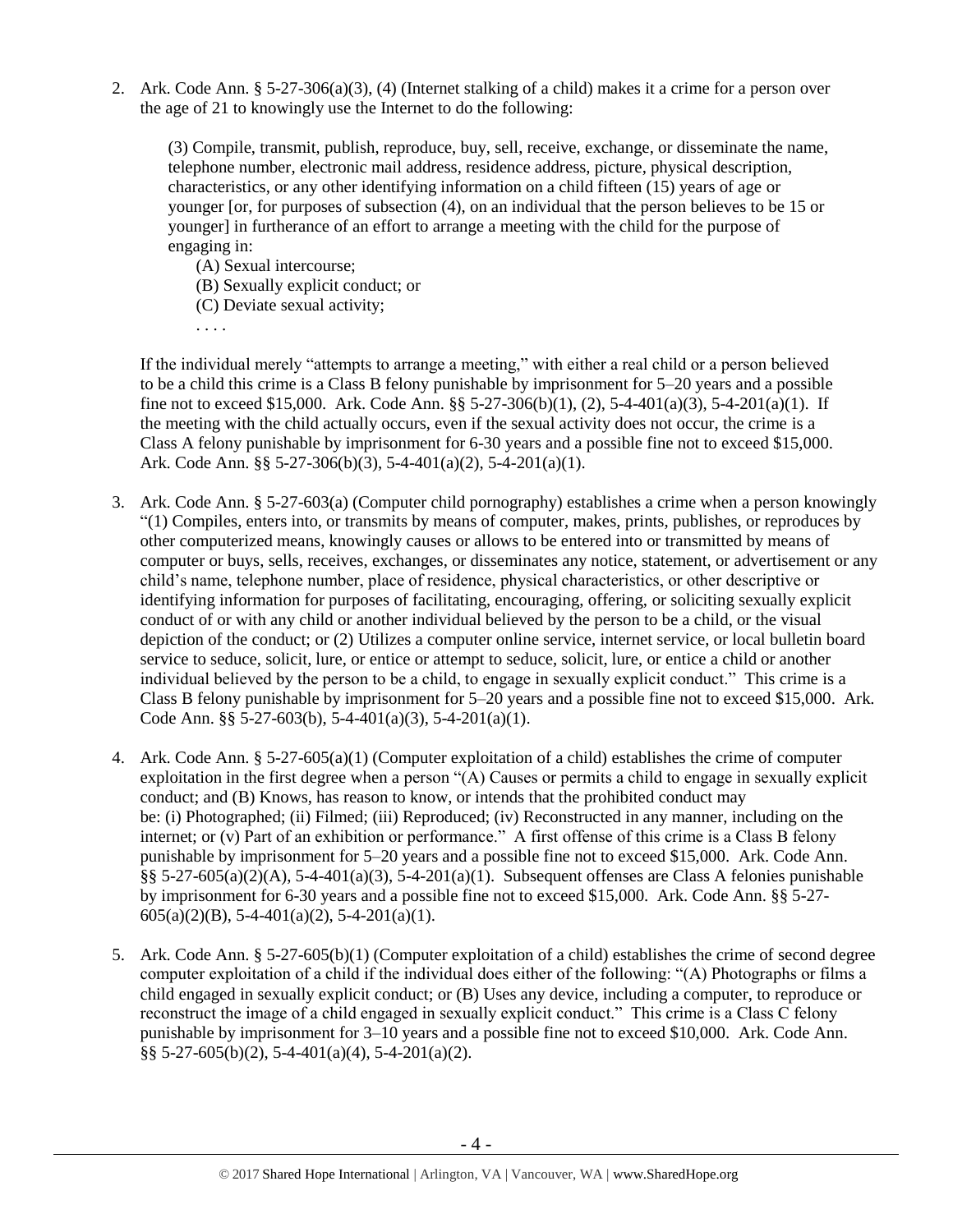- 6. Ark. Code Ann. § 5-14-103(a)(3)(A) (Rape) establishes a crime when a person "engages in sexual intercourse or deviate sexual activity with another person . . . [w]ho is less than fourteen (14) years of age." However, subsection (3)(B) creates an affirmative defense to this provision if "the actor was not more than three (3) years older than the victim." Rape is a Class Y felony punishable by imprisonment for 25–40 years or a life sentence. Ark. Code Ann.  $\S$ § 5-14-103(c), 5-4-401(a)(1).
- 7. Ark. Code Ann. § 5-14-125(a)(3)(A) (Sexual assault in the second degree) establishes a crime when a person over 18 "engages in sexual contact with another person who is: (A) Less than fourteen (14) years of age." This crime is a Class B felony punishable by imprisonment for 5–20 years and a possible fine not to exceed \$15,000. Ark. Code Ann. §§ 5-14-125(b)(1), 5-4-401(a)(3), 5-4-201(a)(1).
- 8. Ark. Code Ann. § 5-14-127(a)(1)(A) (Sexual assault in the fourth degree) establishes a crime if a person 20 or older "[e]ngages in sexual intercourse or deviate sexual activity with another person who is: (i) Less than sixteen (16) years of age; and (ii) Not the person's spouse." For a violation of this subsection, a person is guilty of a Class D felony punishable by imprisonment not to exceed 6 years and a possible fine not to exceed \$10,000. Ark. Code Ann. §§ 5-14-127(b)(1), 5-4-401(a)(5), 5-4-201(a)(2). The statute also makes it a crime when a person "[e]ngages in sexual contact with another person who is: (i) Less than sixteen (16) years of age; and (ii) Not the person's spouse." Ark. Code Ann.  $\S$  5-14-127(a)(1)(B). This crime is a Class A misdemeanor, which may be punishable by imprisonment not to exceed 1 year and a possible fine not to exceed \$2,500. Ark. Code Ann. §§ 5-14-127(b)(2), 5-4-401(b)(1), 5-4-201(b)(1).
- 9. A violation of Ark. Code Ann.  $\S$  5-14-110(a)(1) (Sexual indecency with a child) occurs if

Being eighteen (18) years of age or older, the person solicits<sup>4</sup> another person who is less than fifteen (15) years of age or who is represented to be less than fifteen (15) years of age to engage in:

- (A) Sexual intercourse;
- (B) Deviate sexual activity; or
- (C) Sexual contact.

 $\overline{a}$ 

The crime is a Class D felony punishable by imprisonment not to exceed 6 years and a possible fine not to exceed \$10,000. Ark. Code Ann. §§ 5-14-110(b), 5-4-401(a)(5), 5-4-201(a)(2).

*1.3 Prostitution statutes refer to the sex trafficking statute to acknowledge the intersection of prostitution with trafficking victimization.* 

Ark. Code Ann. § 5-70-102(a) (Prostitution) refers to the human trafficking statute by establishing an affirmative defense to the charge of prostitution for victims of human trafficking under Ark. Code Ann. § 5-18- 103 (Trafficking of persons). Ark Code Ann. § 5-70-102(c). Ark. Code Ann. 5-18-102(15) (Definitions) defines a victim of human trafficking as a person who has been subjected to trafficking of persons. Additionally, Ark. Code Ann. § 5-70-103 (Sexual solicitation) establishes an affirmative defense to prosecution if a trafficking victim "solicits or requests a person to engage in sexual activity with him or her in return for a fee." Ark. Code Ann. § 5-70-103(c).

<sup>&</sup>lt;sup>4</sup> In *Heape v. State*, the court "h[e]ld that the evidence was sufficient to show that appellant, by offering the girl money in exchange for sex, solicited her to engage in sexual intercourse, deviate sexual activity, or sexual contact." Heape v. State, 192 S.W.3d 281, 286 (Ark. Ct. App. 2004).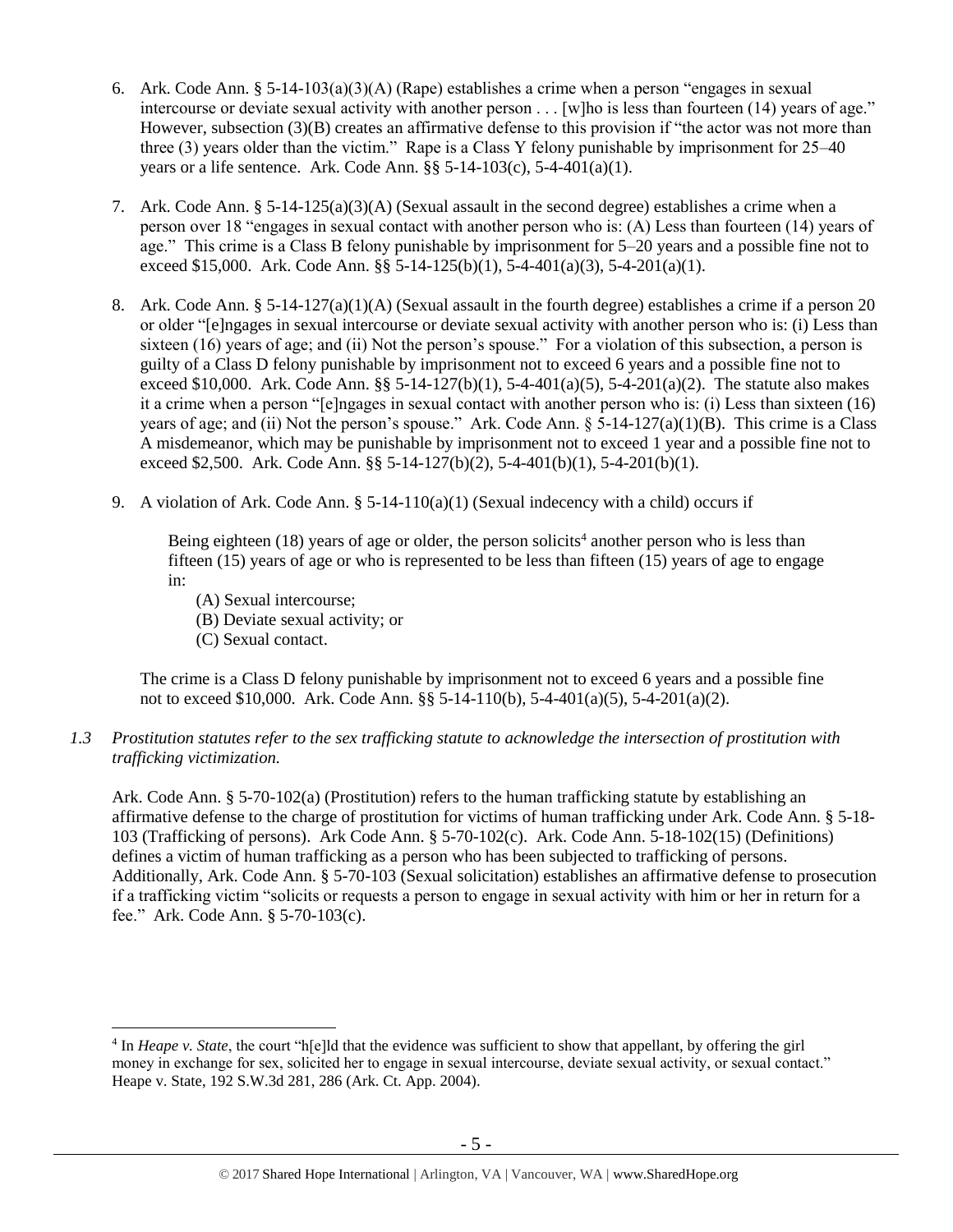*1.4 The state racketeering or gang crimes statute includes sex trafficking or commercial sexual exploitation of children (CSEC) offenses as predicate acts allowing the statute to be used to prosecute child sex trafficking crimes.* 

Ark. Code Ann. § 5-74-104 (Engaging in a continuing criminal gang, organization, or enterprise) states,

(a) (1) A person commits the offense of engaging in a continuing criminal gang, organization, or enterprise in the first degree if he or she:

(A) Commits or attempts to commit or solicits to commit a felony predicate criminal offense; and

(B) That offense is part of a continuing series of two (2) or more predicate criminal offenses that are undertaken by that person in concert with two (2) or more other persons with respect to whom that person occupies a position of organizer, a supervisory position, or any other position of management.

(2) A person who engages in a continuing criminal gang, organization, or enterprise in the first degree is guilty of a felony two (2) classifications higher than the classification of the highest underlying predicate offense referenced in subdivision (a)(1)(A) of this section.

(b) (1) A person commits the offense of engaging in a continuing criminal gang, organization, or enterprise in the second degree if he or she:

(A) Commits or attempts to commit or solicits to commit a felony predicate criminal offense; and

(B) That offense is part of a continuing series of two (2) or more predicate criminal offenses that are undertaken by that person in concert with two (2) or more other persons, but with respect to whom that person does not occupy the position of organizer, a supervisory position, or any other position of management.

(2) A person who engages in a continuing criminal gang, organization, or enterprise in the second degree is guilty of a felony one (1) classification higher than the classification of the highest underlying predicate offense referenced in subdivision  $(b)(1)(A)$  of this section.

(c) A person who engages in a continuing criminal gang, organization, or enterprise when the

underlying predicate offense is a Class A felony or a Class Y felony is guilty of a Class Y felony. (d) Any sentence of imprisonment imposed pursuant to this section is in addition to any sentence imposed for the violation of a predicate criminal offense.

Under Ark. Stat. Ann. 5-74-103(4) "Predicate criminal offense" means any violation of Arkansas law that is a crime of violence or a crime of pecuniary gain.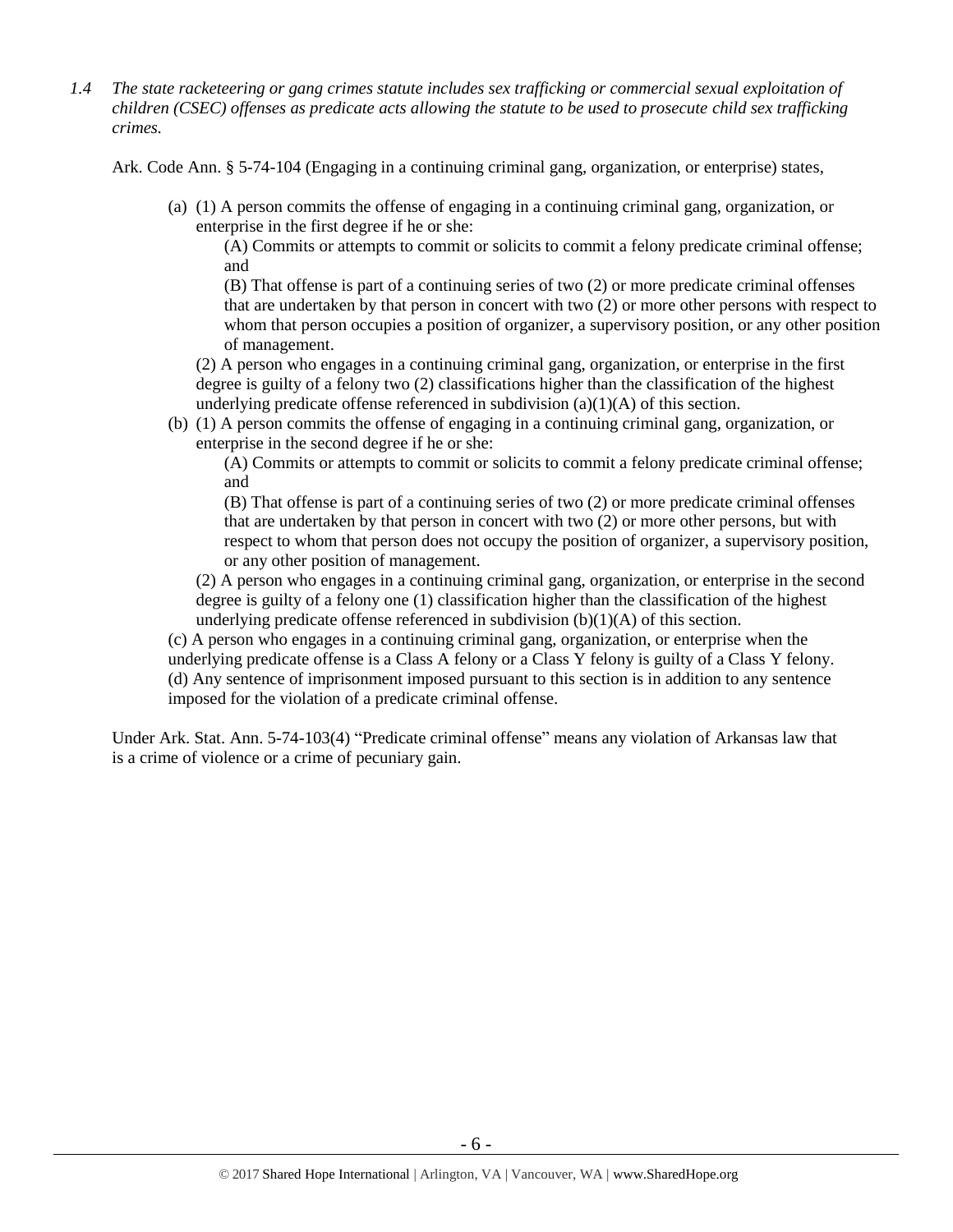#### **FRAMEWORK ISSUE 2: CRIMINAL PROVISIONS ADDRESSING DEMAND**

## *Legal Components:*

- *2.1 The state sex trafficking law can be applied to buyers of commercial sex acts with a minor.*
- *2.2 Buyers of commercial sex acts with a minor can be prosecuted under commercial sexual exploitation of children (CSEC) laws.*
- *2.3 Solicitation of prostitution laws differentiate between buying sex acts with an adult and buying sex acts with a minor under 18.*
- *2.4 Penalties for buyers of commercial sex acts with minors are as high as federal penalties.*
- *2.5 Using the Internet or other electronic communication to lure, entice, or purchase, or attempt to lure, entice, or purchase commercial sex acts with a minor is a separate crime or results in an enhanced penalty for buyers.*
- *2.6 No age mistake defense is permitted for a buyer of commercial sex acts with any minor under 18.*
- *2.7 Base penalties for buying sex acts with a minor under 18 are sufficiently high and not reduced for older minors.*
- *2.8 Financial penalties for buyers of commercial sex acts with minors are sufficiently high to make it difficult for buyers to hide the crime.*
- *2.9 Buying and possessing images of child sexual exploitation carries penalties as high as similar federal offenses.*

\_\_\_\_\_\_\_\_\_\_\_\_\_\_\_\_\_\_\_\_\_\_\_\_\_\_\_\_\_\_\_\_\_\_\_\_\_\_\_\_\_\_\_\_\_\_\_\_\_\_\_\_\_\_\_\_\_\_\_\_\_\_\_\_\_\_\_\_\_\_\_\_\_\_\_\_\_\_\_\_\_\_\_\_\_\_\_\_\_\_\_\_\_\_

*2.10 Convicted buyers of commercial sex acts with minors are required to register as sex offenders*.

## *Legal Analysis:*

 $\overline{a}$ 

*2.1 The state sex trafficking law can be applied to buyers of commercial sex acts with a minor.*

Arkansas law applies to buyers directly under Ark. Code Ann. § 5-18-104 (Patronizing a victim of human trafficking). A person patronizes a victim of human trafficking if he or she "knowingly engages in commercial sexual activity with another person knowing that the other person is a victim of human trafficking." Ark. Code Ann. §5-18-104(a). To be convicted under this provision, the government must prove that the buyer knew the person patronized was a victim of human trafficking.

However, the primary trafficking law, Ark Code Ann. § 5-18-103(a)(4) (Trafficking of persons) also applies to buyers through the term "solicits" and, following federal precedent,<sup>5</sup> through the term "obtains" without

<sup>5</sup> *See* United States v. Jungers, 702 F.3d 1066 (8th Cir. 2013). In this case, the Eighth Circuit held that the federal sex trafficking law, 18 U.S.C. § 1591 (Sex trafficking of children or by force, fraud, or coercion) applies to buyers of sex with minors. Reversing a District of South Dakota ruling that Congress did not intend the string of verbs constituting criminal conduct under 18 U.S.C. § 1591(a)(1) ("recruits, entices, harbors, transports, provides, obtains, or maintains") to reach the conduct of buyers (United States v. Jungers, 834 F. Supp. 2d 930, 931 (D.S.D. 2011)), the Eighth Circuit concluded that 18 U.S.C. § 1591 does not contain "a latent exemption for purchasers" because buyers can "engage in at least some of the prohibited conduct." Jungers, 702 F. 3d 1066, 1072. Congress codified Jungers clarifying that the federal sex trafficking law is intended to apply to buyers in the Justice for Victims of Trafficking Act (JVTA) of 2015 Pub. L. No. 114-22, 129 Stat 227), enacted on May 29, 2015. The JVTA adds the terms "patronize" and "solicit" to the list of prohibited conduct and expressly states, "section 108 of this title amends section 1591 of title 18, United States Code, to add the words 'solicits or patronizes' to the sex trafficking statute making absolutely clear for judges, juries, prosecutors, and law enforcement officials that criminals who purchase sexual acts from human trafficking victims may be arrested, prosecuted, and convicted as sex trafficking offenders when this is merited by the facts of a particular case." Id. at Sec. 109. The Eighth Circuit decision in *United States v. Jungers* and the federal sex trafficking law as amended by the Justice for Victims of Trafficking Act establish persuasive authority when state courts interpret the string of verbs constituting prohibited conduct in state sex trafficking laws (in particular the term "obtains") to the extent such interpretation does not conflict with state case law.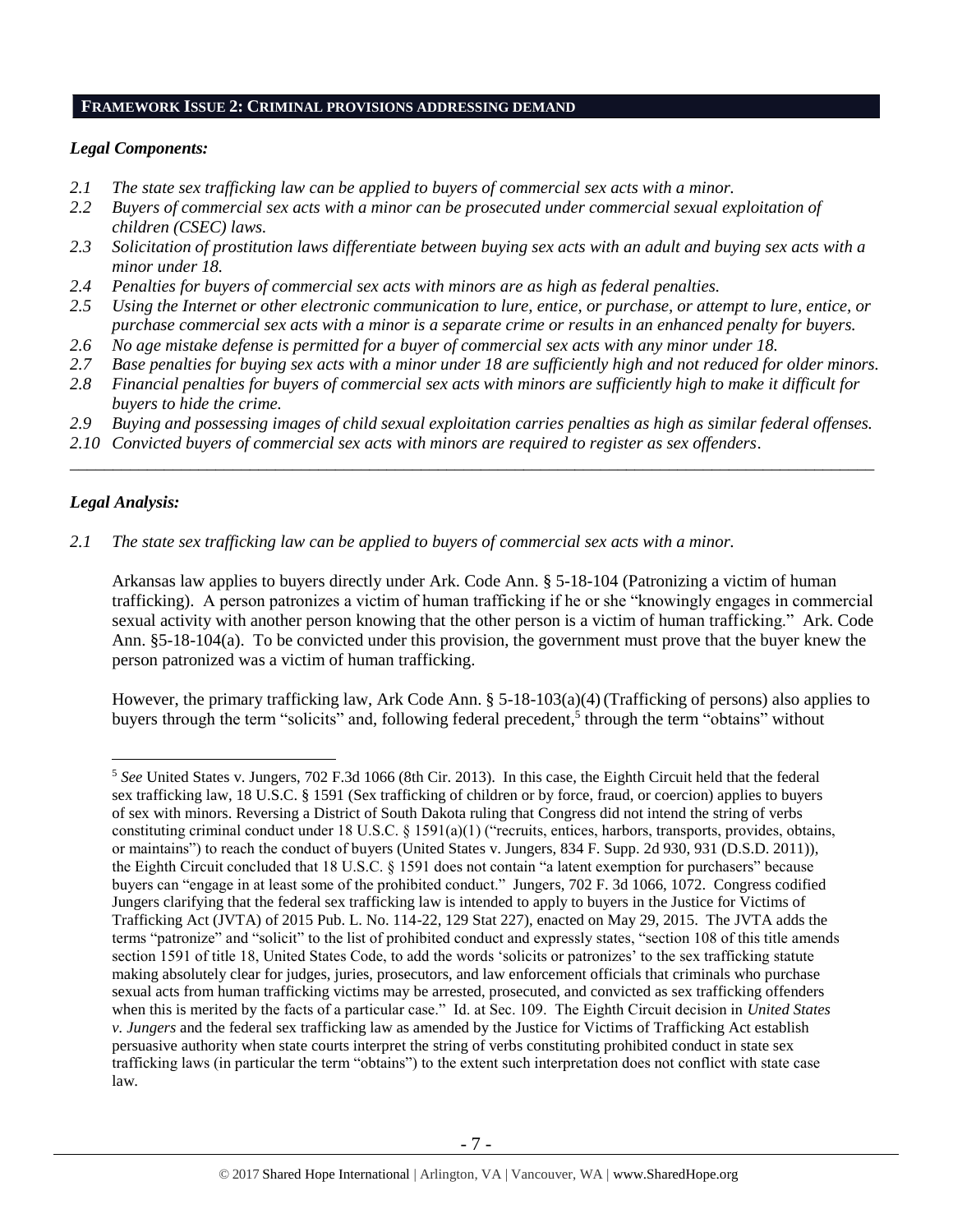requiring that the buyer had knowledge of the minor's victim status. It states, "A person commits the offense of trafficking of persons if he or she knowingly . . . . Recruits, entices, solicits, isolates, harbors, transports, provides, maintains, or obtains a minor for commercial sexual activity."

Ark Code Ann. § 5-18-103(a)is a Class Y felony when the victim was a minor at the time of the offense. Ark. Code Ann. 5-18-103(c). A Class Y felony is punishable by 10–40 years, or life. Ark. Code Ann. §§ 5-4-401, 5-4- 201(a)(1). Additionally, violators of this statute must pay \$250 to be deposited in the Safe Harbor Fund for Sexually Exploited Children. Ark. Code Ann. § 5-18-103(d). Patronizing a victim of human trafficking under Ark. Code Ann. § 5-18-104 is a Class A felony, punishable by 6–30 years in prison and a possible fine not to exceed §15,000. Ark. Code Ann. §§ 5-18-104(b)(2), 5-4-401(2), 5-4-201(a)(1).

*2.2 Buyers of commercial sex acts with a minor can be prosecuted under commercial sexual exploitation of children (CSEC) laws.*

A buyer of commercial sex acts with a minor may be found in violation of Ark. Code Ann. § 5-27-305(a) (Transportation of minors for prohibited sexual conduct) under certain circumstances. Ark. Code Ann. § 5-27-  $305(a)$  states,

A person commits the offense of transportation of a minor for prohibited sexual conduct if the person transports, finances in whole or part the transportation of, or otherwise causes or facilitates the movement of any minor, and the actor:

(1) Knows or has reason to know that prostitution or sexually explicit conduct involving the minor will be commercially exploited by any person; and

- (2) Acts with the purpose that the minor will engage in:
	- (A) Prostitution; or
	- (B) Sexually explicit conduct.

This crime is a Class A felony punishable by imprisonment for 6–30 years and a possible fine not to exceed \$15,000. Ark. Code Ann. §§ 5-27-305(b), 5-4-401(a)(2), 5-4-201(a)(1).

However, if not identified as a child sex trafficking or CSEC case, a buyer of sex with a minor 15–18 may be charged with Ark. Code Ann. § 5-70-103 (Sexual solicitation), which also applies for solicitation of adults. Under this statute a buyer of commercial sex is guilty of a crime when "he or she: (1) Offers to pay a fee to a person to engage in sexual activity with him or her or another person; or (2) Solicits or requests a person to engage in sexual activity with him or her in return for a fee." Ark. Code Ann. § 5-70-103(a). A first offense is punishable by imprisonment for up to 90 days and a possible fine not to exceed \$2,000, while second and subsequent offenses are punishable by imprisonment for up to 1 year and a possible fine not to exceed \$3,500. Ark. Code Ann. § 5-70-103(b).<sup>6</sup>

*2.3 Solicitation of prostitution laws differentiate between buying sex acts with an adult and buying sex acts with a minor under 18.*

<span id="page-7-0"></span>Arkansas's solicitation for prostitution law does not directly distinguish the purchase of commercial sex acts with children from those with adults. Ark. Code Ann. § 5-70-103(a) (Sexual solicitation) states, "A person commits the offense of sexual solicitation if he or she: (1) Offers or agrees to pay a fee to a person to engage in sexual activity with him or her or another person; or (2) Solicits or requests a person to engage in sexual activity with him or her in return for a fee." A first offense is punishable by imprisonment for up to 90 days and a

 $\overline{a}$ <sup>6</sup> The text of Ark. Code Ann. § 5-70-103 cited here and elsewhere in this report includes amendments made by the enactment of House Bill 1417 during the 2017 Regular Session of Arkansas's 91st General Assembly (effective July 30, 2017).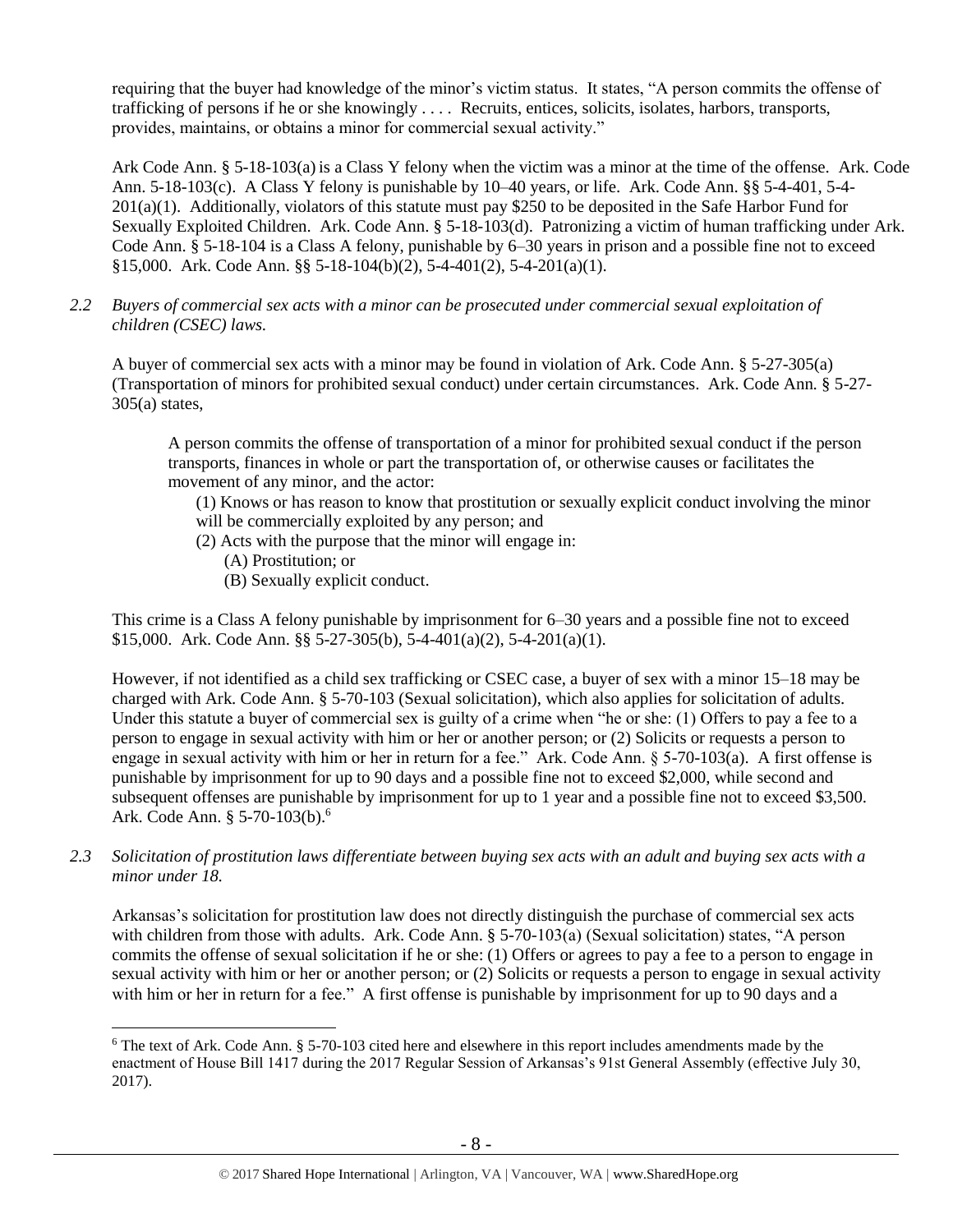possible fine not to exceed \$2,000, while second and subsequent offenses are punishable by imprisonment for up to 1 year and a possible fine not to exceed \$3,500. Ark. Code Ann. § 5-70-103(b).<sup>7</sup>

2.3.1 Recommendation: Amend Ark. Code Ann. § 5-70-103(a) (Sexual solicitation) to distinguish between soliciting a minor versus an adult for commercial sex and provide a heightened penalty that aligns with penalties under Ark. Code Ann. § 5-27-305(a) (Transportation of minors for prohibited sexual conduct).

#### *2.4 Penalties for buyers of commercial sex acts with minors are as high as federal penalties.*

Buyers who violate Ark. Code Ann.  $\S 5$ -18-103(a)(4) (Trafficking of persons) will be guilty of a Class Y felony punishable by imprisonment for 10–40 years or life and a mandatory fine of \$250 paid to the Safe Harbor Fund for Sexually Exploited Children. Ark. Code Ann. §§ 5-18-103(c)(2), (d), 5-4-201(a)(1). Additionally, pursuant to Ark. Code Ann. § 16-93-618 (Parole) a person who was found guilty, or pled guilty, to "trafficking persons a Class Y felony, § 5-18-103" may not be eligible for parole or community correction transfer until the guilty party has served 70 percent of their sentence.

A buyer convicted under Ark. Code Ann. § 5-18-104 (Patronizing a victim of human trafficking) faces a Class A felony punishable by 6–30 years imprisonment and a possible fine not to exceed \$ 15,000. Ark. Code Ann. §§ 5-4-401, 5-4-201(a)(1).

If convicted under Ark. Code Ann. § 5-27-305(a) (Transportation of minors for prohibited sexual conduct) a buyer will be guilty of a Class A felony punishable by imprisonment for 6–30 years and a possible fine not to exceed \$15,000. Ark. Code Ann. §§ 5-27-305(b), 5-4-401(a)(2), 5-4-201(a)(1).

When the minor is under 15 and the buyer is convicted of violating Ark. Code Ann.  $\S$  5-14-110(a)(1) (Sexual indecency with a child), the crime is a Class D felony punishable by imprisonment not to exceed 6 years and a possible fine not to exceed \$10,000. Ark. Code Ann. §§ 5-14-110(b), 5-4-401(a)(5), 5-4-201(a)(2).

If convicted of violating either Ark. Code Ann. § 5-27-209(a) (Contributing to the delinquency of a minor) or Ark. Code Ann. § 5-27-220 (Contributing to the delinquency of a juvenile), the buyer is subject to a Class A misdemeanor, which may be punishable by imprisonment up to 1 year and a possible fine not to exceed \$2,500. Ark. Code Ann. §§ 5-27-209(b), 5-27-220(d)(1), 5-4-201(b)(1), 5-4-401(b)(1).

Under Ark. Code Ann. § 5-70-103(b)(1)<sup>8</sup> (Sexual solicitation), a first offense is punishable by imprisonment for up to 90 days and a possible fine not to exceed \$2,000 regardless of the prostituted person's age. A second or subsequent offense is punishable by imprisonment for up to 1 year and a possible fine not to exceed \$3,500. Ark. Code Ann. § 5-70-103(b)(2). Additionally, anyone convicted will have to pay an additional fine of \$250 to the Safe Harbor Fund for Sexually Exploited Children. Ark. Code Ann. § 5-70-103(d).

Sexual offenses that are not specific to commercial sexual exploitation but may be used to prosecute a buyer are felonies. Under Ark. Code Ann. § 5-27-306(a) (Internet stalking of a child), if a buyer over 21 attempts to arrange a meeting with a child under 15 for sexual purposes and the meeting never occurs, the buyer is guilty of a Class B felony. Ark. Code Ann.  $\S 5-27-306(b)(1)$ . As a Class B felony, this crime is punishable by imprisonment for 5-20 years and a possible fine not to exceed \$15,000. Ark. Code Ann. §§ 5-4-401(a)(3), 5-4-  $201(a)(1)$ . If the meeting actually occurs, regardless of whether actual sexual intercourse, sexually explicit conduct, or deviate sexual activity occurs, the person is guilty of a Class A felony punishable by imprisonment

 $\overline{a}$ 

<sup>7</sup> *See supra* note [6.](#page-7-0)

<sup>8</sup> *See supra* note [6.](#page-7-0)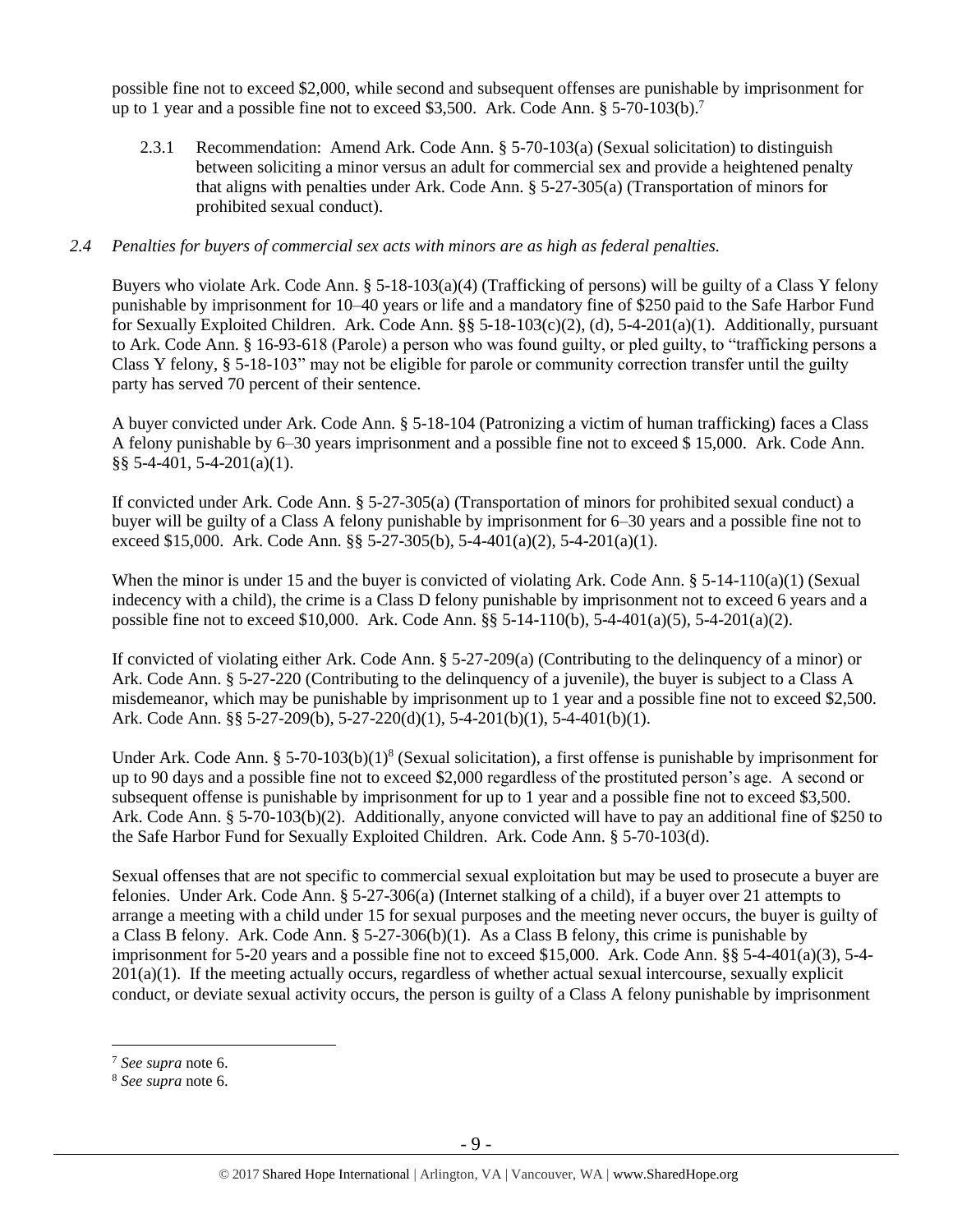for 6-30 years and a possible fine not to exceed \$15,000. Ark. Code Ann. §§ 5-27-306(b)(3), 5-4-401(a)(2), 5-  $4-201(a)(1)$ .

When the victim is less than fourteen (14), the buyer could be charged with a Class Y felony under Ark. Code Ann. § 5-14-103 (Rape), punishable by imprisonment for 25–40 years or a life sentence. Ark. Code Ann. §§ 5-14-103(c), 5-4-401(a)(1).

If the buyer is over 18 and charged with a Class B felony under Ark. Code Ann. § 5-14-125 (Sexual assault in the second degree), the buyer is subject to imprisonment for 5–20 years and a possible fine not to exceed \$15,000. Ark. Code Ann. §§ 5-14-125(a)(3)(A), (b)(1), 5-4-401(a)(3), 5-4-201(a)(1). If the buyer is 20 or older and charged with the Class D felony of Ark. Code Ann. § 5-14-127 (Sexual assault in the fourth degree), the buyer is subject to imprisonment not to exceed 6 years and a possible fine not to exceed \$10,000. Ark. Code Ann. §§ 5-14-127(a)(1)(A), (b)(1), 5-4-401(a)(5), 5-4-201(a)(2).

<span id="page-9-0"></span>In comparison, if the victim is under the age of 14, a conviction under the TVPA for child sex trafficking is punishable by 15 years to life imprisonment and a fine not to exceed \$250,000. 18 U.S.C. §§ 1591(b)(1),  $3559(a)(1)$ ,  $3571(b)(3)$ . If the victim is between the ages of  $14-17$ , a conviction is punishable by 10 years to life imprisonment and a fine not to exceed \$250,000. 18 U.S.C. §§ 1591(b)(2), 3559(a)(1), 3571(b)(3). A conviction is punishable by mandatory life imprisonment, however, if the buyer has a prior conviction for a federal sex offense<sup>9</sup> against a minor. 18 U.S.C. § 3559 $(e)(1)$ . To the extent buyers can be prosecuted under other federal CSEC laws,<sup>10</sup> a conviction is punishable by penalties ranging from a fine not to exceed \$250,000 to life imprisonment and a fine not to exceed \$250,000.<sup>11</sup>

*2.5 Using the Internet or other electronic communication to lure, entice, or purchase, or attempt to lure, entice, or purchase commercial sex acts with a minor is a separate crime or results in an enhanced penalty for buyers.*

Ark. Code Ann. § 5-27-306(a) (Internet stalking of a child) states in part,

A person commits the offense of internet stalking of a child if the person being twenty-one (21) years of age or older knowingly uses a computer online service, internet service, or local internet bulletin board service to:

 $\overline{a}$ 

<sup>&</sup>lt;sup>9</sup> Pursuant to 18 U.S.C. § 3559(e)(2), "federal sex offense" is defined as

an offense under section 1591 [18 USCS § 1591] (relating to sex trafficking of children), 2241 [18 USCS § 2241] (relating to aggravated sexual abuse), 2242 [18 USCS  $\S$  2242] (relating to sexual abuse), 2244(a)(1) [18 USCS § 2244(a)(1)] (relating to abusive sexual contact), 2245 [18 USCS § 2245] (relating to sexual abuse resulting in death), 2251 [18 USCS § 2251] (relating to sexual exploitation of children), 2251A [18 USCS § 2251A] (relating to selling or buying of children),  $2422(b)$  [18 USCS § 2422(b)] (relating to coercion and enticement of a minor into prostitution), or  $2423(a)$  [18 USCS § 2423(a)] (relating to transportation of minors).

<sup>&</sup>lt;sup>10</sup> 18 U.S.C. §§ 2251A(b) (Selling or buying of children), 2251(a) (Sexual exploitation of children), 2423(a) (Transportation of a minor with intent for minor to engage in criminal sexual activity), 2422(a) (Coercion and enticement), 2252(a)(2), (a)(4) (Certain activities relating to material involving the sexual exploitation of minors). <sup>11</sup> 18 U.S.C. §§ 2251A(b) (conviction punishable by imprisonment for 30 years to life and a fine), 2251(e) (conviction punishable by imprisonment for 15–30 years and a fine), 2423(a) (conviction punishable by imprisonment for 10 years to life and a fine), 2422(a) (conviction punishable by a fine, imprisonment up to 20 years, or both), 2252(b) (stating that a conviction under subsection (a)(2) is punishable by imprisonment for  $5-20$  years and a fine, while a conviction under subsection  $(a)(4)$  is punishable by imprisonment up to 10 years, a fine, or both.); *see also* 18 U.S.C §§ 3559(a)(1) (classifying all of the above listed offenses as felonies), 3571(b)(3) (providing a fine up to \$250,000 for any felony conviction).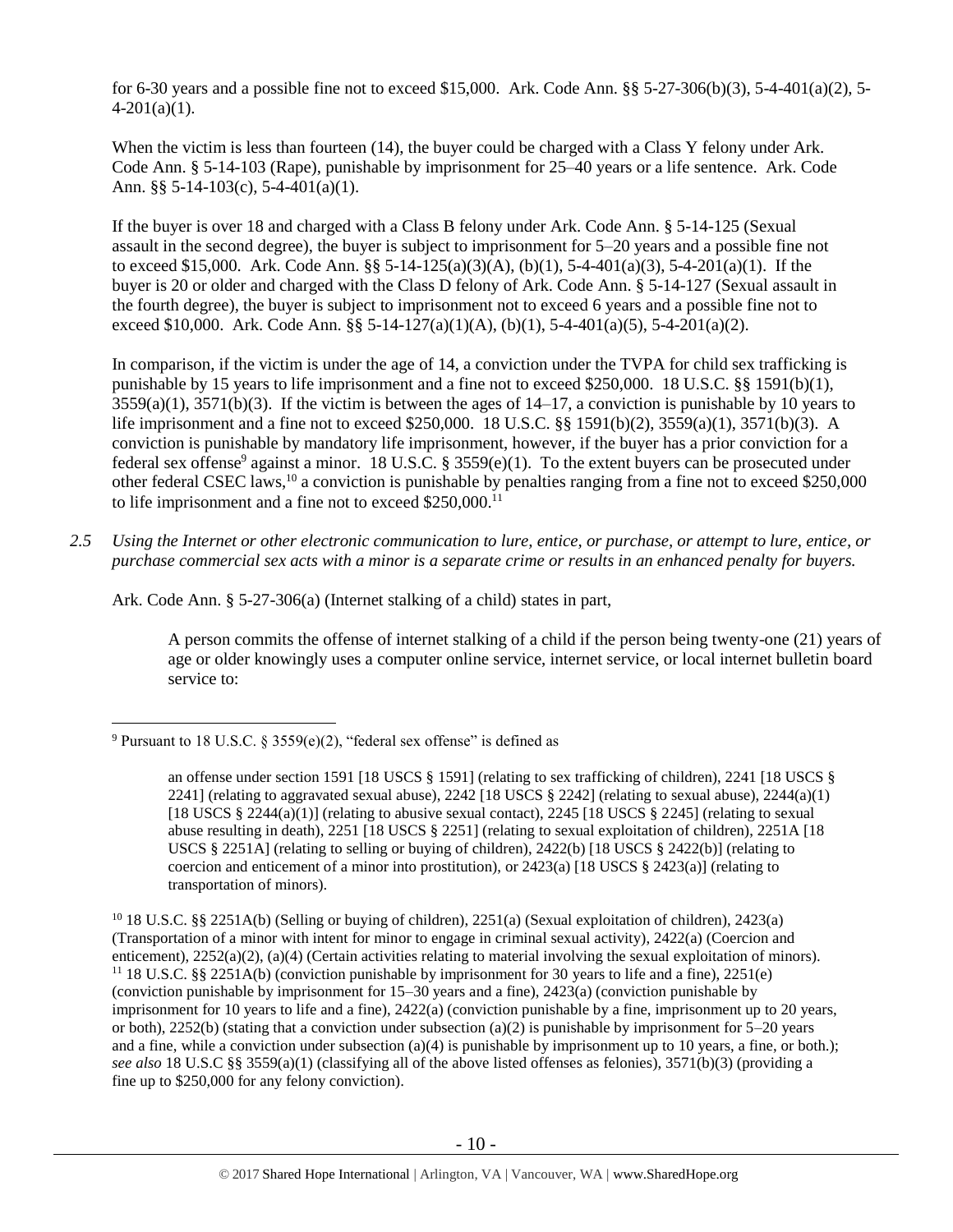(1) Seduce, solicit, lure, or entice a child fifteen (15) years of age or younger in an effort to arrange a meeting with the child for the purpose of engaging in:

(A) Sexual intercourse;

(B) Sexually explicit conduct; or

(C) Deviate sexual activity;

. . . . (3) Compile, transmit, publish, reproduce, buy, sell, receive, exchange, or disseminate the name, telephone number, electronic mail address, residence address, picture, physical description, characteristics, or any other identifying information on a child fifteen (15) years of age or younger in furtherance of an effort to arrange a meeting with the child for the purpose of engaging in:

(A) Sexual intercourse;

(B) Sexually explicit conduct; or

(C) Deviate sexual activity;

. . . .

 $\overline{a}$ 

If the individual "attempts to arrange a meeting," the buyer is guilty of a Class B felony punishable by imprisonment for 5–20 years and a possible fine not to exceed \$15,000. Ark. Code Ann. §§ 5-27-306(b)(1), (2),  $5-4-401(a)(3)$ ,  $5-4-201(a)(1)$ . If the meeting with the child actually occurs, even if the sexual activity does not occur, the person is guilty of a Class A felony punishable by imprisonment for 6-30 years and a possible fine not to exceed \$15,000. Ark. Code Ann. §§ 5-27-306(b)(3), 5-4-401(a)(2), 5-4-201(a)(1).

Further, a buyer could be prosecuted under Ark. Code Ann. § 5-27-603 (Computer child pornography), which makes it a Class B felony for a person to "[u]tilize[] a computer online service, internet service, or local bulletin board service to seduce, solicit, lure, or entice or attempt to seduce, solicit, lure, or entice a child or another individual believed by the person to be a child, to engage in sexually explicit conduct." Ark. Code Ann. § 5-27-  $603(a)(2)$ , (b). Pursuant to Ark. Code. Ann. § 5-27-601(2)(15) (Definitions), "sexually explicit conduct" includes sexual intercourse and deviate sexual activity. For the purpose of this statute, a child is defined as "any person under seventeen (17) years of age." Ark. Code Ann. § 5-27-601(1).

## *2.6 No age mistake defense is permitted for a buyer of commercial sex acts with any minor under 18.*

Ark. Code Ann. § 5-18-103 (Trafficking of persons) expressly prohibits a mistake of age defense. Ark. Code Ann. § 5-18-103(b)(1-2) states, "It is not a defense to prosecution under subdivision (a)(4) of this section that the actor . . . [d]id not have knowledge of a victim's age; or . . . [m]istakenly believed a victim was not a minor." However, Ark. Code Ann. § 5-18-104 (Patronizing a victim of human trafficking) does not prohibit a defendant from asserting a defense based on mistake of age and expressly requires that a defendant know that the person from whom sexual acts are purchased is a victim of human trafficking.

Ark. Code Ann. § 5-27-305(a) (Transportation of minors for prohibited sexual conduct) also does not prohibit a buyer from asserting a mistake of age defense.

In general, a mistake of fact defense is only allowed if "the actor engaged in the conduct charged to constitute the offense under a mistaken belief of fact if: (1) The statute defining the offense or a statute relating to the offense expressly provides that a mistaken belief of fact constitutes a defense; or (2) Mistaken belief of fact establishes a defense of justification provided by § 5-2-601 et seq. [provisions unrelated to CSEC or sexual offenses against children]." Ark. Code Ann. § 5-2-206(a).<sup>12</sup>

<sup>&</sup>lt;sup>12</sup> Ark. Code Ann. § 5-2-206(e) (Ignorance or mistake) states, "A mistake of law other than as to the existence or meaning of the statute under which the defendant is prosecuted is relevant to disprove the specific culpable mental state required by the statute under which the defendant is prosecuted."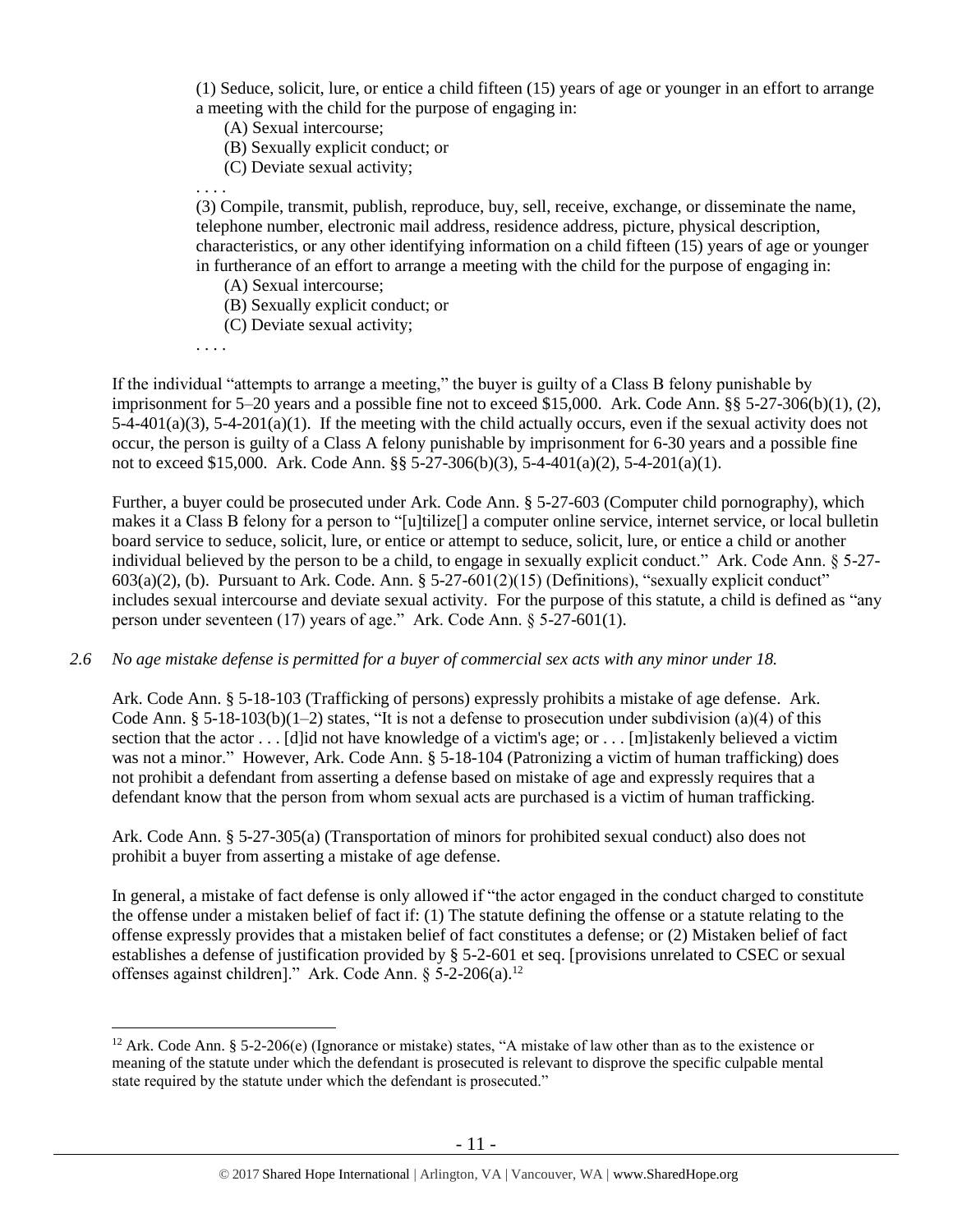2.6.1 Recommendation: Amend Ark. Code Ann. § 5-18-104 (Patronizing a victim of human trafficking) and § 5-27-305(a) (Transportation of minors for prohibited sexual conduct) to prohibit a mistake of age defense in trafficking and CSEC prosecutions.

## *2.7 Base penalties for buying sex acts with a minor under 18 are sufficiently high and not reduced for older minors.*

Arkansas's buyer-applicable trafficking and CSEC laws do not stagger penalties based on a minor's age and provide sufficiently high penalties. Both Ark. Code Ann. § 5-18-103 (Trafficking of persons) and § 5-18-104 (Patronizing a victim of human trafficking) provide substantial base penalties for all offenses against a minor under 18. Ark. Code Ann. § 5-18-103 is a Class Y felony punishable by imprisonment for 10–40 years. Ark. Code Ann. §§ 5-18-103(c), 5-4-401(a)(2). Ark. Code Ann. § 5-18-104 (Patronizing a victim of human trafficking) is a Class A felony punishable by 6–30 years imprisonment. Ark. Code Ann. §§ 5-18-104, 5-4-401.

Further, Ark. Code Ann. § 5-27-305(a) (Transportation of minors for prohibited sexual conduct) likewise does not stagger penalties based on the age of the minor victim. This crime is a Class A felony punishable by imprisonment for 6–30 years. Ark. Code Ann. §§ 5-27-305(b), 5-4-401(a)(2).

# *2.8 Financial penalties for buyers of commercial sex acts with minors are sufficiently high to make it difficult for buyers to hide the crime.*

<span id="page-11-0"></span>Fines for trafficking and CSEC crimes range greatly. While convictions under Ark. Ann. Code § 5-18- 103 (Trafficking of persons) do not carry a fine when the victim is a minor, anyone convicted of human trafficking must deposit \$250 into the Safe Harbor Fund for Sexually Exploited Children.<sup>13</sup> Additionally, buyers convicted under Ark. Code Ann. 5-18-104 (Patronizing a victim of human trafficking) face a fine of up to \$15,000. If convicted of violating Ark. Code Ann.  $\S$  5-14-110(a)(1) (Sexual indecency with a child), a fine not to exceed \$10,000 may be assessed for this Class D felony. Ark. Code Ann. §§ 5-14- 110(b), 5-4-201(a)(2). If convicted of violating either Ark. Code Ann. § 5-27-209(a) (Contributing to the delinquency of a minor) or Ark. Code Ann. § 5-27-220(a) (Contributing to the delinquency of a juvenile), the buyer is subject to a Class A misdemeanor, which may be punishable by a fine not to exceed \$2,500. Ark. Code Ann. §§ 5-27-209(b), 5-27-220(d)(1), 5-4-201(b)(1).

If convicted of Ark. Code Ann. § 5-70-103 (Sexual solicitation), a first offense is punishable by imprisonment for up to 90 days and a possible fine not to exceed \$2,000, while second and subsequent offenses are punishable by imprisonment for up to 1 year and a possible fine not to exceed \$3,500. Ark. Code Ann. § 5-70-103(b).<sup>14</sup> Those convicted will also be ordered to pay an additional \$250 fine to be "deposited into the Safe Harbor Fund for Sexually Exploited Children." Ark. Ann. Code § 5-70-103(d).

If convicted of Ark. Code Ann. § 5-27-306(a) (Internet stalking of a child), potentially applicable to CSEC crimes, even if the meeting never occurs, the buyer is still guilty of a Class B felony with a possible fine not to

(c) The Arkansas Circuit Clerks Association and the Arkansas District Court Clerks Association shall educate circuit and district court clerks regarding the fines dedicated for the fund under §§ 5-18-103(d), 5- 70-102(d), and 5-70-103(d).

<sup>14</sup> *See supra* note [6.](#page-7-0)

 $\overline{a}$ <sup>13</sup> Pursuant to Ark. Code Ann. § 16-92-119 (Training regarding fines dedicated for the Safe Harbor Fund for Sexually Exploited Children),

<sup>(</sup>a) The Administrative Office of the Courts shall educate judges regarding the fines dedicated for the Safe Harbor Fund for Sexually Exploited Children under §§ 5-18-103(d), 5-70-102(d), and 5-70-103(d). (b) The Prosecutor Coordinator's office shall educate prosecutors regarding the fines dedicated for the fund under §§ 5-18-103(d), 5-70-102(d), and 5-70-103(d).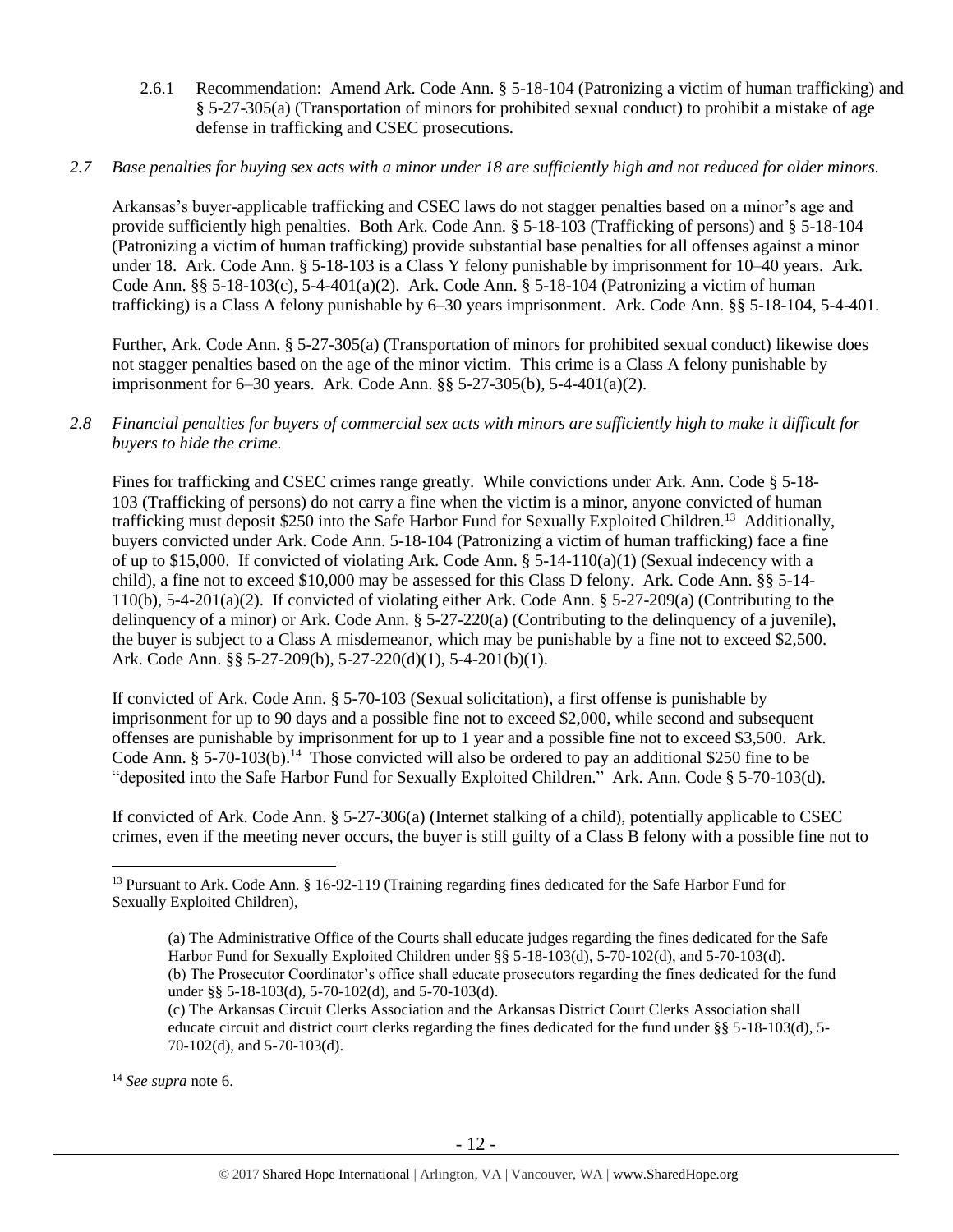exceed \$15,000. Ark. Code Ann. §§ 5-27-306(b)(1), 5-4-201(a)(1). If the meeting does occur, the person is guilty of a Class A felony and subject to a possible fine not to exceed \$15,000. Ark. Code Ann. §§ 5-27-  $306(b)(3)$ , 5-4-201(a)(1).

If the buyer is convicted of violating Ark. Code Ann.  $\S 5-14-125(a)(3)(A)$  (Sexual assault in the second degree), the buyer is guilty of a Class B felony and is subject to a possible fine not to exceed \$15,000. Ark. Code Ann. §§ 5-14-125(a)(3), (b)(1), 5-4-201(a)(1). Ark. Code Ann. § 5-14-127(a)(1)(A) (Sexual assault in the fourth degree) is a Class D felony with a possible fine not to exceed \$10,000. Ark. Code Ann. §§ 5-14-127, (b)(1), 5-4-201(a)(2).

In addition to any other sentence, Ark. Code Ann.  $\S 5-4-703(a)^{15}$  (Additional fine – Offense committed against a child or in the presence of a child.) states,

the court shall assess an additional fine of one hundred dollars (\$100) for the following offenses if the finder of fact determines that the offense was committed against a child or in the presence of a child:

<span id="page-12-0"></span>. . . . (8)  $§$  5-14-110 (Sexual indecency with a child),  $§$  5-14-112 (indecent exposure) ...; (9) § 5-18-103 (Trafficking of persons), § 5-18-104 (patronizing a victim of human trafficking);

. . . . (12) § 5-27-303 (Engaging in sexually explicit conduct for use in visual or print medium), § 5-27- 304 (Pandering or possessing visual or print medium depicting sexually explicit conduct involving a child), § 5-27-305 (Transportation of minors for prohibited sexual conduct), § 5-27-306 (Internet stalking of a child), § 5-27-307 (Sexually grooming a child);

(13) § 5-27-402 (Employing or consenting to the use of a child in a sexual performance), or § 5-27- 403 (producing, directing, or promoting a sexual performance by a child);

(14) Distributing, possessing, or viewing of matter depicting sexually explicit conduct involving a child, § 5-27-602, computer child pornography, § 5-27-603, failure to report child pornography, § 5-27-604, or computer exploitation of a child, § 5-27-605;

. . . .

A buyer could also be required to pay restitution to the victim under Ark. Code Ann.  $\S$  5-4-205(a)(1) (Restitution), which states that "[a] defendant who is found guilty or who enters a plea of guilty or nolo contendere to an offense may be ordered to pay restitution." The restitution is based on the "actual economic loss caused to a victim by the offense" and if bodily injury has occurred, the restitution order may require the defendant to, among other things, "[p]ay the cost of a necessary medical or related professional service or device relating to physical, psychiatric, and psychological care, including nonmedical care and treatment rendered in accordance with a recognized method of healing; . . .[p]ay the cost of necessary physical and occupational therapy and rehabilitation; [and] . . . [r]eimburse the victim for income lost by the victim as a result of the offense," with a maximum income reimbursement of \$50,000. Ark. Code Ann. § 5-4-205(b)(1), (2).

Buyers also face vehicle asset forfeiture pursuant to Ark. Code Ann. § 5-5-201(a)(5) (Forfeiture, criminal conveyances), which requires anyone convicted under Ark. Code Ann. § 5-18-103 (Trafficking of persons) to forfeit "any conveyance, including an aircraft, motor vehicle, or vessel" if it is used "in the commission or attempt" of the crime. Additionally, any conveyance "may be seized by any law enforcement agent upon process issued by any court having jurisdiction" when there is probable cause indicating that the conveyance was "used in the commission or attempt" of trafficking of persons. Ark. Code Ann. § 5-5-202.

 $\overline{a}$ <sup>15</sup> The text of Ark. Code Ann. § 5-4-703 cited here and elsewhere in this report includes amendments made by the enactment of Senate Bill 702 during the 2017 Regular Session of Arkansas's 91st General Assembly (effective July 30, 2017).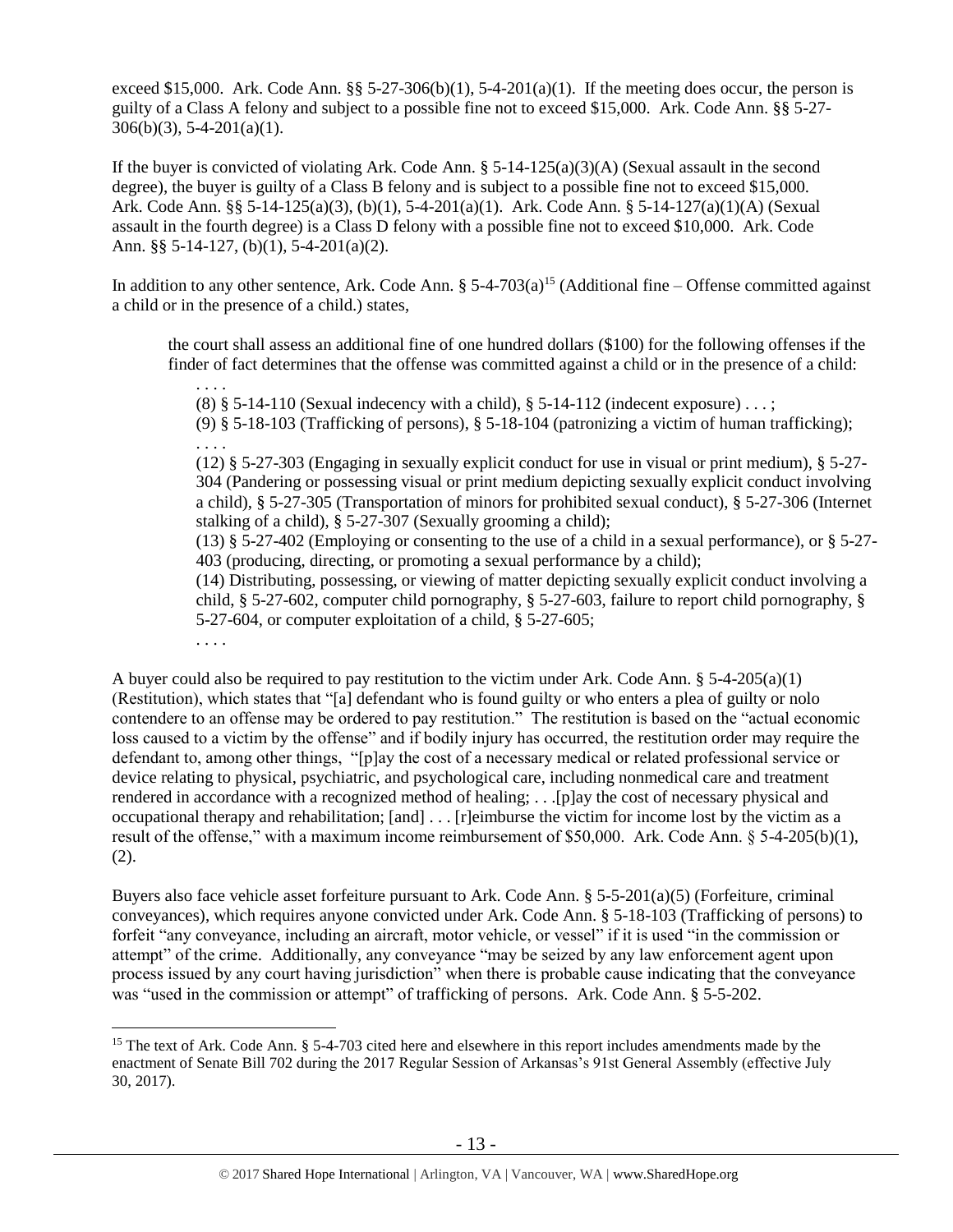Additionally, under Ark. Code Ann. § 5-5-101(a) (Disposition of contraband and seized property), "Any seized property shall be returned to the rightful owner or possessor of the seized property except contraband owned by a defendant." Pursuant to Ark. Code Ann. § 5-5-101(b)(1) contraband is defined as including the following:

(A) Article possessed under a circumstance prohibited by law;

(B) Weapon or other instrument used in the commission or attempted commission of a felony;

(C) Visual, print, or electronic medium that depicts sexually explicit conduct involving a child prohibited under § 5-27-304;

(D) Visual, print, or electronic medium that contains a sexual performance of a child prohibited under  $$5-27-403$ :

(E) Item the possession of which is prohibited by § 5-27-602 [Distributing, possessing, or viewing of matter depicting sexually explicit conduct involving a child];

(F) Item the production of which is prohibited by § 5-27-603 [Computer child pornography];

(G) Item the production of which is prohibited by § 5-27-605 [Computer exploitation of a child]; or

(H) Other article designated "contraband" by law.

Contraband listed in Ark. Code Ann.  $\S 5-5-101(b)(1)(C)(H)$  shall be destroyed. Ark. Code Ann.  $\S 5-5-101(b)(C)(H)$  $101(c)(1)$ . Other contraband may be retained for use by law enforcement or sold, the proceeds to be used to reimburse the rightful owner or to be "paid into the general fund of the county, city, or town whose law enforcement agency performed the seizure." Ark. Code Ann. § 5-5-101(g).

Buyers are also subject to civil judgments. Under Ark. Code Ann. § 16-118-109 (Civil cause of action for victims of human trafficking), a prevailing plaintiff is entitled to attorney's fees and costs and may be awarded actual, compensatory, or punitive damages, injunctive relief, and if the defendant's acts were willful and malicious, the plaintiff may be awarded treble damages. Ark. Code Ann. § 16-118-109 (b)–(e).

# *2.9 Buying and possessing images of child sexual exploitation carries penalties as high as similar federal offenses.*

Two offenses criminalize buying and possessing images of child sexual exploitation (ICSE). Under Ark. Code Ann. § 5-27-304(a)(2) (Pandering or possessing visual or print medium depicting sexually explicit conduct involving a child) it is illegal to "[k]nowingly solicit, receive, purchase, exchange, possess, view, distribute, or control any visual or print medium depicting a child participating or engaging in sexually explicit conduct." A first violation of this section is a Class C felony punishable by imprisonment for 3–10 years and a possible fine not to exceed \$10,000. Ark. Code Ann. §§ 5-27-304(b)(1), 5-4-401(a)(4), 5-4-201(a)(2). Subsequent violations are Class B felonies punishable by imprisonment for 5-20 years and a possible fine not to exceed \$15,000. Ark. Code Ann. §§ 5-27-304(b)(2), 5-4-401(a)(3), 5-4-201(a)(1).

Under Ark. Code Ann.  $\S 5-27-602(a)(2)$  (Distributing, possessing, or viewing of matter depicting sexually explicit conduct involving a child), it is illegal for someone to "knowingly: . . . (2) Possess[] or view[] through any means, including on the internet, any photograph, film, videotape, computer program or file, computer-generated image, video game, or any other reproduction that depicts a child or incorporates the image of a child engaging in sexually explicit conduct." A first offense is a Class C felony punishable by imprisonment for 3-10 years and a possible fine not to exceed \$10,000. Ark. Code Ann. §§ 5-27-  $602(b)(1)$ , 5-4-401(a)(4), 5-4-201(a)(2). Subsequent offenses are Class B felonies punishable by imprisonment for 5-20 years and a possible fine not to exceed \$15,000. Ark. Code Ann. §§ 5-27-  $602(b)(2)$ , 5-4-401(a)(3), 5-4-201(a)(1).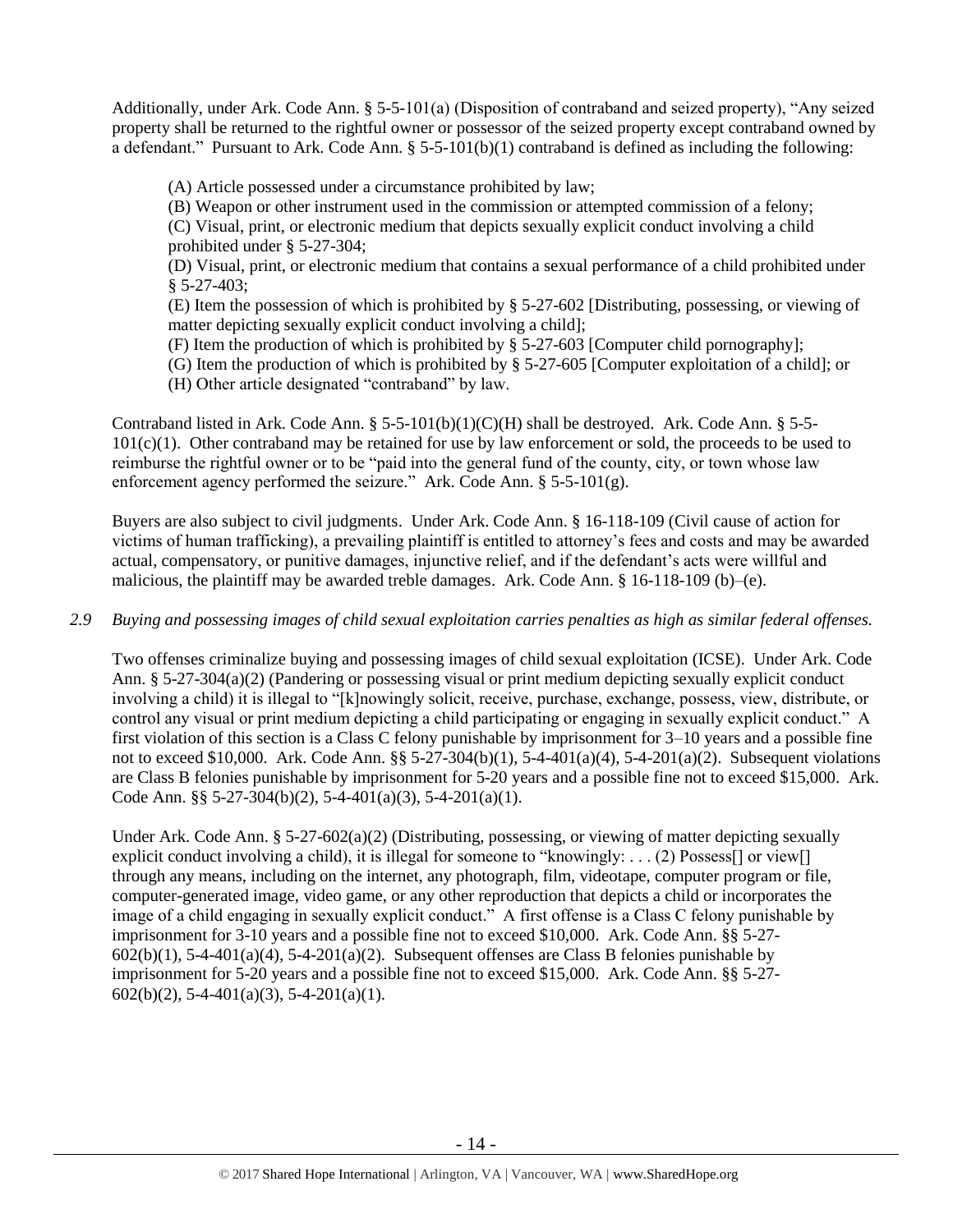In comparison, a federal conviction for possession of  $ICSE<sup>16</sup>$  is generally punishable by imprisonment for 5–20 years and a fine not to exceed \$250,000.<sup>17</sup> Subsequent convictions, however, are punishable by imprisonment up to 40 years and a fine not to exceed \$250,000.<sup>18</sup>

*2.10 Convicted buyers of commercial sex acts with minors are required to register as sex offenders*.

Ark. Code Ann. § 12-12-905(a)(1) applies the registration requirements to, among others, "a person who: (1) Is adjudicated guilty on or after August 1, 1997, of a sex offense, aggravated sex offense, or sexually violent offense." Ark. Code Ann. § 12-12-903(12)(A)(i) states,

"Sex offense" includes, but is not limited to:

- (i) The following offenses:
	- (a) Rape, § 5-14-103;
	- (b) Sexual indecency with a child, § 5-14-110;
	- (c) Sexual assault in the first degree, § 5-14-124;
	- (d) Sexual assault in the second degree, § 5-14-125;
	- (e) Sexual assault in the third degree, § 5-14-126;
	- (f) Sexual assault in the fourth degree, § 5-14-127;
	- . . . .

. . . .

(i) Transportation of minors for prohibited sexual conduct, § 5-27-305;

(k) Pandering or possessing visual or print medium depicting sexually explicit conduct involving a child, § 5-27-304;

. . . .

(w) Distributing, possessing, or viewing of matter depicting sexually explicit conduct involving a child, § 5-27-602;

(x) Internet stalking of a child, § 5-27-306;

. . . .

 $\overline{a}$ 

(bb) Sexually grooming a child, § 5-27-307;

(cc) Trafficking of persons under  $\S$  5-18-103(a)(4); and

(dd) Patronizing a victim of human trafficking, § 5-18-104

Accordingly, those convicted of buying commercial sex acts with minors or possessing images of child sexual exploitation (ICSE) will be required to register as sex offenders. Additionally, defendants convicted of crimes

<sup>&</sup>lt;sup>16</sup> 18 U.S.C. §§ 2252(a)(2), (a)(4) (Certain activities relating to material involving the sexual exploitation of minors),  $2252A(a)(2)$ –(3) (Certain activities relating to material constituting or containing child pornography), 1466A(a), (b) (Obscene visual representations of the sexual abuse of children).

<sup>&</sup>lt;sup>17</sup> 18 U.S.C. §§ 2252(b) (stating that a conviction under subsection (a)(2) is punishable by imprisonment for 5–20 years and a fine, while a conviction under subsection (a)(4) is punishable by imprisonment up to 10 years, a fine, or both), 2252A(b)(1) (a conviction is punishable by imprisonment for 5–20 years and a fine), 1466A(a), (b) (stating that a conviction under subsection (a) is "subject to the penalties provided in section  $2252A(b)(1)$ ," imprisonment for 5–20 years and a fine, while a conviction under subsection (b) is "subject to the penalties provided in section 2252A(b)(2)," imprisonment up to 10 years, a fine, or both); *see also* 18 U.S.C §§ 3559(a)(1) (classifying all of the above listed offenses as felonies), 3571(b)(3) (providing a fine up to \$250,000 for any felony conviction).

<sup>&</sup>lt;sup>18</sup> 18 U.S.C. §§ 2252(b) (stating if a person has a prior conviction under subsection (a)(2), or a list of other statutes, a conviction is punishable by a fine and imprisonment for 15–40 years, but if a person has a prior conviction under subsection (a)(4), or a list of other statutes, a conviction is punishable by a fine and imprisonment for  $10-20$  years),  $2252A(b)(1)$  (stating if a person has a prior conviction under subsection (a)(2), (a)(3), or a list of other statutes, a conviction is punishable by a fine and imprisonment for  $15-40$  years),  $1466A(a)$ , (b) (stating that the penalty scheme for section 2252A(b) applies); *see also* 18 U.S.C §§ 3559(a)(1) (classifying all of the above listed offenses as felonies), 3571(b)(3) (providing a fine up to \$250,000 for any felony conviction).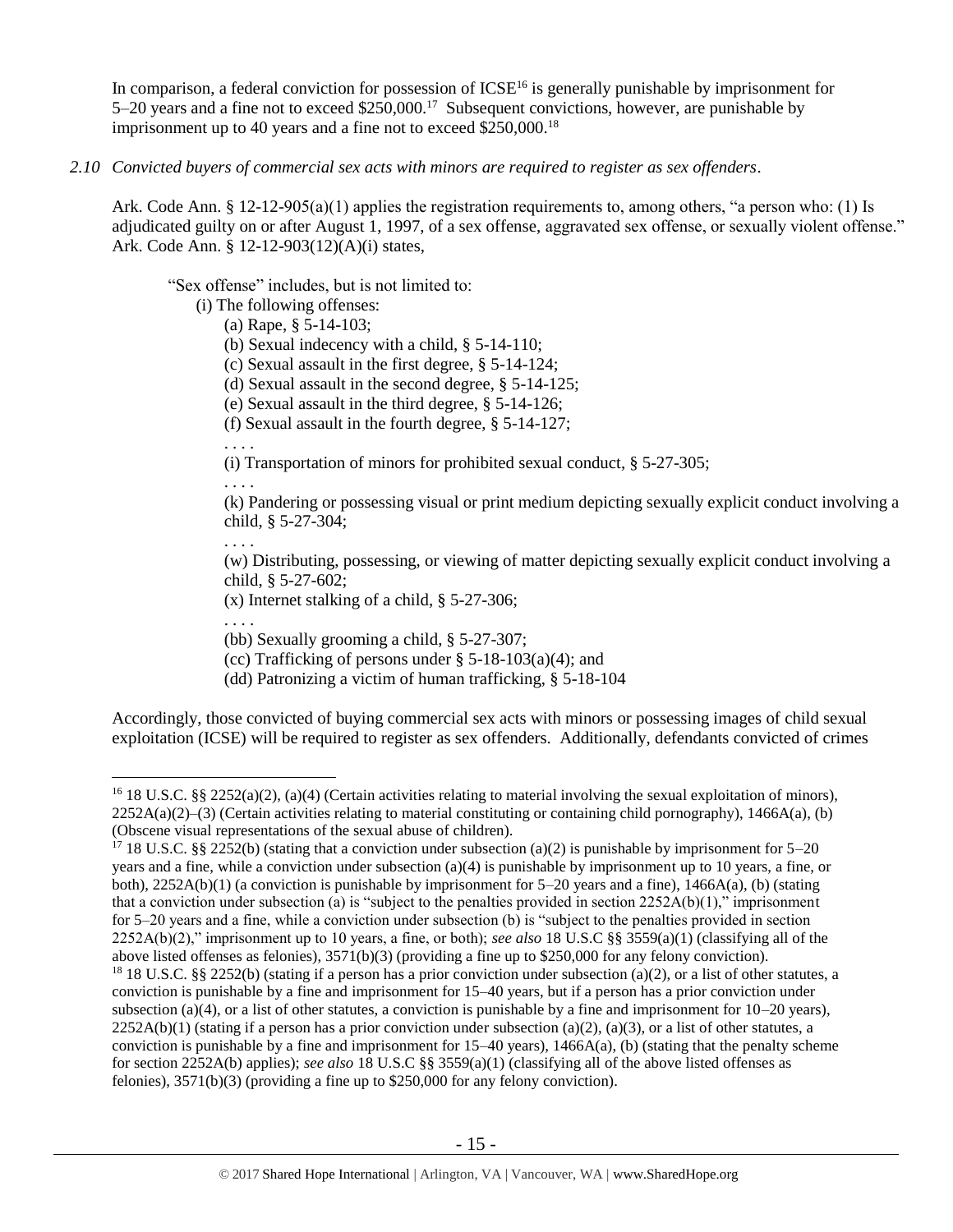that are not enumerated may still be required to register as a sex offender because "[t]he sentencing court has the authority to order the registration of any offender shown in court to have attempted to commit or to have committed a sex offense even though the offense is not enumerated in subdivision (12)(A)(i) of this section" unless the state assembly "expresses its intent not to consider the offense to be a true sex offense for the purposes of this subchapter." Ark. Code Ann. § 12-12-903(12)(B).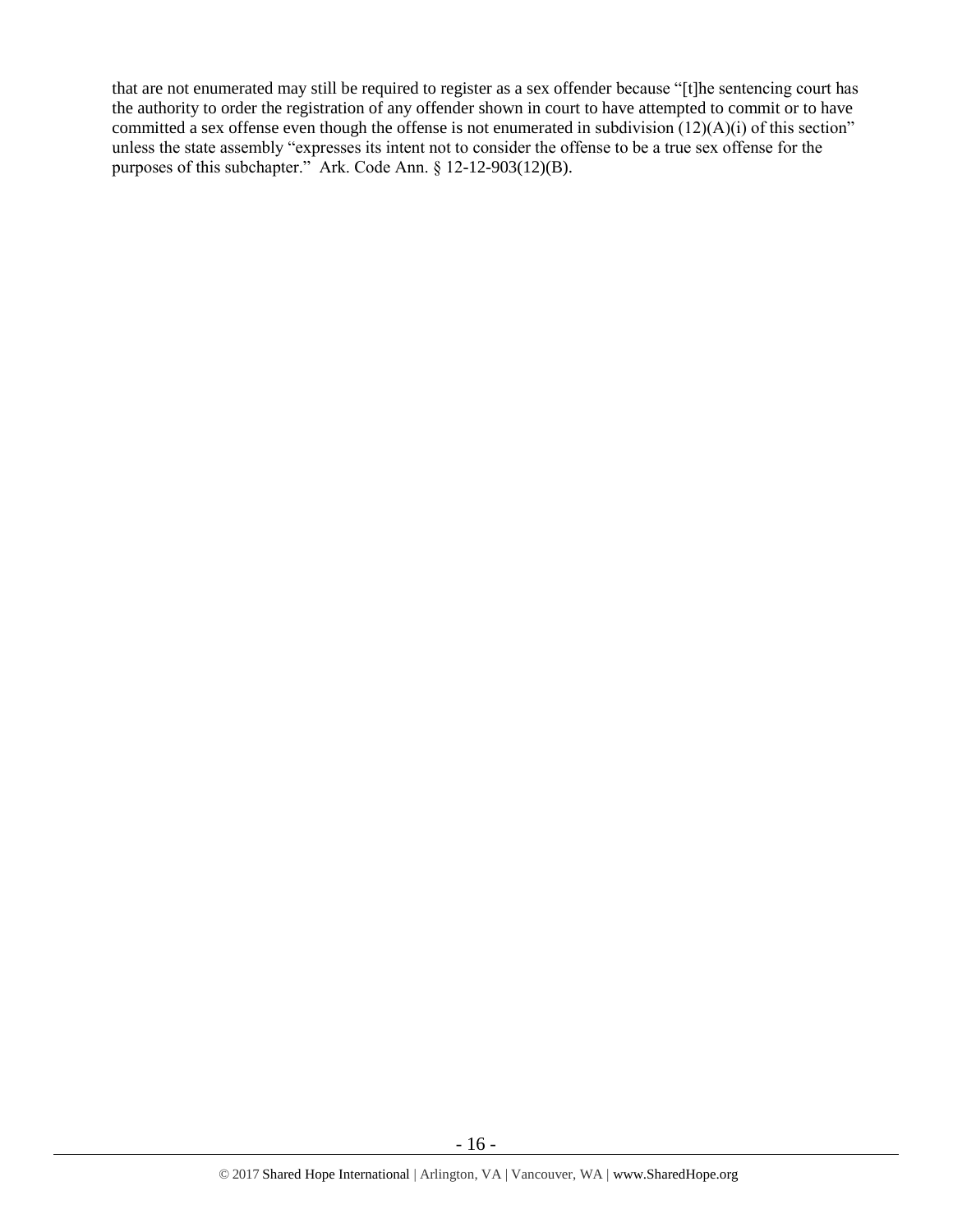#### **FRAMEWORK ISSUE 3: CRIMINAL PROVISIONS FOR TRAFFICKERS**

### *Legal Components:*

- *3.1 Penalties for trafficking a child for sexual exploitation are as high as federal penalties.*
- *3.2 Creating and distributing images of child sexual exploitation carries penalties as high as similar federal offenses*.
- *3.3 Using the Internet or other electronic communication to lure, entice, recruit, or sell commercial sex acts with a minor is a separate crime or results in an enhanced penalty for traffickers.*
- *3.4 Financial penalties for traffickers, including asset forfeiture, are sufficiently high*.
- *3.5 Convicted traffickers are required to register as sex offenders.*
- *3.6 Laws relating to termination of parental rights include sex trafficking or commercial sexual exploitation of children (CSEC) offenses as grounds for termination in order to prevent traffickers from exploiting their parental rights as a form of control.*

*\_\_\_\_\_\_\_\_\_\_\_\_\_\_\_\_\_\_\_\_\_\_\_\_\_\_\_\_\_\_\_\_\_\_\_\_\_\_\_\_\_\_\_\_\_\_\_\_\_\_\_\_\_\_\_\_\_\_\_\_\_\_\_\_\_\_\_\_\_\_\_\_\_\_\_\_\_\_\_\_\_\_\_\_\_\_\_\_\_\_\_\_\_\_*

## *Legal Analysis:*

 $\overline{a}$ 

#### *3.1 Penalties for trafficking a child for sexual exploitation are as high as federal penalties.*<sup>19</sup>

"Trafficking of persons" is defined as a person who "recruits, entices, solicits, isolates, harbors, transports, provides, maintains, or obtains a minor for commercial sexual activity." Ark. Code Ann. § 5-18-103(4) (Trafficking of persons). Commercial sexual activity is defined in Ark. Code Ann. § 5-18-102 (definitions) as a "sexual act or sexually explicit performance for which anything of value is given, promised, or received . . . ." Ark. Code Ann. 5-18-102(1). When the victim is a minor, Ark. Code Ann. § 5-18-103 is a Class Y felony punishable by imprisonment for 10-40 years; life. Ark. Code Ann.  $\S$ § 5-18-103(c), 5-4-401(a)(2), 5-4-201(a)(1). Additionally, \$250 will be paid and deposited to the Safe Harbor Fund for Sexually Exploited Children. Ark. Code Ann. § 5-18-103(d). Pursuant to Ark. Code Ann. § 16-93-618 (Parole) a person who was found guilty, or pled guilty, to "trafficking persons a Class Y felony, § 5-18-103" may not be eligible for parole or community correction transfer until the guilty party has served 70 percent of their sentence.

Additionally, a trafficker could be charged with violating Ark. Code Ann. § 5-70-104(a)(2) (Promoting prostitution in the first degree) "if he or she knowingly: . . . (2) Advances prostitution or profits from prostitution of a person less than eighteen (18) years of age." As a Class D felony, this crime is punishable by imprisonment not to exceed 6 years and a possible fine not to exceed \$10,000. Ark. Code Ann. §§ 5-4-  $401(a)(5)$ , 5-4-201(a)(2). Similarly, a trafficker could be charged with Ark. Code Ann. § 5-27-305(a) (Transportation of minors for prohibited sexual conduct). This crime is a Class A felony punishable by imprisonment for 6–30 years and a possible fine not to exceed \$15,000. Ark. Code Ann. §§ 5-27-305(b), 5-4-  $401(a)(2)$ , 5-4-201(a)(1). A first conviction under Ark. Code Ann. § 5-27-402(a) (Employing or consenting to the use of a child in a sexual performance) is a Class C felony punishable by imprisonment for 3-10 years and a possible fine not to exceed \$10,000. Ark. Code Ann. §§ 5-27-402(c)(1), 5-4-401(a)(4), 5-4-201(a)(2). Subsequent offenses are Class B felonies punishable by imprisonment for 5-20 years and a possible fine not to exceed \$15,000. Ark. Code Ann. §§ 5-27-402(c)(2), 5-4-401(a)(3), 5-4-201(a)(1).

Additional criminal statutes could be employed to prosecute traffickers. Under Ark. Code Ann. § 5-74- 104 (Engaging in a continuing criminal gang, organization, or enterprise), a trafficker can be charged with engaging in a continuing criminal gang in the first degree if he "(A) Commits or attempts to commit or solicits to commit a felony predicate criminal offense; and (B) That offense is part of a continuing series of two (2) or more predicate criminal offenses that are undertaken by that person in concert with two (2)

<sup>19</sup> *See supra* Component 1.2 for discussion of relevant provisions.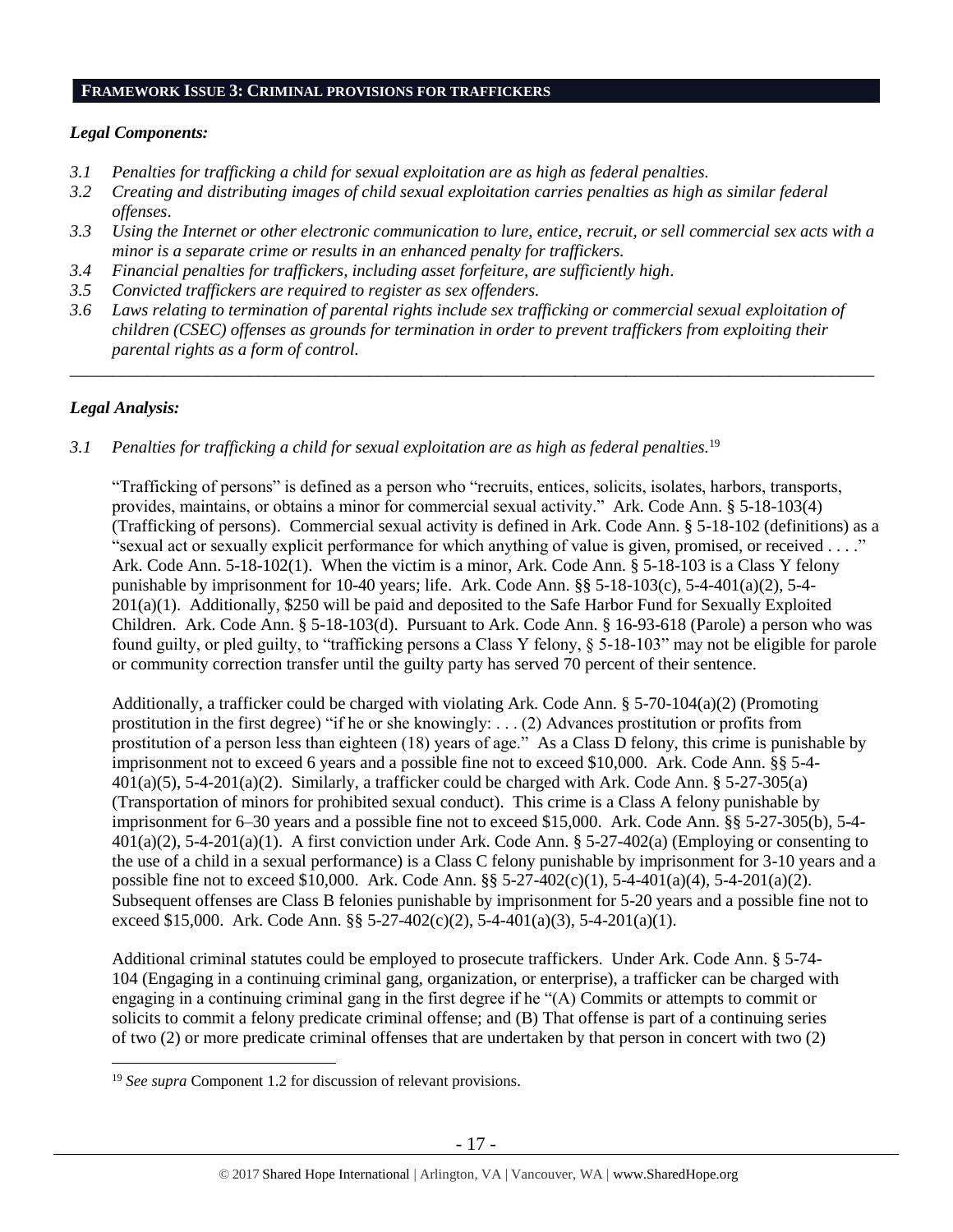or more other persons with respect to whom that person occupies a position of organizer, a supervisory position, or any other position of management." Ark. Code Ann. § 5-74-104(a)(1). A "predicate criminal offense" that can be used to bring an action under this chapter includes a "crime of pecuniary gain," which is defined as "any violation of Arkansas law that results, or was intended to result, in the defendant receiving income, benefit, property, money, or anything of value." Ark. Code Ann. § 5-74-103(1), (4). If guilty of this crime as an organizer, the individual "is guilty of a felony two (2) classifications higher than the classification of the highest underlying predicate offense." Ark. Code Ann.  $\S$  5-74-104(a)(2). If the underlying offense is Class A felony or Class Y felony, it becomes a Class Y felony. Ark. Code Ann. § 5-74-104(c). A person who is guilty of a violation of this crime but is not the organizer, is guilty in the second degree and the offense is classified only one degree higher than the predicate offense. Ark. Code Ann. § 5-74-104(b).

Additionally, a trafficker could be charged with Ark. Code Ann. § 5-74-203(a) (Soliciting or recruiting a minor to join or to remain a member of a criminal gang, organization, or enterprise). This crime occurs when a person "by intimidation or duress causes, aids, abets, encourages, solicits, or recruits a minor to become or to remain a member of any group that the person knows to be a criminal gang, organization, or enterprise that falls into the definition and intent" of the subchapter on "Recruiting Gang Members." A "criminal gang, organization, or enterprise" is defined in Ark. Code Ann. § 5-74-202(3) as "any group of three (3) or more individuals who commit a continuing series of two (2) or more predicate criminal offenses that are undertaken in concert with each other." A trafficker's operation can be considered a criminal gang, organization, or enterprise because "predicate criminal offenses" include "crimes of pecuniary gain," which are defined as "any violation of Arkansas law that results, or was intended to result, in the defendant's receiving income, benefit, property, money, or anything of value." Ark. Code Ann. § 5-74-202(1), (4). The crime is punishable as a Class B felony with imprisonment for 5–20 years and a possible fine not to exceed \$15,000. Ark. Code Ann. §§ 5-74-203(b),  $5-4-401(a)(3)$ ,  $5-4-201(a)(1)$ .

A trafficker could also be charged with Ark. Code Ann. § 5-27-307 (Sexually grooming a child), which is a Class D felony punishable by imprisonment of no more than 6 years. Ark. Code Ann. 5-4-401. Under Ark. Code Ann. § 5-27-307 a person is guilty of sexually grooming a child when he "knowingly disseminates to a child thirteen (13) years of age or younger with or without consideration a visual or print medium depicting sexually explicit conduct" with the purpose of "enticing, inducing, or grooming the minor" to engage in sexual intercourse, sexually explicit conduct, or deviate sexual activity. Ark. Code Ann. § 5-27-307.

A trafficker could be charged with Ark. Code Ann. § 5-42-204 (Criminal use of property or laundering criminal proceeds), which creates a Class C felony punishable by imprisonment for 3–10 years and a possible fine not to exceed \$10,000 when a person "[u]ses or makes available for use any property in which he or she has any ownership or lawful possessory interest to facilitate a predicate criminal offense." Ark. Code Ann. §§ 5-42-204(a)(2), (b), 5-4-401(a)(4), 5-4-201(a)(2). A "predicate criminal offense" is defined as "any violation of Arkansas law that is a crime of violence or a crime of pecuniary gain." Ark. Code Ann. § 5-42-203(7). "Crime of violence is defined as "any violation of Arkansas law in which a person purposely or knowingly causes, or threatens to cause, death or physical injury to another person, specifically including rape," and "crime of pecuniary gain" is defined as "any violation of Arkansas law that results, or was intended to result, in the defendant receiving income, benefit, property, money, or anything of value," and thus includes crimes by which a trafficker intends to make a profit. Ark. Code Ann. § 5-42-203(3), (7).

In comparison, if the victim is under the age of 14, a conviction under the Trafficking Victims Protection Act (TVPA) for child sex trafficking is punishable by 15 years to life imprisonment and a fine not to exceed \$250,000. 18 U.S.C. §§ 1591(b)(1), 3559(a)(1), 3571(b)(3). If the victim is between the ages of 14–17, a conviction is punishable by 10 years to life imprisonment and a fine not to exceed \$250,000. 18 U.S.C.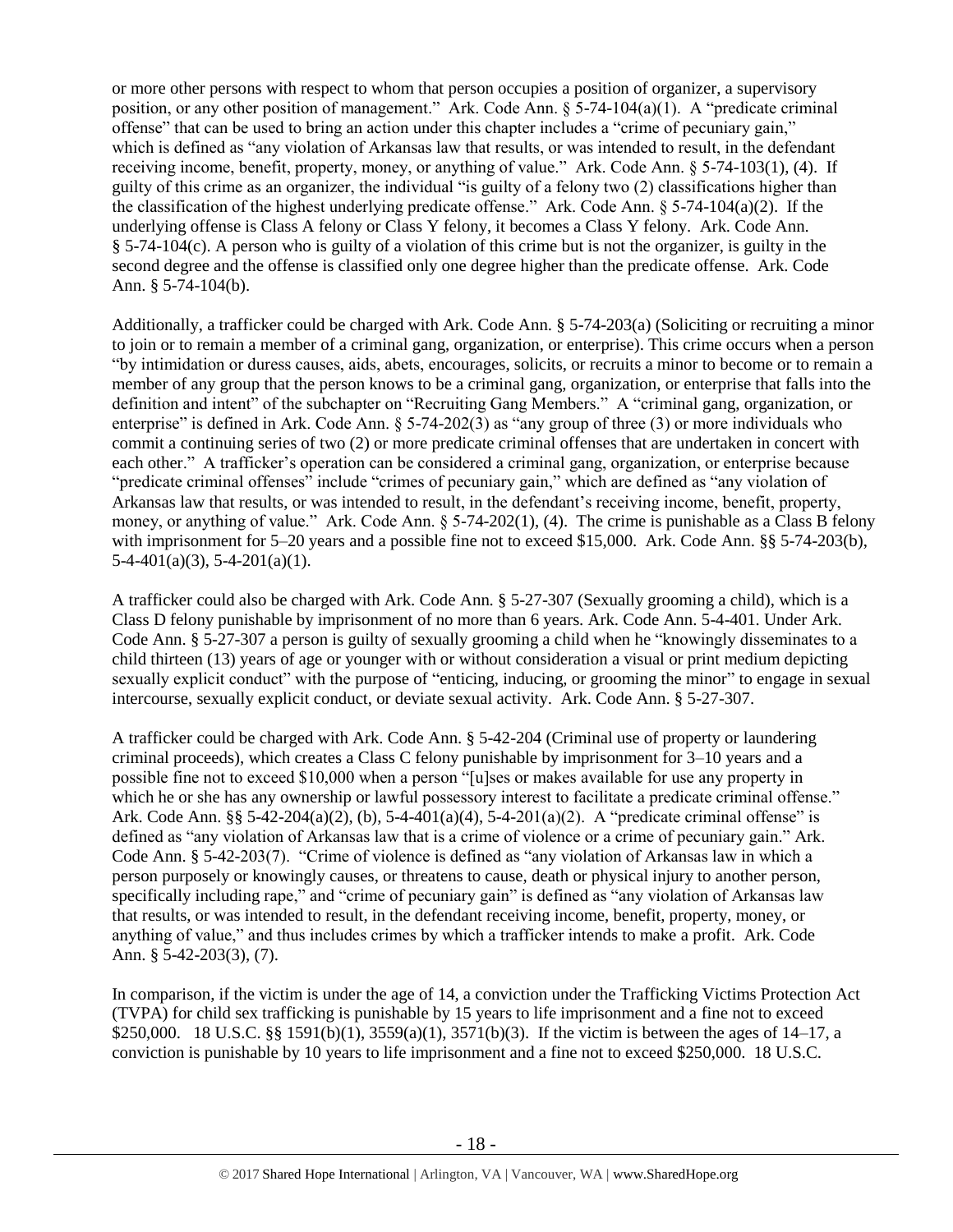§§ 1591(b)(2), 3559(a)(1), 3571(b)(3). A conviction is punishable by mandatory life imprisonment, however, if the trafficker has a prior conviction for a federal sex offense<sup>20</sup> against a minor. 18 U.S.C. § 3559(e)(1).

*3.2 Creating and distributing images of child sexual exploitation carries penalties as high as similar federal offenses*.

A person is guilty of the violating Ark. Code Ann. § 5-27-303(a) (Engaging children in sexually explicit conduct for use in visual or print medium), a CSEC offense, if he is over the age of 18 and he "employs, uses, persuades, induces, entices, or coerces any child to engage in or who has a child assist any other person to engage in any sexually explicit conduct for the purpose of producing any visual or print medium depicting sexually explicit conduct." A first offense is a Class B felony punishable by imprisonment for 5–20 years and a possible fine not to exceed \$15,000. Ark. Code Ann. §§ 5-27-303(a)(1), 5-4-401(a)(3), 5-4-201(a)(1). Subsequent offenses are Class A felonies punishable by imprisonment for 6-30 years and a possible fine not to exceed \$15,000. Ark. Code Ann. §§ 5-27-303(a)(2), 5-4-401(a)(2), 5-4-201(a)(1).

Other crimes applicable to traffickers who create or distribute images of child sexual exploitation (ICSE) include the following:

- 1. Ark. Code Ann. § 5-27-304(a)(2) (Pandering or possessing visual or print medium depicting sexually explicit conduct involving a child) makes it illegal to "[w]ith knowledge of the character of the visual or print medium involved, . . . [k]nowingly solicit, receive, purchase, exchange, possess, view, distribute, or control any visual or print medium depicting a child participating or engaging in sexually explicit conduct." A first violation of this section is a Class C felony punishable by imprisonment for 3-10 years and a possible fine not to exceed \$10,000. Ark. Code Ann. §§ 5-27-304(b)(1), 5-4-401(a)(4), 5-4-201(a)(2). Subsequent violations are Class B felonies punishable by imprisonment for 5–20 years and a possible fine not to exceed \$15,000. Ark. Code Ann. §§ 5-27-304(b)(2), 5-4-401(a)(3), 5-4-201(a)(1).
- 2. Under Ark. Code Ann. § 5-27-403(a) (Producing, directing, or promoting a sexual performance by a child) it is a crime for a person "knowing the character and content of the material, to produce, direct, or promote a performance that includes sexual conduct by a child under eighteen (18) years of age." As a Class B felony, this crime is punishable by imprisonment for 5–20 years and a possible fine not to exceed \$15,000. Ark. Code Ann. §§ 5-27-403(b), 5-4-401(a)(3), 5-4-201(a)(1).
- 3. Pursuant to Ark. Code Ann.  $\S 5-27-602(a)(1)$  (Distributing, possessing, or viewing of matter depicting sexually explicit conduct involving a child), a person is guilty of a Class C felony punishable by imprisonment for 3-10 years and a possible fine not to exceed \$10,000 for a first offense, when he "[r]eceives for the purpose of selling or knowingly sells, procures, manufactures, gives, provides, lends, trades, mails, delivers, transfers, publishes, distributes, circulates, disseminates, presents, exhibits, advertises, offers, or agrees to offer through any means, including the internet, any photograph, film, videotape, computer program or file, video game, or any other reproduction or reconstruction that depicts a child or incorporates the image of a child engaging in sexually explicit conduct." Ark. Code Ann. §§ 5-27-  $602(a)(1)$ ,  $(b)(1)$ ,  $5-4-401(a)(4)$ ,  $5-4-201(a)(2)$ . Subsequent offenses are Class B felonies punishable by imprisonment for 5–20 years and a possible fine not to exceed \$15,000. Ark. Code Ann. §§ 5-27-602(b)(2),  $5-4-401(a)(3)$ ,  $5-4-201(a)(1)$ .

In comparison, if the victim is under the age of 14, a conviction under the TVPA for child sex trafficking is punishable by 15 years to life imprisonment and a fine not to exceed \$250,000. 18 U.S.C. §§ 1591(b)(1),  $3559(a)(1)$ ,  $3571(b)(3)$ . If the victim is between the ages of  $14-17$ , a conviction is punishable by 10 years to life imprisonment and a fine not to exceed \$250,000. 18 U.S.C. §§ 1591(b)(2), 3559(a)(1), 3571(b)(3). A

 $\overline{a}$ 

<sup>20</sup> *See supra* note [9.](#page-9-0)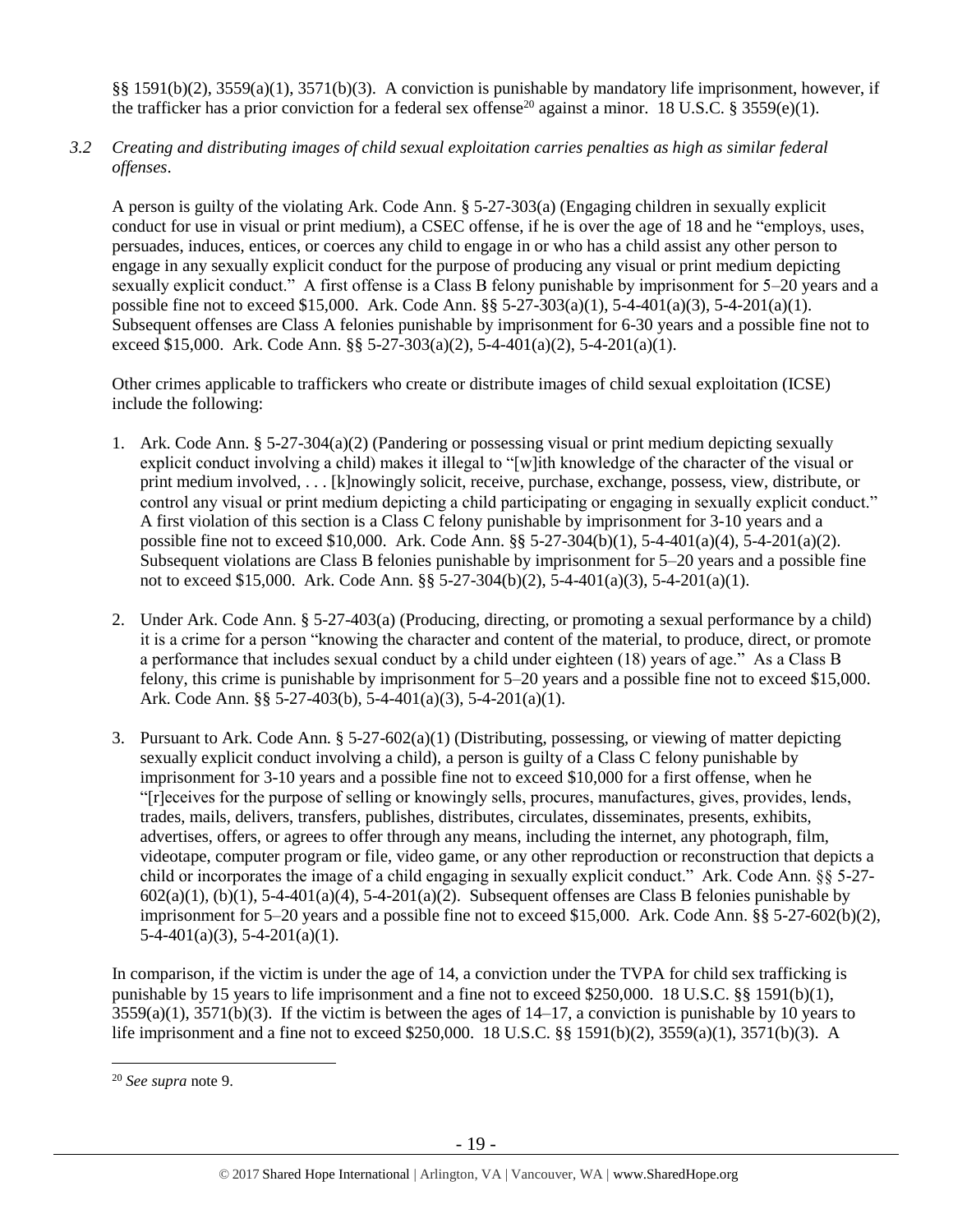conviction is punishable by mandatory life imprisonment, however, if the trafficker has a prior conviction for a federal sex offense<sup>21</sup> against a minor. 18 U.S.C. § 3559(e)(1). Additionally, a federal conviction for distribution of ICSE<sup>22</sup> is generally punishable by imprisonment for  $5-20$  years and a fine not to exceed \$250,000.<sup>23</sup> Subsequent convictions, however, are punishable by imprisonment up to 40 years and a fine not to exceed \$250,000.<sup>24</sup>

# *3.3 Using the Internet or other electronic communication to lure, entice, recruit, or sell commercial sex acts with a minor is a separate crime or results in an enhanced penalty for traffickers.*

Ark. Code Ann. § 5-27-306(a) (Internet stalking of a child) makes it a crime if a person over 21 "knowingly uses a computer online service, internet service, or local internet bulletin board service to: . . . (3) Compile, transmit, publish, reproduce, buy, sell, receive, exchange, or disseminate the name, telephone number, electronic mail address, residence address, picture, physical description, characteristics, or any other identifying information on a child fifteen (15) years of age or younger in furtherance of an effort to arrange a meeting with the child for the purpose of engaging in: (A) Sexual intercourse; (B) Sexually explicit conduct; or (C) Deviate sexual activity." If the person merely "attempts to arrange a meeting," this crime is a Class B felony punishable by imprisonment for 5-20 years and a possible fine not to exceed \$15,000. Ark. Code Ann. §§ 5-27-306(b)(1),  $5-4-401(a)(3)$ ,  $5-4-201(a)(1)$ . If the meeting actually occurs, even if sexual activity does not occur, the person is guilty of a Class A felony punishable by imprisonment for 6–30 years and a possible fine not to exceed \$15,000. Ark. Code Ann.  $\frac{25}{3}$  5-27-306(b)(3), 5-4-401(a)(2), 5-4-201(a)(1).

# *3.4 Financial penalties for traffickers, including asset forfeiture, are sufficiently high*.

Fines exist for the various crimes with which the state could charge a trafficker. Ark. Code Ann. § 5-18-103 (Trafficking of persons) establishes a class Y felony punishable by a possible fine not to exceed \$15,000 and an additional fine of \$250 to be deposited in the Safe Harbor Fund for Sexually Exploited Children.<sup>25</sup> Ark. Code Ann. §§ 5-18-103(c), (d), 5-4-201(a)(1). Ark. Code Ann. § 5-70-104 (Promoting prostitution in the first degree), establishes a Class D felony punishable by a possible fine not to exceed \$10,000. Ark. Code Ann. §§ 5-70-  $104(a)(2)$ , (b),  $5-4-201(a)(2)$ . Ark. Code Ann. §  $5-27-305(a)$  (Transportation of minors for prohibited sexual conduct), establishes a Class A felony punishable by a possible fine not to exceed \$15,000. Ark. Code Ann. §§ 5-  $27-305(b)$ ,  $5-4-201(a)(1)$ . For a first offense of Ark. Code Ann. §  $5-27-402$  (Employing or consenting to the use of a child in a sexual performance), as a Class C felony, the trafficker can receive a possible fine not to exceed

 $\overline{a}$ 

<sup>25</sup> *See supra* note [13.](#page-11-0)

<sup>21</sup> *See supra* note [9.](#page-9-0)

<sup>&</sup>lt;sup>22</sup> 18 U.S.C. §§ 2252(a)(1), (a)(2), (a)(3) (Certain activities relating to material involving the sexual exploitation of minors),  $2252A(a)(2)$ ,  $(a)(3)$  (Certain activities relating to material constituting or containing child pornography), 1466A(a) (Obscene visual representations of the sexual abuse of children).

<sup>&</sup>lt;sup>23</sup> 18 U.S.C. §§ 2252(b) (stating that a conviction under subsection (a)(1), (a)(2), or (a)(3) is punishable by imprisonment for  $5-20$  years and a fine),  $2252A(b)(1)$  (a conviction is punishable by imprisonment for  $5-20$  years and a fine), 1466A(a), (b) (stating that a conviction under subsection (a) is "subject to the penalties provided in section 2252A(b)(1)," imprisonment for 5–20 years and a fine, while a conviction under subsection (b) is "subject to the penalties provided in section 2252A(b)(2)," imprisonment up to 10 years, a fine, or both); *see also* 18 U.S.C §§  $3559(a)(1)$  (classifying all of the above listed offenses as felonies),  $3571(b)(3)$  (providing a fine up to \$250,000 for any felony conviction).

<sup>&</sup>lt;sup>24</sup> 18 U.S.C. §§ 2252(b) (stating if a person has a prior conviction under subsection (a)(1), (a)(2), or (a)(3) or a list of other statutes, a conviction is punishable by a fine and imprisonment for  $15-40$  years),  $2252A(b)(1)$  (stating if a person has a prior conviction under subsection (a)(2), (a)(3), or a list of other statutes, a conviction is punishable by a fine and imprisonment for  $15-40$  years),  $1466A(a)$ , (b) (stating that the penalty scheme for section  $2252A(b)$ applies); *see also* 18 U.S.C §§ 3559(a)(1) (classifying all of the above listed offenses as felonies), 3571(b)(3) (providing a fine up to \$250,000 for any felony conviction).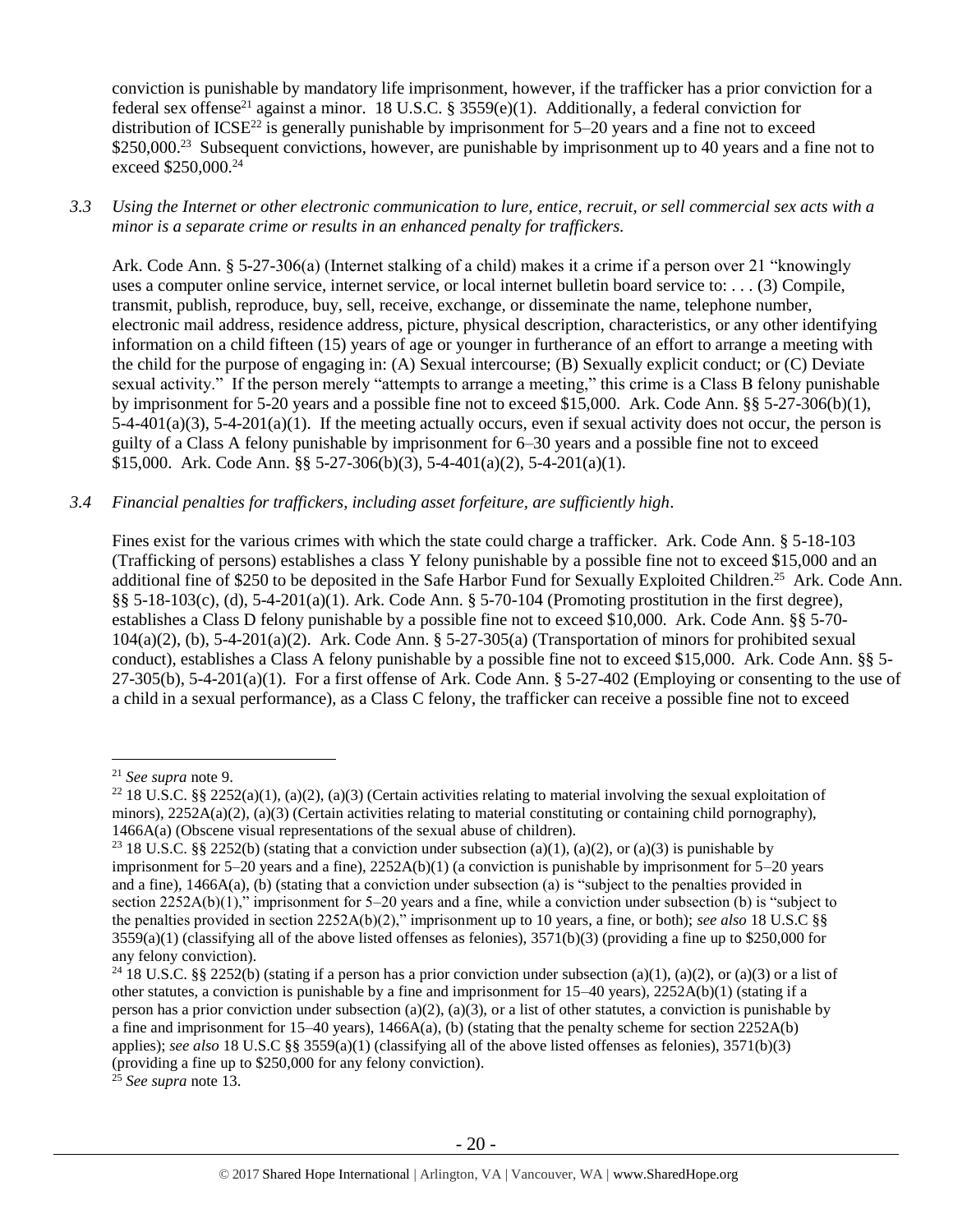\$10,000. Ark. Code Ann. §§ 5-27-402 (c)(1), 5-4-201(a)(2). For subsequent offenses, a trafficker faces a Class B felony with a possible fine not to exceed \$15,000. Ark. Code Ann.  $\S$ § 5-27-402(c)(2), 5-4-201(a)(1).

When a trafficker is charged with violating Ark. Code Ann. § 5-74-203 (Soliciting or recruiting a minor to join or remain a member of a criminal gang, organization, or enterprise), a Class B felony, the trafficker could be subject to a possible fine not to exceed \$15,000. Ark. Code Ann. §§ 5-74-203(b), 5-4-  $201(a)(1)$ .

In addition to any other sentences, Ark. Code Ann.  $\S$  5-4-703(a)<sup>26</sup> (Additional fine – Offense committed against a child or in the presence of a child.) states,

the court shall assess an additional fine of one hundred dollars (\$100) for the following offenses if the finder of fact determines that the offense was committed against a child or in the presence of a child:

. . . . (8)  $§$  5-14-110 (Sexual indecency with a child),  $§$  5-14-112 (indecent exposure) ...; (9) § 5-18-103 (Trafficking of persons), § 5-18-104 (patronizing a victim of human trafficking);

(12) § 5-27-303 (Engaging in sexually explicit conduct for the use in visual or print medium), § 5- 27-304 (Pandering or possessing visual or print medium depicting sexually explicit conduct involving a child), § 5-27-305 (Transportation of minors for prohibited sexual conduct), § 5-27-306 (internet stalking of a child), § 5-27-307 (sexually grooming a child); (13) § 5-27-402 (Employing or consenting to the use of a child in a sexual performance), or § 5-27- 403 (producing, directing, or promoting a sexual performance by a child); (14) § 5-27-602 (Distributing, possessing, or viewing of matter depicting sexually explicit conduct involving a child), § 5-27-603 (computer child pornography), § 5-27-604 (Failure to report child pornography), § 5-27-605 (Computer exploitation of a child); . . . .

A trafficker could also be required to pay discretionary restitution to the victim under Ark. Code Ann. § 5-4-  $205(a)(1)$  (Restitution), which states that "[a] defendant who is found guilty or who enters a plea of guilty or nolo contendere to an offense may be ordered to pay restitution." The restitution is based on the "actual economic loss caused to a victim by the offense," and if bodily injury has occurred, the restitution order may require the defendant to, among other things, "[p]ay the cost of a necessary medical or related professional service or device relating to physical, psychiatric, and psychological care, including nonmedical care and treatment rendered in accordance with a recognized method of healing; . . .[p]ay the cost of necessary physical and occupational therapy and rehabilitation; [and] . . . [r]eimburse the victim for income lost by the victim as a result of the offense" with a maximum income reimbursement of \$50,000. Ark. Code Ann. § 5-4-205(b)(1), (2).

A violation of Ark. Code Ann. § 5-42-204(a)(2) (Criminal use of property or laundering criminal proceeds) occurs when a person "[u]ses or makes available for use any property in which he or she has any ownership or lawful possessory interest to facilitate a predicate criminal offense." A "predicate criminal offense" includes a "crime of pecuniary gain," which is defined as "any violation of Arkansas law that results, or was intended to result, in the defendant receiving income, benefit, property, money, or anything of value." Ark. Code Ann. § 5- 42-203(3), (7). The violator may face a civil action brought by a prosecuting attorney "for damages in an amount equal to property, funds, or a monetary instrument involved in the violation as well as the proceeds acquired by any person involved in the enterprise or by reason of conduct in furtherance of the violation, together with costs incurred for resources and personnel used in the investigation and prosecution of both criminal and civil proceedings." Ark. Code Ann.  $\S$  5-42-204(c)(1). Therefore, when a trafficker uses funds to

 $\overline{a}$ 

. . . .

<sup>26</sup> *See supra* note [15.](#page-12-0)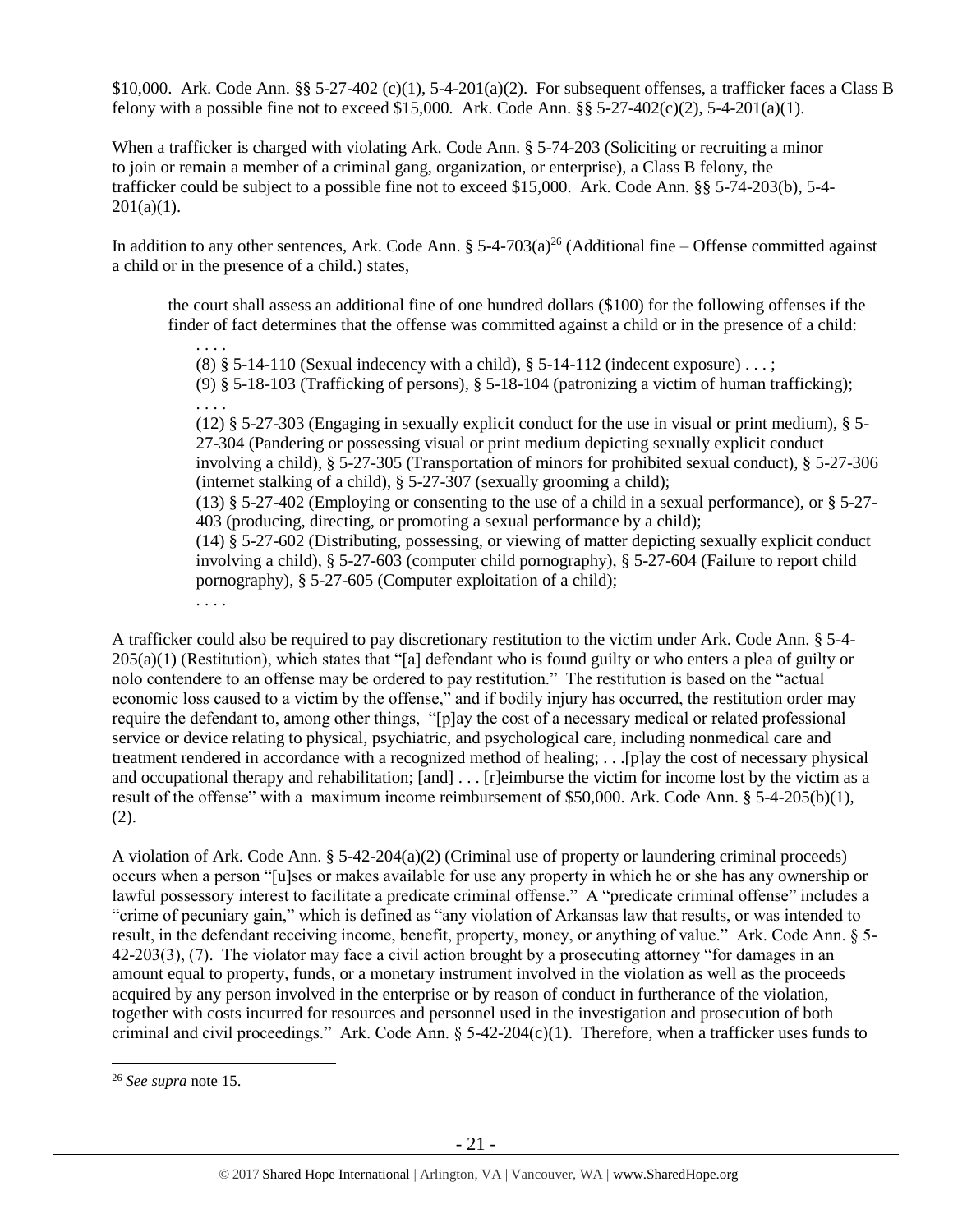further any offense relating to images of child sexual exploitation (ICSE), the trafficker may become liable in a civil proceeding for damages.

Ark. Code Ann. § 5-5-201(a)(5) (Forfeiture, criminal conveyances) requires that anyone convicted of Ark. Code Ann. § 5-18-103 (Trafficking of persons) will forfeit "any conveyance, including an aircraft, motor vehicle, or vessel" if it is used "in the commission or attempt" of the crime. Additionally, any conveyance "may be seized by any law enforcement agent upon process issued by any court having jurisdiction" when there is probable cause that the conveyance was "used in the commission or attempt" of trafficking of persons. Ark. Code Ann. § 5-5-202.

Finally, a trafficker may face forfeiture of certain illegal assets. Under Ark. Code Ann. § 5-5-101(a) (Disposition of contraband and seized property), "Any seized property shall be returned to the rightful owner or possessor of the seized property except contraband owned by a defendant."

Under Ark. Code Ann. § 5-5-101(a) (Disposition of contraband and seized property), "Any seized property shall be returned to the rightful owner or possessor of the seized property except contraband owned by a defendant." Pursuant to Ark. Code Ann.  $\S 5-5-101(b)(1)$  contraband is defined as including the following:

(A) Article possessed under a circumstance prohibited by law;

(B) Weapon or other instrument used in the commission or attempted commission of a felony;

(C) Visual, print, or electronic medium that depicts sexually explicit conduct involving a child prohibited under § 5-27-304;

(D) Visual, print, or electronic medium that contains a sexual performance of a child prohibited under § 5-27-403;

(E) Item the possession of which is prohibited by § 5-27-602 [Distributing, possessing, or viewing of matter depicting sexually explicit conduct involving a child];

- (F) Item the production of which is prohibited by § 5-27-603 [Computer child pornography];
- (G) Item the production of which is prohibited by § 5-27-605 [Computer exploitation of a child]; or

(H) Other article designated "contraband" by law.

Contraband listed in Ark. Code Ann.  $\S$  5-5-101(b)(1)(C)–(H) shall be destroyed. Ark. Code Ann.  $\S$  5-5-101(c)(1). Other contraband may be retained for use by law enforcement or sold, the proceeds to be used to reimburse the rightful owner or to be "paid into the general fund of the county, city, or town whose law enforcement agency performed the seizure." Ark. Code Ann. § 5-5-101(g).

Traffickers are also subject to civil judgments. Under Ark. Code Ann. § 16-118-109 (Civil cause of action for victims of human trafficking), a prevailing plaintiff is entitled to attorney's fees and costs and may be awarded actual, compensatory, or punitive damages, injunctive relief, and if the defendant's acts were willful and malicious, the plaintiff may be awarded treble damages. Ark. Code Ann. § 16-118-109 (b)–(e).

## *3.5 Convicted traffickers are required to register as sex offenders.*

A person who is guilty "of a sex offense, aggravated sex offense, or sexually violent offense" must register as a sex offender. Ark. Code Ann. § 12-12-905(a)(1). Ark. Code Ann. § 12-12-903(12)(A)(i) states,

"Sex offense" includes, but is not limited to:

(i) The following offenses:

. . . . (h) Engaging children in sexually explicit conduct for use in visual or print medium, § 5-27- 303;

(i) Transportation of minors for prohibited sexual conduct, § 5-27-305;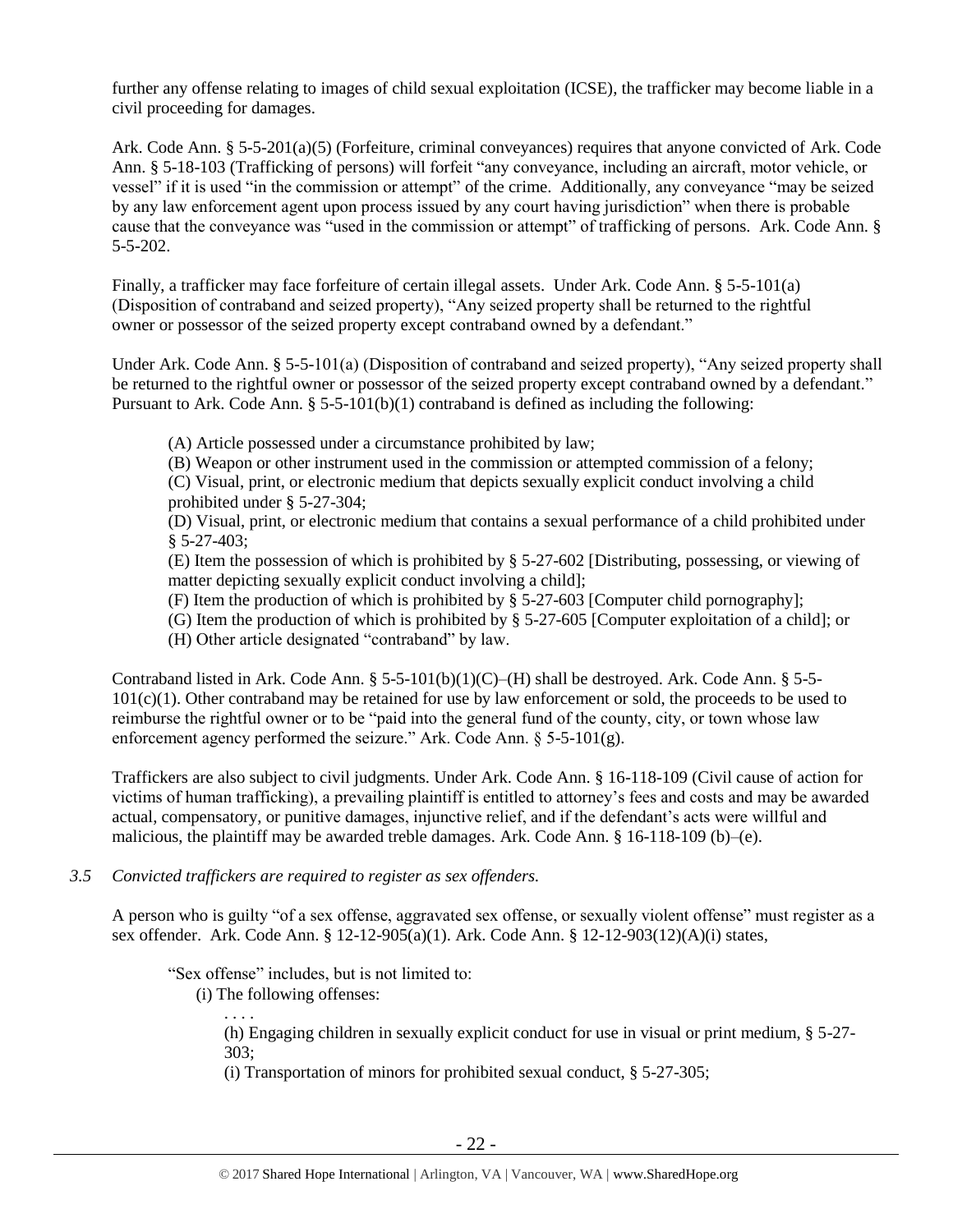(i) Employing or consenting to the use of a child in a sexual performance,  $\S$  5-27-402; (k) Pandering or possessing visual or print medium depicting sexually explicit conduct involving a child, § 5-27-304;

(l) Producing, directing, or promoting a sexual performance by a child, § 5-27-403;

(m) Promoting prostitution in the first degree, § 5-70-104;

. . . . (q) Kidnapping pursuant to  $\S$  5-11-102(a) when the victim is a minor and the offender is not the parent of the victim;

(r) False imprisonment in the first degree and false imprisonment in the second degree, §§ 5-11- 103 and 5-11-104, when the victim is a minor and the offender is not the parent of the victim; (s) Permitting abuse of a minor, § 5-27-221;

(t) Computer child pornography, § 5-27-603;

(u) Computer exploitation of a child, § 5-27-605;

(v) Permanent detention or restraint, § 5-11-106, when the offender is not the parent of the victim;

(w) Distributing, possessing, or viewing of matter depicting sexually explicit conduct involving a child, § 5-27-602;

(x) Internet stalking of a child, § 5-27-306;

. . . .

 $\overline{a}$ 

(bb) Sexually grooming a child, § 5-27-307

(cc) Trafficking of persons under  $\S$  5-18-103(a)(4); and

A sex offense also includes "[a]n attempt, solicitation, or conspiracy to commit any of the offenses" listed above, and includes "[a]n adjudication of guilt for an offense of the law of another state, for a federal offense, for a tribal court offense, or for a military offense: (a) Which is similar to any of the offenses enumerated in subdivision  $(12)(A)(i)$  of this section; or (b) When that adjudication of guilt requires registration under another state's sex offender registration laws." Ark. Code Ann.  $\S$  12-12-903(12)(A)(ii), (iii).

The crimes of Ark. Code Ann. § 5-70-103 (Sexual solicitation), § 5-27-220 (Contributing to the delinquency of a juvenile) and § 5-27-209 (Contributing to the delinquency of a minor) are not specifically mentioned as sex offenses. Ark. Code Ann. § 12-12-903(12)(A). Those crimes not enumerated are nevertheless not specifically excluded because "[t]he sentencing court has the authority to order the registration of any offender shown in court to have attempted to commit or to have committed a sex offense even though the offense is not enumerated in subdivision  $(12)(A)(i)$  of this section" unless the state assembly "expresses its intent not to consider the offense to be a true sex offense for the purposes of this subchapter." Ark. Code Ann. § 12-12- 903(12)(B).

*3.6 Laws relating to termination of parental rights include sex trafficking or commercial sexual exploitation of children (CSEC) offenses as grounds for termination in order to prevent traffickers from exploiting their parental rights as a form of control.* 

Child sex trafficking is included as a ground for terminating parental rights based on the definition of "sexual abuse."<sup>27</sup> To terminate parental rights pursuant to Ark. Code Ann. § 9-27-341(b)(3)<sup>28</sup> (Termination of parental rights), the court order must:

be based upon a finding by clear and convincing evidence:

<sup>&</sup>lt;sup>27</sup> See infra Component 5.5 for full discussion of the terms "dependent-neglected juvenile" and "sexual abuse." <sup>28</sup> The text of Ark. Code Ann. § 9-27-341 cited here and elsewhere in this report includes amendments made by the enactment of Senate Bill 306 during the 2017 Regular Session of Arkansas's 91st General Assembly (effective July 30, 2017).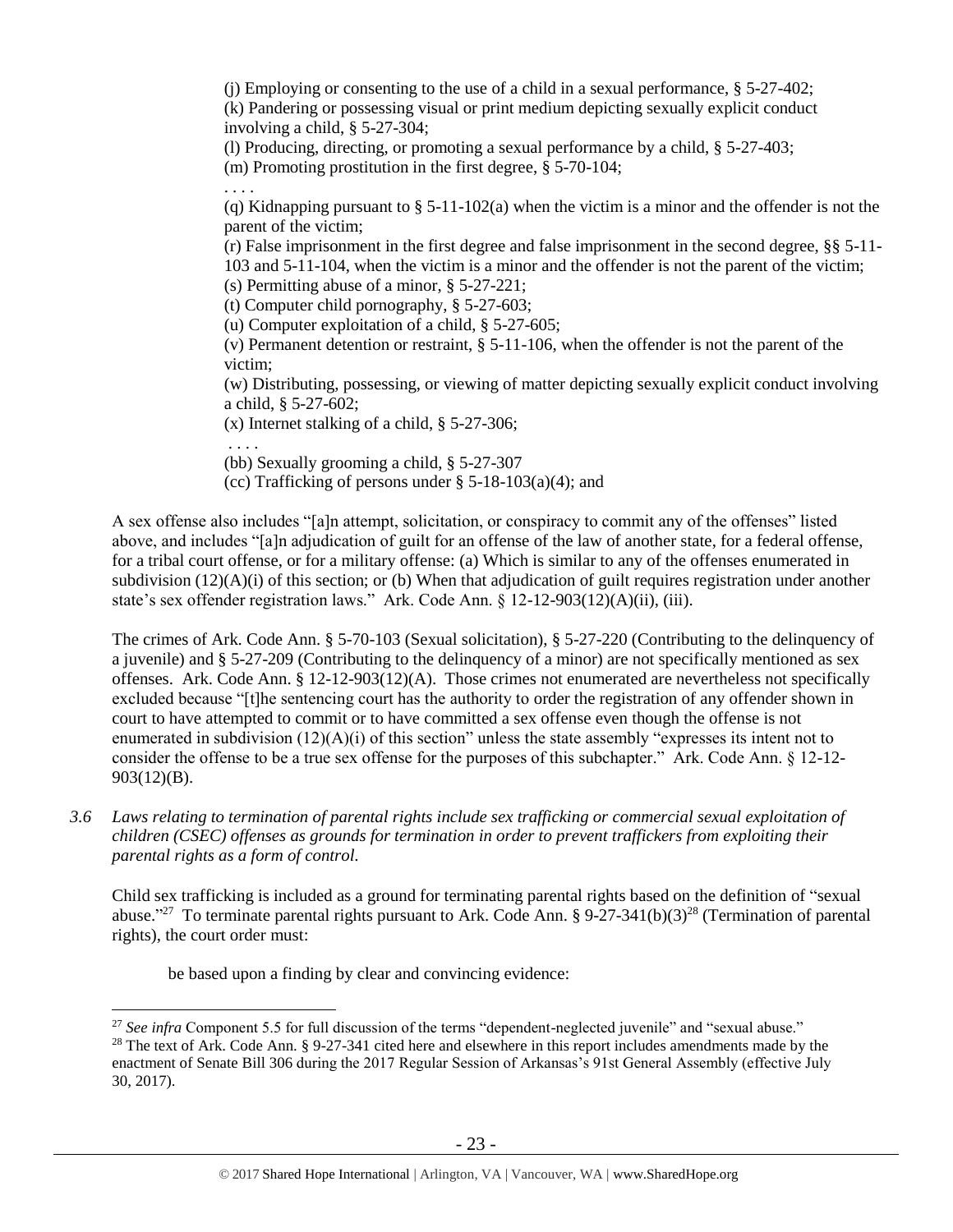- (A) That it is in the best interest of the juvenile, including consideration of the following factors: (i) The likelihood that the juvenile will be adopted if the termination petition is granted; and (ii) The potential harm, specifically addressing the effect on the health and safety of the child, caused by returning the child to the custody of the parent, parents, or putative parent or parents; and
- (B) Of one (1) or more of the following grounds:
	- . . . .
	- (vi) (a) The court has found the juvenile or a sibling dependent-neglected as a result of neglect or abuse that could endanger the life of the child, sexual abuse, or sexual exploitation,<sup>29</sup> any of which was perpetrated by the juvenile's parent or parents or step-parent or step-parents. (b) Such findings by the juvenile division of circuit court shall constitute grounds for immediate termination of the parental rights of one (1) or both of the parents;

. . . .

(ix) (a) The parent is found by a court of competent jurisdiction, including the juvenile division of circuit court, to:

. . . .

. . . .

(2) Have committed a felony battery that results in serious bodily injury to any juvenile or to have aided or abetted, attempted, conspired, or solicited to commit felony battery that results in serious bodily injury to any juvenile;

- (3) (A) Have subjected any juvenile to aggravated circumstances.
	- (B) "Aggravated circumstances" means:

(i) A juvenile has been abandoned, chronically abused, subjected to extreme or repeated cruelty, sexually abused, sexually exploited, or a determination has been or is made by a judge that there is little likelihood that services to the family will result in successful reunification; or

(ii) A juvenile has been removed from the custody of the parent or guardian and placed in foster care or in the custody of another person three (3) or more times in the last fifteen (15) months; or

(iii) A child or a sibling has been neglected or abused such that the abuse or neglect could endanger the life of the child;

"Sexual abuse" is defined in part as "the recruiting, harboring, transporting, obtaining, patronizing, or soliciting of a child for the purpose of a commercial sex act." Ark. Code Ann. § 9-27-303(52)(F) (Definitions). Accordingly, trafficking-related conduct is included as an aggravated circumstance allowing for the termination of parental rights.

<sup>29</sup> Pursuant to Ark. Code. Ann. § 9-27-303(54) (Definitions),

"Sexual exploitation" includes:

 $\overline{a}$ 

- (A) Allowing, permitting, or encouraging participation or depiction of the juvenile in:
	- (i) Prostitution;
	- (ii) Obscene photographing; or
	- (iii) Obscene filming; or
- (B) Obscenely depicting, obscenely posing, or obscenely posturing a juvenile for any use or purpose;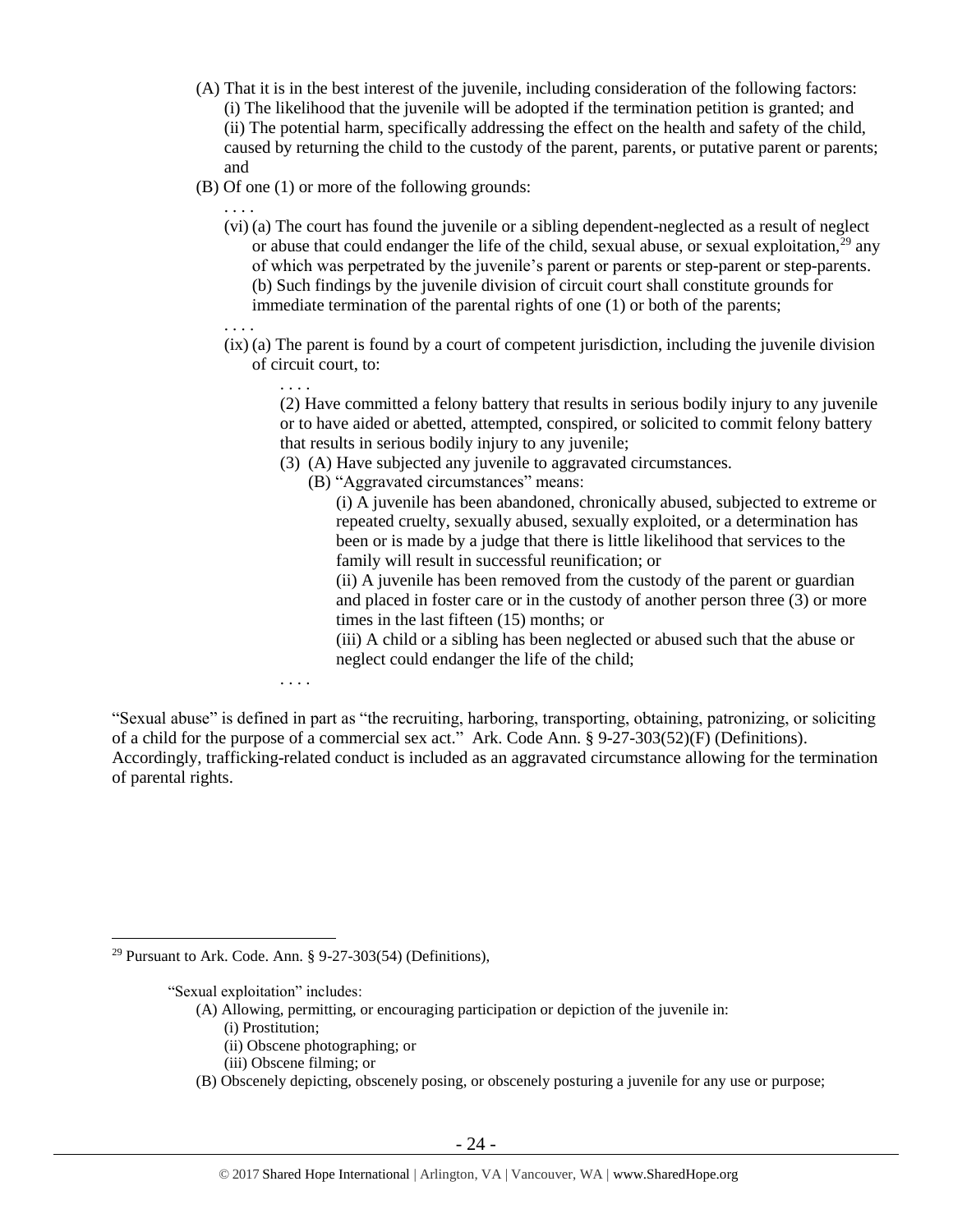#### **FRAMEWORK ISSUE 4: CRIMINAL PROVISIONS FOR FACILITATORS**

## *Legal Components:*

- *4.1 The acts of assisting, enabling, or financially benefitting from child sex trafficking are included as criminal offenses in the state sex trafficking statute.*
- *4.2 Financial penalties, including asset forfeiture laws, are in place for those who benefit financially from or aid and assist in committing domestic minor sex trafficking.*
- *4.3 Promoting and selling child sex tourism is illegal.*
- *4.4 Promoting and selling images of child sexual exploitation carries penalties as high as similar federal offenses. \_\_\_\_\_\_\_\_\_\_\_\_\_\_\_\_\_\_\_\_\_\_\_\_\_\_\_\_\_\_\_\_\_\_\_\_\_\_\_\_\_\_\_\_\_\_\_\_\_\_\_\_\_\_\_\_\_\_\_\_\_\_\_\_\_\_\_\_\_\_\_\_\_\_\_\_\_\_\_\_\_\_\_\_\_\_\_\_\_\_\_\_\_\_*

## *Legal Analysis:*

*4.1 The acts of assisting, enabling, or financially benefitting from child sex trafficking are included as criminal offenses in the state sex trafficking statute.*

Pursuant to Ark. Code Ann. § 5-18-103 (Trafficking of persons), a person commits human trafficking when he or she "[b]enefits financially or benefits by receiving anything of value from participation in a venture under subdivision (a)(1) of this section." Since there is no provision that applies to those who facilitate the sex trafficking of minors in violation of subsection (a)(3), Ark. Code Ann. § 5-18-103 criminalizes facilitation of trafficking, but only when the trafficking has been accomplished by force, fraud or coercion.

However, organizations that facilitate human trafficking face additional penalties under Ark. Code Ann. § 5-18-105 (Human trafficking, enhanced liability) which provides, ". . . an organization convicted of an offense under this chapter is subject to any combination of the following: A suspension or revocation of a license, permit, or prior approval granted to the organization by a state or local government agency; A court order to dissolve or reorganize; and other relief is equitable." Organization refers to "a legal entity and includes: a corporation, company, association, firm, partnership, or joint-stock company; a foundation, institution, society, union, club, or church; or any other group of persons organized for any purpose." Ark. Code Ann. §§ 5-18-102, 5-2-501.

Facilitation is also included in Ark. Code Ann. § 5-27-305(a) (Transportation of minors for prohibited sexual conduct), which establishes a Class A felony when a person "transports, finances in whole or part the transportation of, or otherwise causes or facilitates the movement of any minor, and . . . (1) Knows or has reason to know that prostitution or sexually explicit conduct involving the minor will be commercially exploited by any person; and (2) Acts with the purpose that the minor will engage in: (A) Prostitution; or (B) Sexually explicit conduct."

In addition, the crime of facilitation is included in Ark. Code Ann.  $\S$  5-70-104(a)(2) (Promoting prostitution in the first degree), which makes it a crime when a person knowingly "[a]dvances prostitution or profits from prostitution of a person less than eighteen (18) years of age." A person "advances prostitution," when "acting other than as a prostitute or a patron of a prostitute, that person knowingly: . . . (C) Provides a person or premises for prostitution purposes; (D) Operates or assists in the operation of a house of prostitution or a prostitution enterprise; or (E) Engages in any other conduct designed to institute, aid, or facilitate an act or enterprise of prostitution." Ark. Code Ann. § 5-70-101(1)(C), (D), (E). Promoting prostitution is a Class D felony punishable by imprisonment not to exceed 6 years and a possible fine not to exceed \$10,000. Ark. Code Ann. §§ 5-70-104(b), 5-4-401(a)(5), 5-4-201(a)(2).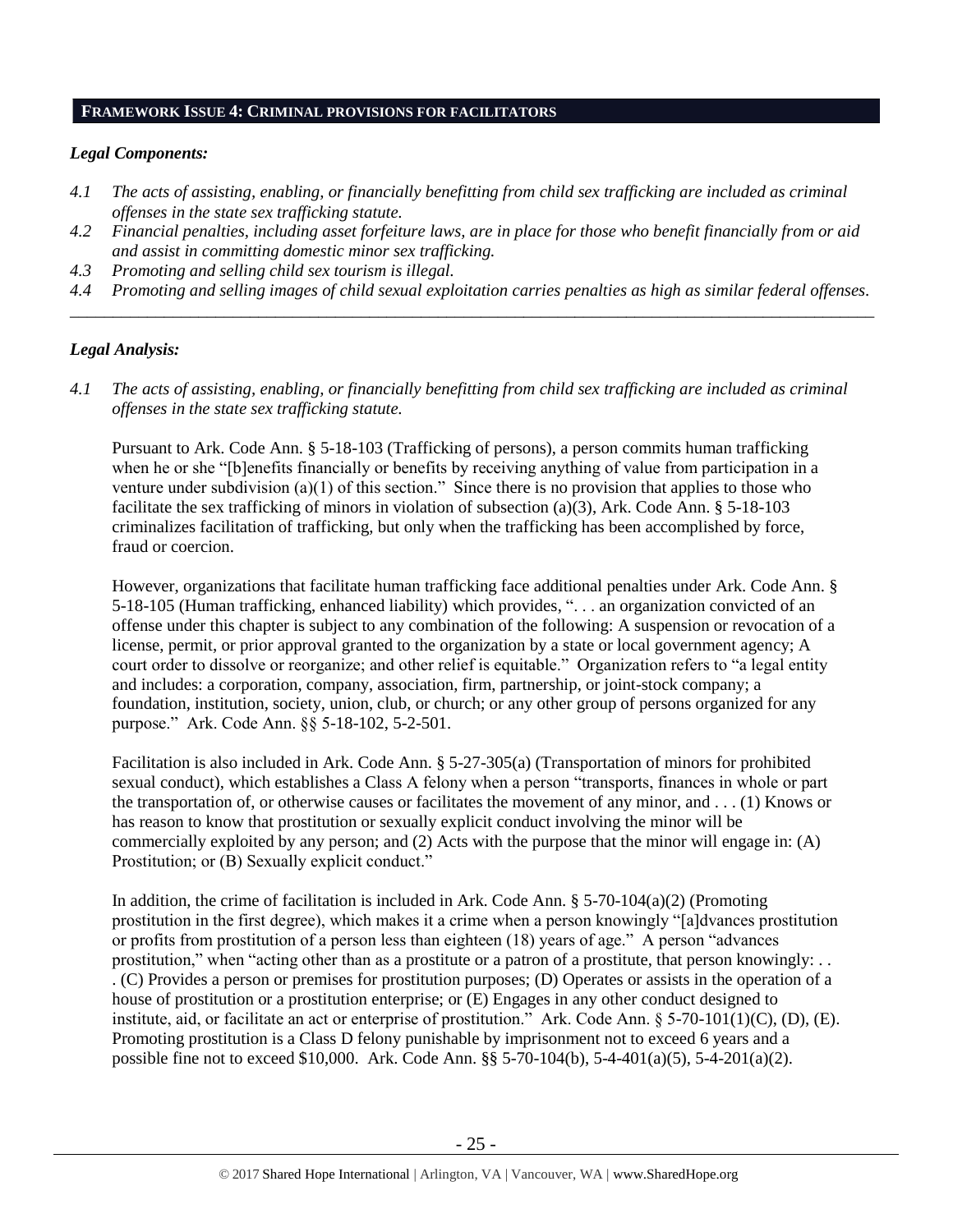- 4.1.1 Recommendation: Amend Ark. Code Ann. § 5-18-103 (Trafficking of persons) so that facilitators can be liable for facilitating and benefiting financially from all instances of domestic minor sex trafficking, regardless of whether force, fraud, or coercion has been used.
- *4.2 Financial penalties, including asset forfeiture laws, are in place for those who benefit financially from or aid and assist in committing domestic minor sex trafficking.*

Financial penalties against facilitators are incomplete. Only when force, fraud, or coercion is used to traffic minors,<sup>30</sup> may facilitators be convicted under Arkansas's human trafficking law. When this happens, they will be subject to additional financial penalties.

Facilitators convicted under Ark. Code Ann. § 5-18-103 (Trafficking of persons) face a possible fine not to exceed \$15,000. Ark. Code Ann. §§ 5-18-103(c), 5-4-401(a)(2), 5-4-201(a)(1), and if convicted under Ark. Code Ann. § 5-27-305(a) (Transportation of minors for prohibited sexual conduct), facilitators face a possible fine not to exceed \$15,000. Ark. Code Ann. §§ 5-27-305(b), 5-4-401(a)(2), 5-4-201(a)(1).

In addition to any other sentences, Ark. Code Ann.  $\S$  5-4-703(a)<sup>31</sup> (Additional fine – Offense committed against a child or in the presence of a child.) states,

the court shall assess an additional fine of one hundred dollars (\$100) for the following offenses if the finder of fact determines that the offense was committed against a child or in the presence of a child:

. . . . (9) § 5-18-103 (Trafficking of persons), § 5-18-104 (patronizing a victim of human trafficking); . . . .

(12) § 5-27-303 (Engaging in sexually explicit conduct for the use in visual or print medium), § 5- 27-304 (Pandering or possessing visual or print medium depicting sexually explicit conduct involving a child), § 5-27-305 (Transportation of minors for prohibited sexual conduct), § 5-27-306 (internet stalking of a child), § 5-27-307 (sexually grooming a child);

(14) § 5-27-602 (Distributing, possessing, or viewing of matter depicting sexually explicit conduct involving a child), § 5-27-603 (computer child pornography), § 5-27-604 (Failure to report child pornography), § 5-27-605 (Computer exploitation of a child);

. . . .

. . . .

Ark. Code Ann. § 5-5-201(a)(5) (Forfeiture, criminal conveyances) requires that anyone convicted under Ark. Code Ann. § 5-18-103 will forfeit "any conveyance, including an aircraft, motor vehicle, or vessel" if it is used "in the commission or attempt" of the crime. Additionally, any conveyance "may be seized by any law enforcement agent upon process issued by any court having jurisdiction" when there is probable cause that the conveyance was "used in the commission or attempt" of Trafficking of persons, Ark. Code Ann. §§ 5-18-103, 5-5-202.

Ark. Code Ann. § 5-18-105 (enhanced liability) provides,

In addition to any other statutorily authorized sentence or fine, an organization convicted of an offense under this chapter is subject to any combination of the following:

(1) A suspension or revocation of a license, permit, or prior approval granted to the

organization by a state or local government agency;

(2) A court order to dissolve or reorganize; and

 $\overline{a}$ 

<sup>30</sup> *See supra* Component 4.1 for a discussion of limitations on facilitator liability.

<sup>31</sup> *See supra* note [15.](#page-12-0)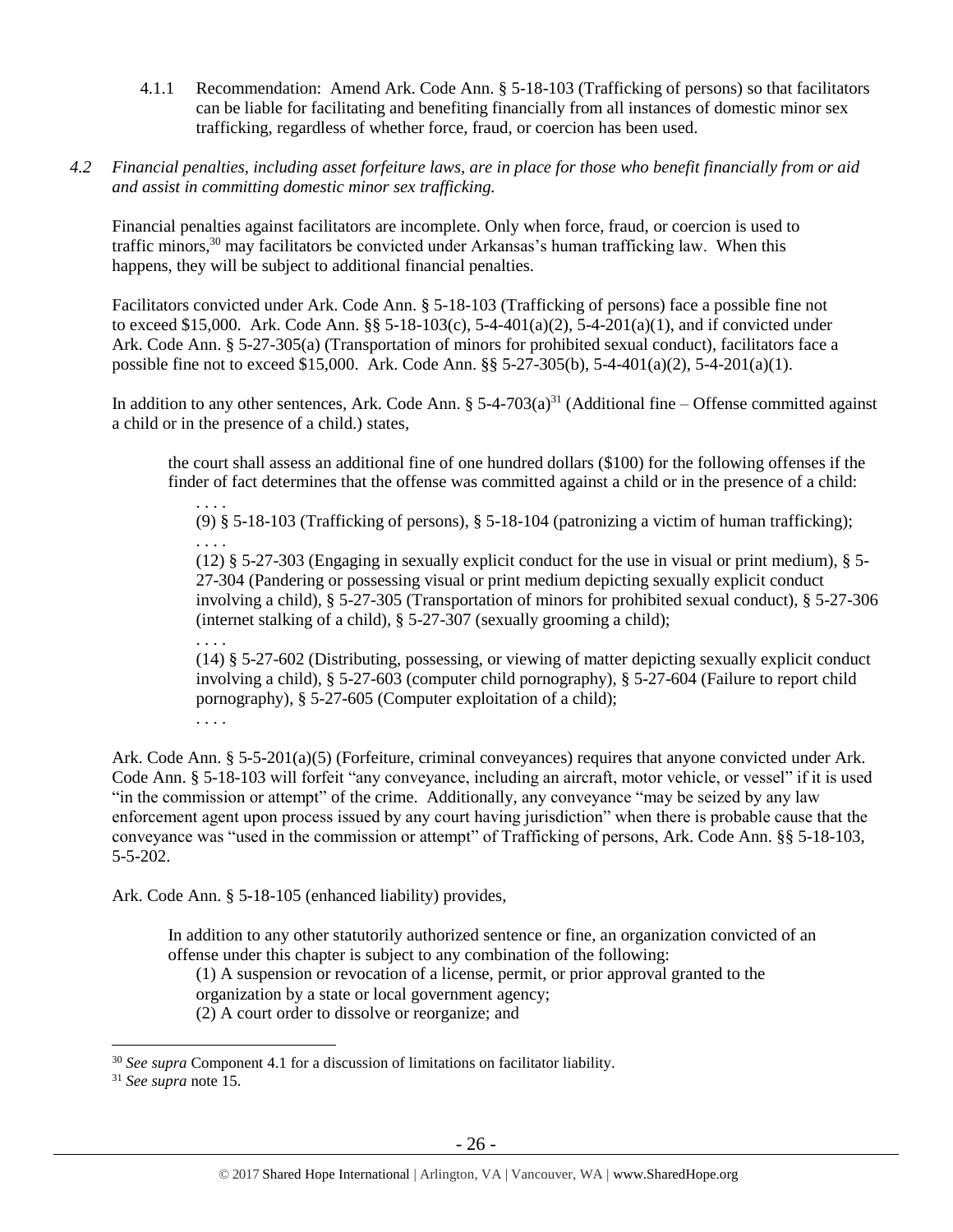(3) other relief as is equitable.

Organization refers to "a legal entity and includes: a corporation, company, association, firm, partnership, or joint-stock company; a foundation, institution, society, union, club, or church; or any other group of persons organized for any purpose." Ark. Code Ann. §§ 5-18-102(9), 5-2-501.

Under Ark. Code Ann. § 5-5-101(a) (Disposition of contraband and seized property), "Any seized property shall be returned to the rightful owner or possessor of the seized property except contraband owned by a defendant." Pursuant to Ark. Code Ann.  $\S 5-5-101(b)(1)$  contraband is defined as including the following:

(A) Article possessed under a circumstance prohibited by law;

(B) Weapon or other instrument used in the commission or attempted commission of a felony;

(C) Visual, print, or electronic medium that depicts sexually explicit conduct involving a child prohibited under § 5-27-304;

(D) Visual, print, or electronic medium that contains a sexual performance of a child prohibited under § 5-27-403;

(E) Item the possession of which is prohibited by § 5-27-602 [Distributing, possessing, or viewing of matter depicting sexually explicit conduct involving a child];

- (F) Item the production of which is prohibited by § 5-27-603 [Computer child pornography];
- (G) Item the production of which is prohibited by § 5-27-605 [Computer exploitation of a child]; or
- (H) Other article designated "contraband" by law.

Contraband listed in Ark. Code Ann.  $\S 5-5-101(b)(1)(C)$ –(H) shall be destroyed. Ark. Code Ann.  $\S 5-5-101(b)(1)(C)$  $101(c)(1)$ . Other contraband may be retained for use by law enforcement or sold, the proceeds to be used to reimburse the rightful owner or to be "paid into the general fund of the county, city, or town whose law enforcement agency performed the seizure." Ark. Code Ann. § 5-5-101(g).

A facilitator could also be required to pay discretionary restitution to the victim under Ark. Code Ann. § 5-4-  $205(a)(1)$  (Restitution), which states that "[a] defendant who is found guilty or who enters a plea of guilty or nolo contendere to an offense may be ordered to pay restitution." The restitution is based on the "actual economic loss caused to a victim by the offense," and if bodily injury has occurred, the restitution order may require the defendant to, among other things, "[p]ay the cost of a necessary medical or related professional service or device relating to physical, psychiatric, and psychological care, including nonmedical care and treatment rendered in accordance with a recognized method of healing; . . .[p]ay the cost of necessary physical and occupational therapy and rehabilitation; [and] ... [r]eimburse the victim for income lost by the victim as a result of the offense" with a maximum income reimbursement of \$50,000. Ark. Code Ann. § 5-4-205(b)(1), (2).

# *4.3 Promoting and selling child sex tourism is illegal*.

Arkansas criminalizes child sex tourism under its human trafficking statute. Pursuant to Ark. Code Ann. § 5-18-103(a)(5) (Trafficking of persons), a person commits human trafficking if he or she knowingly "[s]ells or offers to sell travel services that he or she knows includes an activity prohibited under subdivision (a)(1) – (4) of this section." Subsection (4) of Ark. Code Ann.  $\S$  5-18-103(a) makes it a crime to "[r]ecruit[], entice[], solicit[], isolate[], harbor[], transport[], provide[], maintain[], or obtain[] a minor for commercial sexual activity."

*4.4 Promoting and selling images of child sexual exploitation carries penalties as high as similar federal offenses*.

Facilitators of conduct involving images of child sexual exploitation (ICSE) may be prosecuted under the following offenses: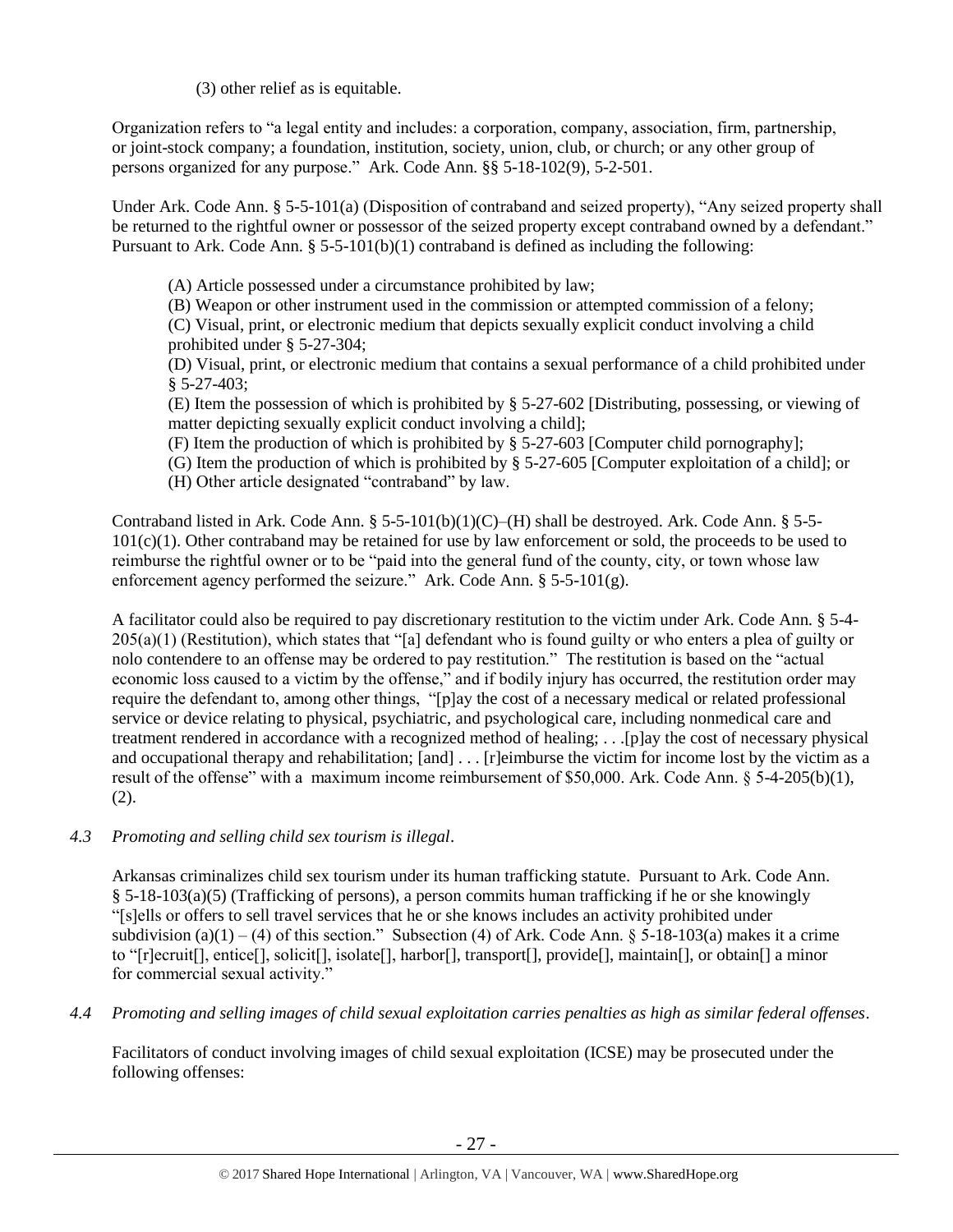1. Ark. Code Ann. § 5-27-304(a) (Pandering or possessing visual or print medium depicting sexually explicit conduct involving a child) makes it illegal to

With knowledge of the character of the visual or print medium involved  $\dots$ : (1) Knowingly advertise for sale or distribution, sell, distribute, transport, ship, exhibit, display, or receive for the purpose of sale or distribution any visual or print medium depicting a child participating or engaging in sexually explicit conduct; or (2) Knowingly solicit, receive, purchase, exchange, possess, view, distribute, or control any visual or print medium depicting a child participating or engaging in sexually explicit conduct.

A first violation of this section is a Class C felony punishable by imprisonment for 3–10 years and a possible fine not to exceed \$10,000. Ark. Code Ann. §§ 5-27-304(b)(1), 5-4-401(a)(4), 5-4-201(a)(2). Subsequent violations are Class B felonies punishable by imprisonment for 5-20 years and a possible fine not to exceed \$15,000. Ark. Code Ann. §§ 5-27-304(b)(2), 5-4-401(a)(3), 5-4-201(a)(1).

- 2. Under Ark. Code Ann. § 5-27-403(a) (Producing, directing, or promoting a sexual performance by a child) it is a crime for a person "knowing the character and content of the material, to produce, direct, or promote a performance that includes sexual conduct by a child under eighteen (18) years of age." As a Class B felony, this crime is punishable by imprisonment for 5–20 years and a possible fine not to exceed \$15,000. Ark. Code Ann. §§ 5-27-403(b), 5-4-401(a)(3), 5-4-201(a)(1).
- 3. Pursuant to Ark. Code Ann.  $\S 5-27-602(a)(1)$  (Distributing, possessing, or viewing of matter depicting sexually explicit conduct involving a child), a person is guilty of a Class C felony punishable by imprisonment for 3–10 years and a possible fine not to exceed \$10,000 for a first offense, when he knowingly "[r]eceives for the purpose of selling or knowingly sells, procures, manufactures, gives, provides, lends, trades, mails, delivers, transfers, publishes, distributes, circulates, disseminates, presents, exhibits, advertises, offers, or agrees to offer through any means, including the internet, any photograph, film, videotape, computer program or file, video game, or any other reproduction or reconstruction that depicts a child or incorporates the image of a child engaging in sexually explicit conduct." Ark. Code Ann. §§ 5-27-602(a)(1), (b)(1), 5-4-401(a)(4), 5-4-201(a)(2). Subsequent offenses are Class B felonies punishable by imprisonment for 5-20 years and a possible fine not to exceed \$15,000. Ark. Code Ann.  $\S$ § 5-27-602(b)(2), 5-4-401(a)(3), 5-4-201(a)(1).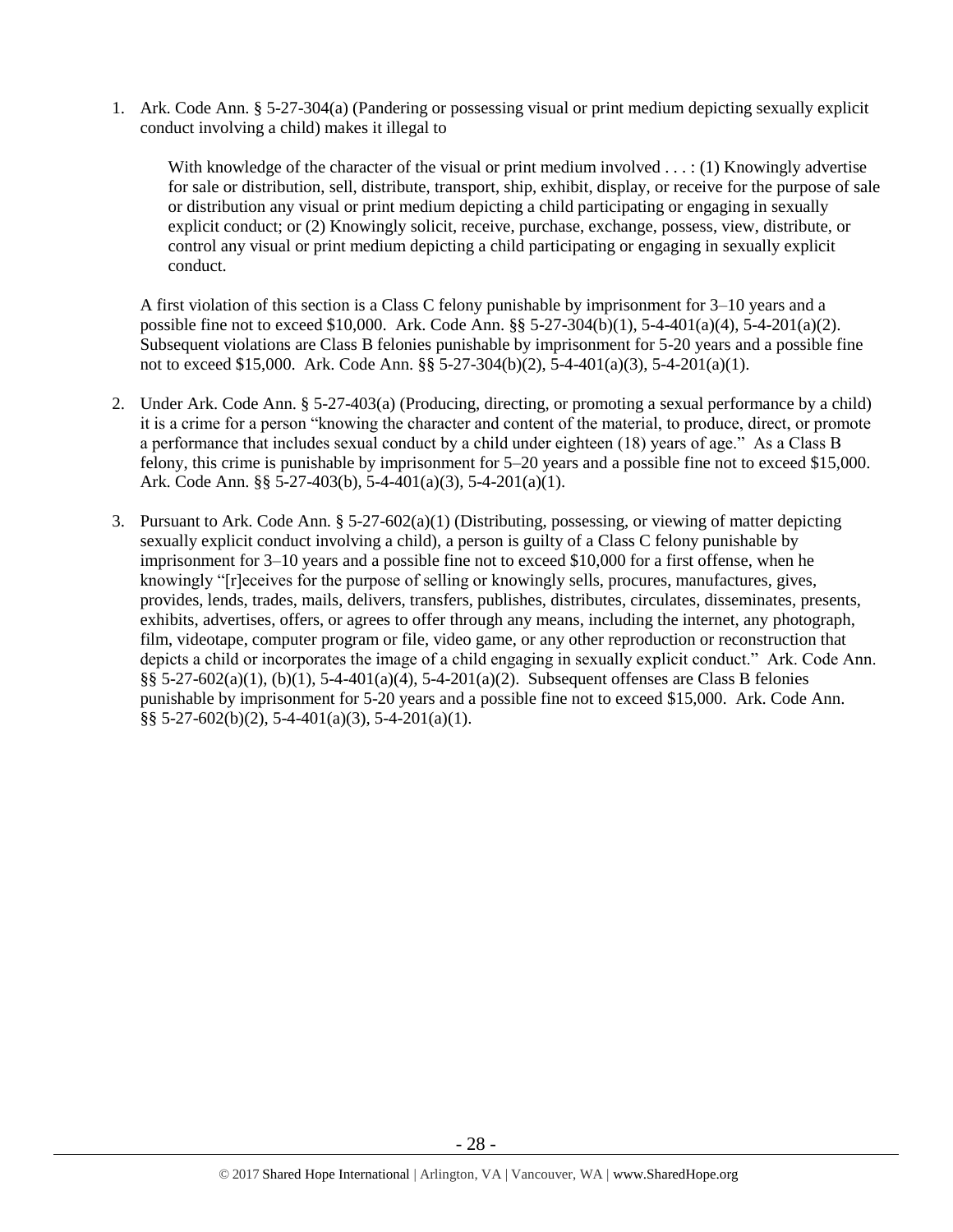# **FRAMEWORK ISSUE 5: PROTECTIVE PROVISIONS FOR THE CHILD VICTIMS**

## *Legal Components:*

- *5.1 Victims under the core child sex trafficking offense include all commercially sexually exploited children.*
- *5.2 The state sex trafficking statute expressly prohibits a defendant from asserting a defense based on the willingness of a minor under 18 to engage in the commercial sex act.*
- *5.3 State law prohibits the criminalization of minors under 18 for prostitution offenses.*
- *5.4 State law provides a non-punitive avenue to specialized services through one of more points of entry.*
- *5.5 Child sex trafficking is identified as a type of abuse and neglect within child protection statutes.*
- *5.6 The definition of "caregiver" or another related term in the child welfare statutes is not a barrier to a sex trafficked child accessing the protection of child welfare.*
- *5.7 Crime victims' compensation is specifically available to a child victim of sex trafficking or commercial sexual exploitation of children (CSEC).*
- *5.8 Victim-friendly procedures and protections are provided in the trial process for minors under 18.*
- *5.9 Child sex trafficking victims may vacate delinquency adjudications and expunge related records for prostitution and other offenses arising from trafficking victimization, without a waiting period.*
- *5.10 Victim restitution and civil remedies for victims of domestic minor sex trafficking or commercial sexual exploitation of children (CSEC) are authorized by law.*
- *5.11 Statutes of limitations for civil and criminal actions for child sex trafficking or commercial sexual exploitation of children (CSEC) offenses are eliminated or lengthened to allow prosecutors and victims a realistic opportunity to pursue criminal action and legal remedies.*

*\_\_\_\_\_\_\_\_\_\_\_\_\_\_\_\_\_\_\_\_\_\_\_\_\_\_\_\_\_\_\_\_\_\_\_\_\_\_\_\_\_\_\_\_\_\_\_\_\_\_\_\_\_\_\_\_\_\_\_\_\_\_\_\_\_\_\_\_\_\_\_\_\_\_\_\_\_\_\_\_\_\_\_\_\_\_\_\_\_\_\_\_\_\_*

# *Legal Analysis:*

*5.1 Victims under the core child sex trafficking offense include all commercially sexually exploited children.<sup>32</sup>*

The Arkansas Human Trafficking Act of 2013, codified as Arkansas Code Ann. § 5-18-101 – § 5-18-105 includes all commercial sexual exploitation of minors. Under Ark. Code Ann. § 5-18-103(a)(4) (Trafficking of persons), when the victim is a minor, means of force, fraud, or coercion are not required.<sup>33</sup> In addition, although Ark. Code Ann. § 5-18-104 (Patronizing a victim of human trafficking) requires that the buyer know the person patronized was a victim of human trafficking under third party control, Arkansas's core human trafficking law, Ark. Code Ann. § 5-18-103, applies to buyers through the term "obtains," regardless of third party control; thus buying commercial sex with a person who is under the age of eighteen constitutes human trafficking.<sup>34</sup> Ark Code Ann. § 5-18-103(a)(4). Consequently, the offense of human trafficking, under Ark Code Ann. § 5-18- 103(a), includes any child who is bought for sex, regardless of whether force, fraud, or coercion is used, regardless of whether a buyer exploited the youth without a trafficker's involvement, and regardless of whether the victim identifies a trafficker. Ark Code Ann. § 5-18-103(a).

 $\overline{a}$ <sup>32</sup> See generally SHARED HOPE INTERNATIONAL, "Eliminating the Third Party Control Barrier to Identifying Juvenile Sex Trafficking Victims," JuST Response Policy Paper (2015), [http://sharedhope.org/wp](http://sharedhope.org/wp-content/uploads/2015/08/Policy-Paper_Eliminating-Third-Party-Control_Final1.pdf)[content/uploads/2015/08/Policy-Paper\\_Eliminating-Third-Party-Control\\_Final1.pdf](http://sharedhope.org/wp-content/uploads/2015/08/Policy-Paper_Eliminating-Third-Party-Control_Final1.pdf) (discussing need to include buyer conduct in core sex trafficking offense regardless of whether victim is under control of a third party and explaining negative impact on victims and victim-identification when buyers are excluded as sex trafficking offenders).

<sup>33</sup> *See supra* discussion in Component 1.1.

<sup>34</sup> *See supra* Component 2.1 for discussion of buyer applicability.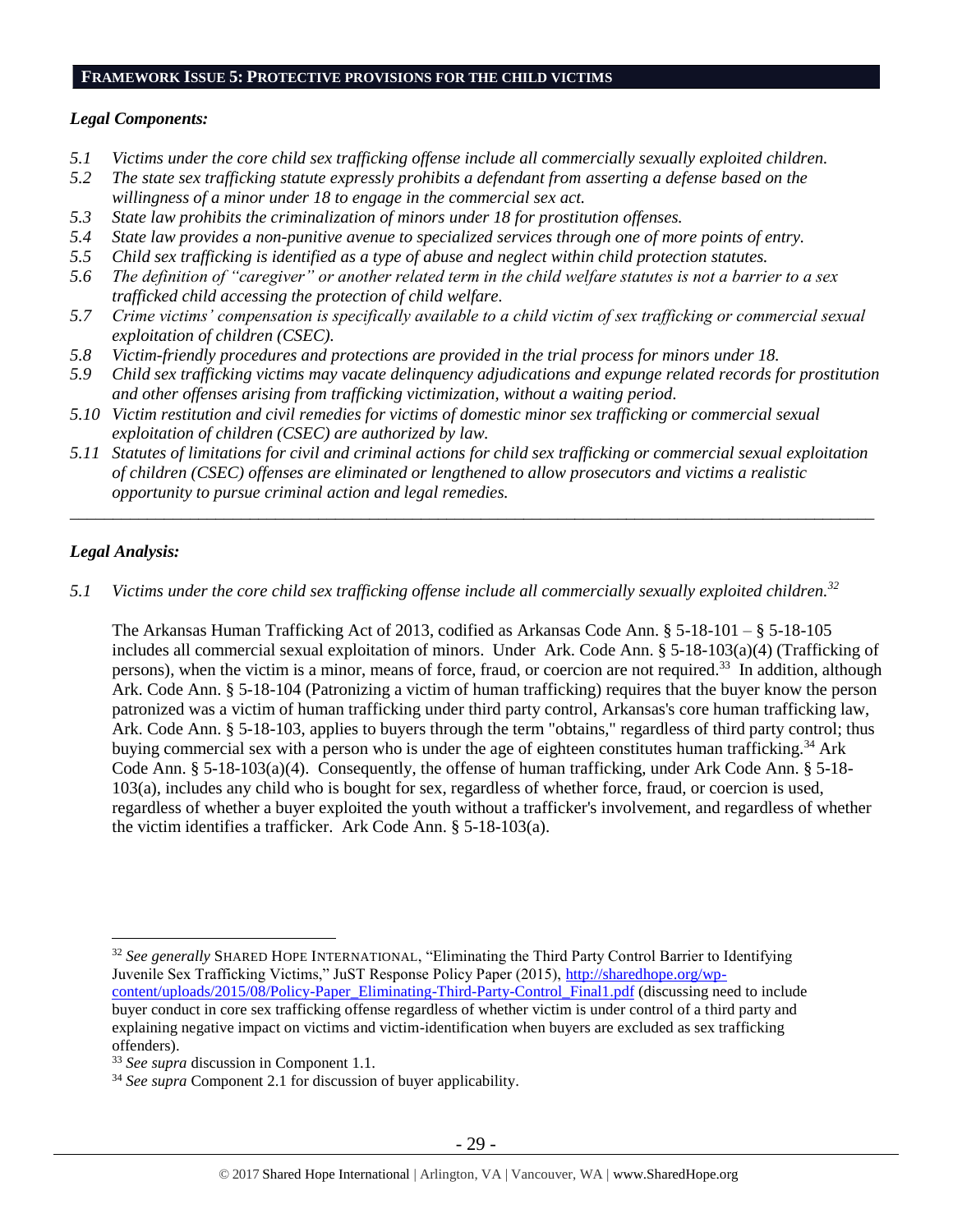*5.2 The state sex trafficking statute expressly prohibits a defendant from asserting a defense based on the willingness of a minor under 18 to engage in the commercial sex act.*

Ark. Code Ann. § 5-18-103 (Trafficking of persons) is silent with regard to a defendant's ability to assert a defense based on the willingness of the minor to engage in the commercial sex act. Additionally, Ark. Code Ann § 5-18-104 (Patronizing a victim of human trafficking) requires that a defendant "knowingly" purchase sex with a human trafficking victim, which may allow a buyer to successfully argue that a victim's consent made it impossible to "know" that the minor was a victim of sex trafficking.

- 5.2.1 Recommendation: Amend Ark. Code Ann. § 5-18-103 (Trafficking of persons) and § 5-18-104 (Patronizing a victim of human trafficking) to prohibit a defense based on a minor victim's willingness to engage in the commercial sex act.
- *5.3 State law prohibits the criminalization of minors under 18 for prostitution offenses. 35*

Ark Code Ann. § 5-70-102 (Prostitution) does not prohibit the prosecution of minors for prostitution offenses. Additionally, Ark Code Ann. § 5-70-102 does not identify all minors engaged in prostitution as victims of human trafficking.

- 5.3.1 Recommendation: Amend Ark. Code Ann. § 5-70-102(a) (Prostitution) to ensure that all minors are protected from criminalization for prostitution offenses.
- *5.4 State law provides a non-punitive avenue to specialized services through one or more points of entry.*

# **System response to child engaged in commercial sex act**

*I. Services through child welfare*

Under Ark. Code Ann. § 9-27-303(17)(A), (18)(A) (Definitions), a juvenile sex trafficking victim will be identified as a "dependent juvenile" or a "dependent-neglected juvenile." <sup>36</sup> After finding a child to be dependent-neglected, the court may "transfer custody of the juvenile to the Department of Human Services, to another licensed agency responsible for the care of juveniles, or to a relative or other individual," whichever is in the child's best interest. Ark. Code Ann.  $\S 9-27-334(a)(2)(A)$  (Disposition— Dependent-neglected—Generally). If custody is transferred to the Department of Human Services, "the juvenile shall be placed in a licensed or approved foster home, shelter, or facility or an exempt child welfare agency." Ark. Code Ann. § 9-27-334(a)(2)(B).

Under Arkansas's Child Welfare Agency Licensing Act, the definitions of "child welfare agency" and "child placement agency" include entities that house or assist in the placement of juvenile sex trafficking victims. Specifically, Ark. Code Ann. § 9-28-402(8)(D) (Definitions) defines "child welfare agency" to include "any person, corporation, partnership, voluntary association, or other entity or identifiable group of entities having a coordinated ownership of controlling interest, whether established for profit or otherwise, that . . . [r]eceives, places, plans or assists in the placement of a child victim of human trafficking in a home or any type of shelter or facility." Further, Ark. Code Ann. § 9-28-402(7)(D), defines "child placement agency" to include "a child welfare agency . . . that . . . [p]laces, plans for the placement or assists in the placement of a child victim of human trafficking in a home or any type of

 $\overline{a}$  $35$  For more information regarding recent federal legislation impacting this component see: http://go.sharedhope.org/stateimpactmemo.

<sup>&</sup>lt;sup>36</sup> See infra Components 5.5 and 5.6 for a complete discussion of identification as a "dependent juvenile" or a "dependent-neglected juvenile."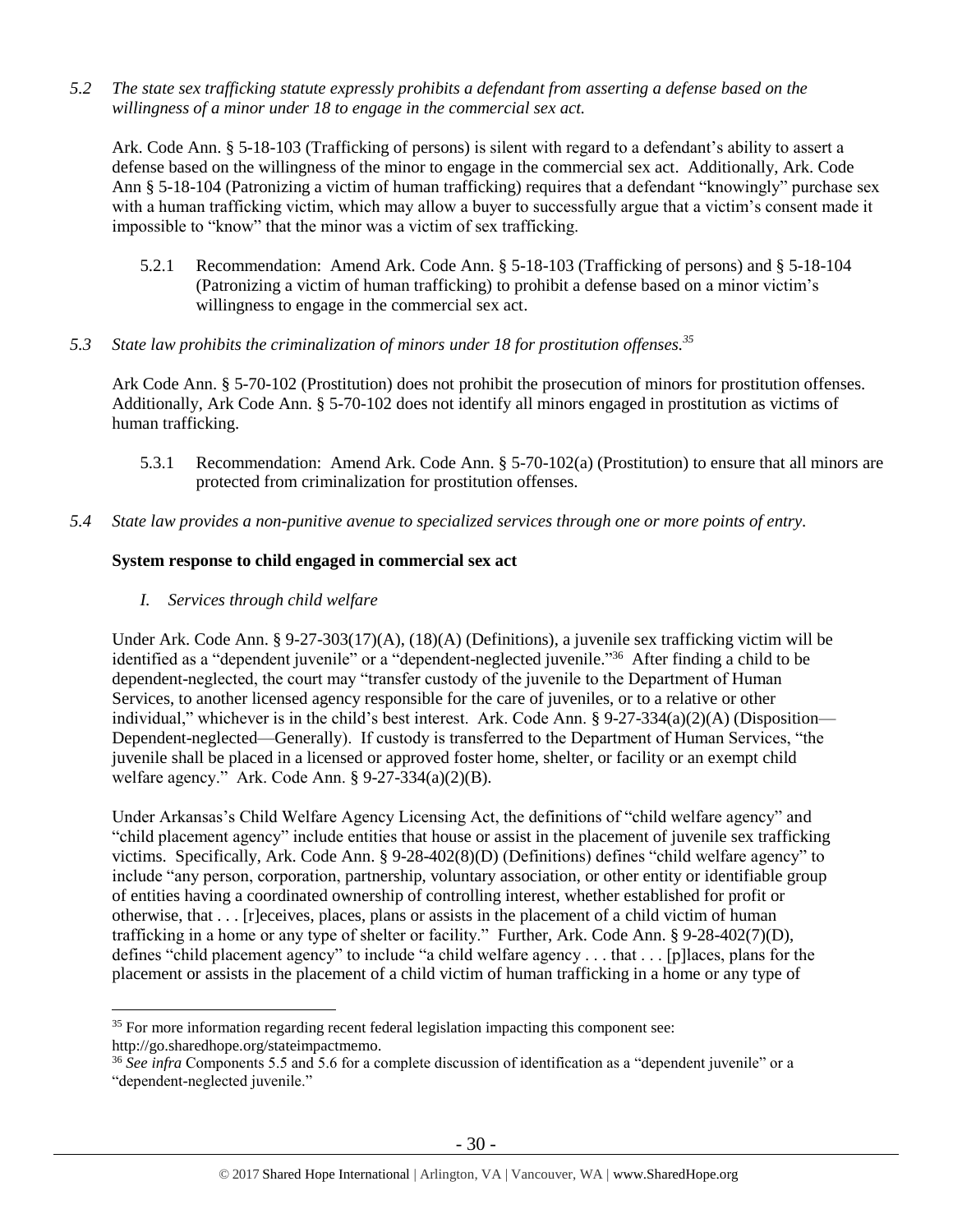shelter or facility." Thus, the Department of Human Services can refer victims to entities that serve juvenile sex trafficking victims. Ark. Code Ann. § 9-27-334(a)(2)(B).

# *II. Services through juvenile justice*

A juvenile sex trafficking victim may be identified as a "delinquent juvenile" for offenses committed pursuant to their victimization. Under Ark. Code Ann. § 9-27-323(a) (Diversion—Conditions— Agreement—Completion—Definition), however, a prosecuting attorney may choose to proceed with diversion in some delinquency cases if "it is in the best interests of the juvenile and the community" and the relevant persons consent. Further, Ark. Code Ann. § 9-27-323(k)(1), (2) requires the Department of Human Services to develop a statewide protocol for helping to coordinate the delivery of services to sexually exploited children, including juvenile sex trafficking victims, in conjunction with diversion.

# **Summary**

Arkansas law provides juvenile sex trafficking victims with a statutory avenue to specialized services; specifically, the Department of Human Services may refer a juvenile sex trafficking victim who has been identified as a "dependent-neglected juvenile" to a child placement agency that specializes in serving these children. However, Arkansas law does not mandate immunity for offenses committed as a result of the trafficking victimization.

- 5.4.1 Recommendation: Amend Arkansas's protective response for juvenile sex trafficking victims to include a mandatory mechanism to prevent delinquency adjudications.
- *5.5 Child sex trafficking is identified as a type of abuse and neglect within child protection statutes. 37*

Although Ark. Code Ann. § 9-27-303(3)(A) (Definitions) does not identify child sex trafficking as a type of "abuse," the definition of "dependent juvenile" under Ark. Code Ann. § 9-27-303(17)<sup>38</sup> includes child sex trafficking victims. It states in part,

"Dependent juvenile" means:

<span id="page-30-0"></span>. . . .

(G) (i) A child who has been a victim of human trafficking. (ii) If the parent knew or should have known the child was a victim of human trafficking, the child is not a dependent juvenile but may be dependent-neglected;

In addition, Ark. Code Ann. § 9-27-303(18)(A) includes child sex trafficking victims within the definition of "dependent-neglected juvenile" through the definition of "sexual abuse." Ark. Code Ann. § 9-27- 303(18) states,

(A) "Dependent-neglected juvenile" means any juvenile who is at substantial risk of serious harm as a result of the following acts or omissions to the juvenile, a sibling, or another juvenile:

- (i) Abandonment;
- (ii) Abuse;

 $\overline{a}$ 

(iii) Sexual abuse;

 $37$  For more information regarding recent federal legislation impacting this component see: http://go.sharedhope.org/stateimpactmemo.

<sup>&</sup>lt;sup>38</sup> The text of Ark. Code Ann. § 9-27-303 cited here and elsewhere in this report includes amendments made by the enactment of Senate Bill 271 during the 2017 Regular Session of Arkansas's 91st General Assembly (effective July 30, 2017).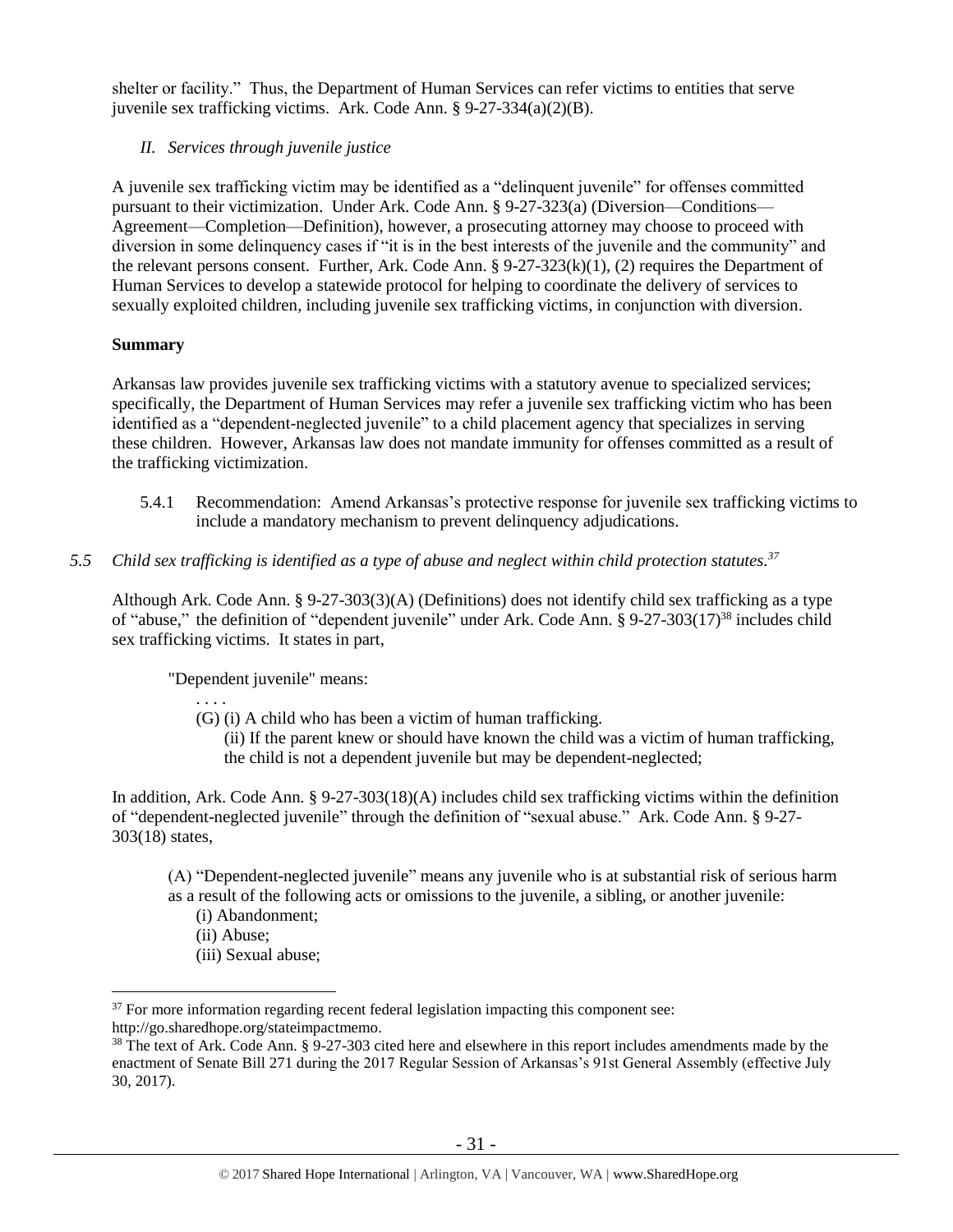(iv) Sexual exploitation; $39$ (v) Neglect;

. . . . (B) "Dependent-neglected juvenile" includes dependent juveniles.

In turn, Ark. Code Ann. § 9-27-303(52)(F) defines "sexual abuse" in part as follows:

By a person eighteen (18) years of age or older to a person who is younger than eighteen (18) years of age, the recruiting, harboring, transporting, obtaining, patronizing, or soliciting of a child for the purpose of a commercial sex act.<sup>40</sup>

Further, Ark. Code Ann. § 9-27-303(36)(A)(iii) defines "neglect" to include the "[f]ailure to take reasonable action to protect the juvenile from abandonment, abuse, sexual abuse, sexual exploitation, neglect, or parental unfitness when the existence of this condition was known or should have been known."

As such, a child sex trafficking victim could be identified as neglected, dependent, or dependentneglected, thus allowing for child welfare intervention.

*5.6 The definition of "caregiver" or another related term in the child welfare statutes is not a barrier to a sex trafficked child accessing the protection of child welfare.*

While parent or caregiver fault is required under the definition of "abuse" in Ark. Code Ann. § 9-27-303(3)(A) (Definitions), <sup>41</sup> the definition of "dependent juvenile" under Ark. Code Ann. § 9-27-  $303(17)(G)^{42}$  specifically includes child sex trafficking victims without regard to whether a parent or caregiver perpetrated the abuse.

- (A) Allowing, permitting, or encouraging participation or depiction of the juvenile in:
	- (i) Prostitution;

 $\overline{a}$ 

- (ii) Obscene photographing; or
- (iii) Obscene filming; and
- (B) Obscenely depicting, obscenely posing, or obscenely posturing a juvenile for any use or purpose.

<sup>40</sup> Regarding the definition of "sexual abuse" in the Child Maltreatment Act, Ark. Code Ann. § 12-18-103(20)(F) also includes:

By a person eighteen (18) years of age or older to a person who is younger than eighteen (18) years of age, the recruiting, harboring, transporting, obtaining, patronizing, or soliciting of a child for the purpose of a commercial sex act.

The text of Ark. Code Ann. § 12-18-103 cited here and elsewhere in this report includes amendments made by the enactment of Senate Bill 271 during the 2017 Regular Session of Arkansas's 91st General Assembly (effective July 30, 2017).

<sup>41</sup> Ark. Code Ann. § 9-27-303(3)(A) limits the definition of "abuse" to "acts or omissions by a parent, guardian, custodian, foster parent, person eighteen (18) years of age or older living in the home with a child, whether related or unrelated to the child, or any person who is entrusted with the juvenile's care by a parent, guardian, custodian, or foster parent, including, but not limited to, an agent or employee of a public or private residential home, child care facility, public or private school, or any person legally responsible for the juvenile's welfare." <sup>42</sup> *See supra* note [38.](#page-30-0)

<sup>39</sup> Ark. Code Ann. § 9-27-303(54) defines "sexual exploitation" as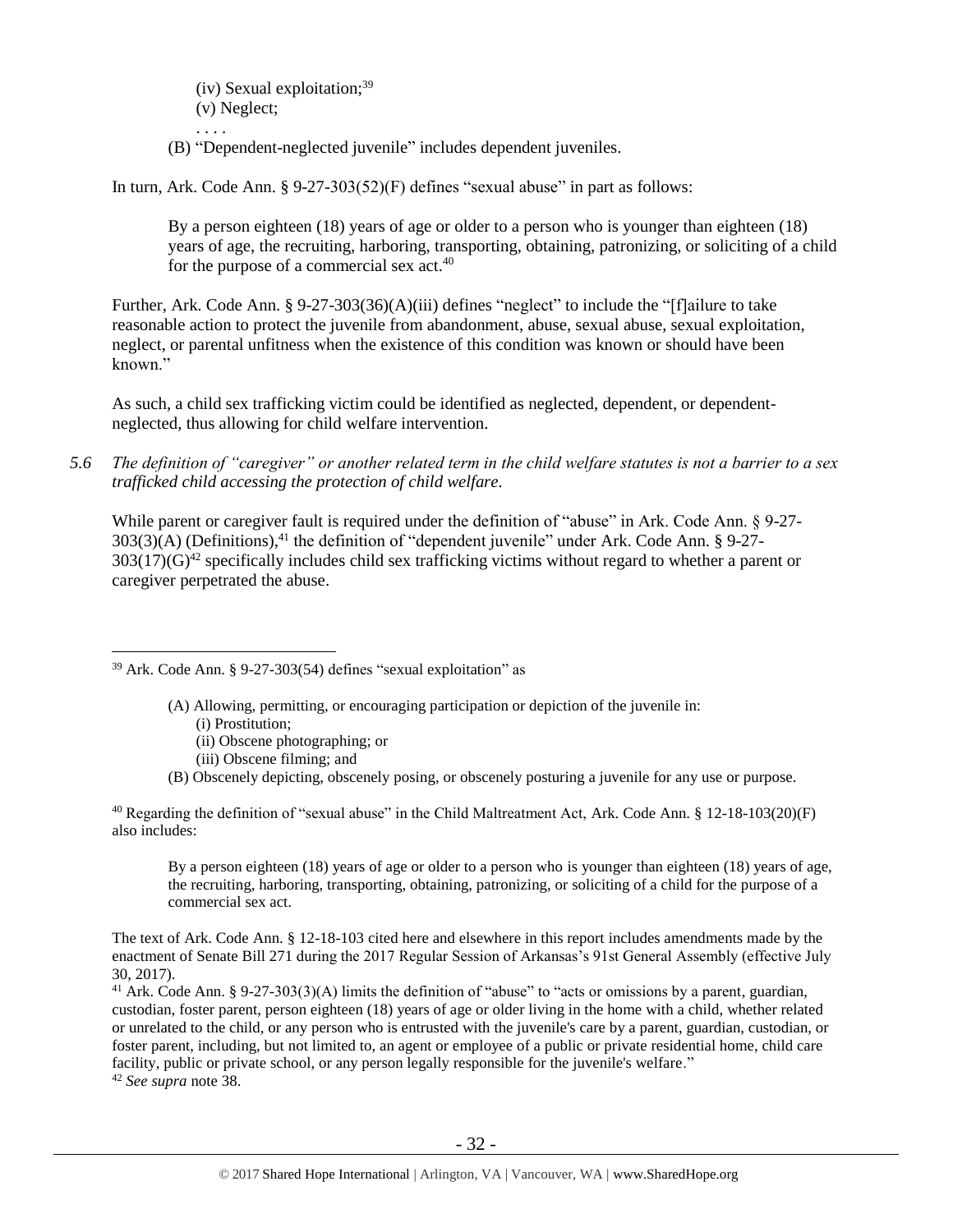Further, the definition of "dependent-neglected juvenile" under Ark. Code Ann. § 9-27-303(18), which includes child sex trafficking victims through the definition of "sexual abuse," does not require parent or caregiver fault. Accordingly, a child sex trafficking victim may receive services as a "dependent juvenile" or as a "dependent-neglected juvenile" regardless of whether a parent or caregiver perpetrated the abuse.

# *5.7 Crime victims' compensation is specifically available to a child victim of sex trafficking or commercial sexual exploitation of children (CSEC).*

Several problematic conditions could make domestic minor sex trafficking victims ineligible for Crime Victims Reparations. Under Ark. Code Ann. § 16-90-712(a),

Reparations shall not be awarded:

(1) Unless the claim has been filed with the Crime Victims Reparations Board within one (1) year after the injury or death upon which the claim is based, unless the board finds good cause for the failure to file a timely claim;

(2) To a claimant who was the offender or an accomplice of the offender;

. . . .

(5) To any claimant who has been convicted of a felony involving criminally injurious conduct;

(6) Unless the criminally injurious conduct resulting in injury or death was reported to the proper authorities within seventy-two (72) hours after its occurrence, or the board finds there was good cause for the failure to report within that time;

. . . .

Under subsection (b), "Reparations otherwise payable to a claimant shall be diminished to the extent: . . . (2) Of the degree of responsibility for the cause of the injury or death attributable to the victim, as determined by the board." Ark. Code Ann. § 16-90-712(b). Furthermore, under subsection (c), an award may be reduced, denied, or withdrawn if it is found that the victim did not cooperate with law enforcement. Ark. Code Ann. § 16-90-712(c).

5.7.1 Recommendation: Amend Ark. Code Ann. § 16-90-712 (Conditions for reparations) to clarify that a claimant who is a victim of domestic minor sex trafficking is exempt from the conditions contained therein.

# *5.8 Victim-friendly procedures and protections are provided in the trial process for minors under 18.*

Ark. Code Ann. § 16-42-101(b) (Admissibility of evidence of victim's prior sexual conduct), which, subject to the provisions in the section, prevents the introduction of "opinion evidence, reputation evidence, or evidence of specific instances of the victim's prior sexual conduct" applies only "[i]n any criminal prosecution under § 5-14-101 et seq. [Sexual Offenses including rape, sexual indecency with a child, public sexual indecency, sexual Assault] or § 5-26-202 [Incest], or for criminal attempt to commit, criminal solicitation to commit, or criminal conspiracy to commit an offense defined in any of those sections . . . ." Ark. Code Ann. § 16-42-101(b). Therefore, the statute does not apply to domestic minor sex trafficking victims if the perpetrators are not charged with the crimes listed.

Similarly, "In any prosecution for a sexual offense or inchoate offense to a sexual offense, upon motion of the prosecuting attorney and after notice to opposing counsel, the court may, for good cause shown, allow the presence of the parent, stepparent, guardian, custodian, or other person with custody of an alleged minor victim of a sexual offense or inchoate offense to a sexual offense during the examination and cross-examination of the minor at any hearing, deposition, or trial." Ark. Code Ann. § 16-42-102.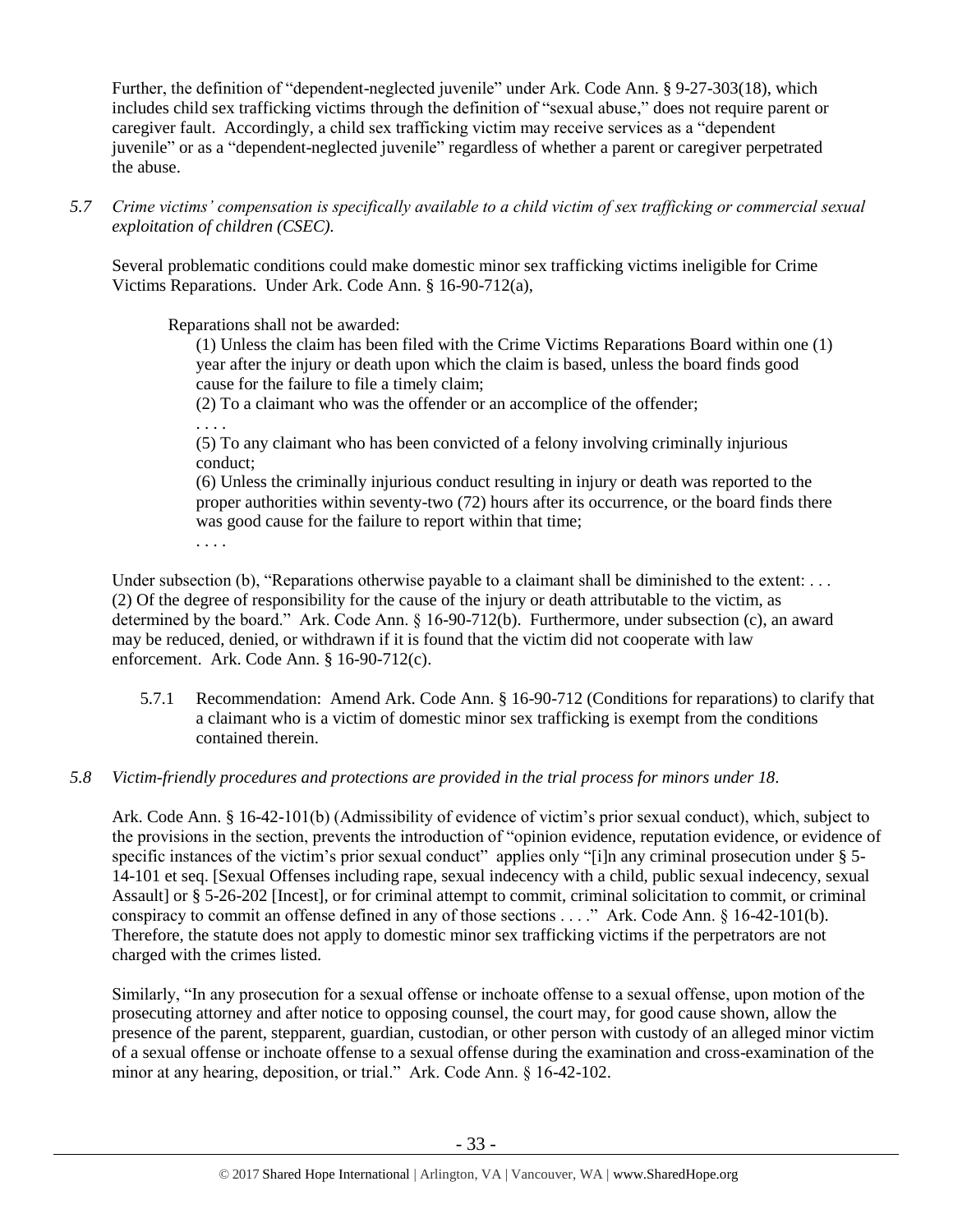However, for child victims of any crime, including domestic minor sex trafficking crimes, it is possible that a child's testimony may be taken via closed circuit television. Ark. Code Ann. § 16-43-1001(a)(1). Under Ark. Code Ann. § 16-43-1001(a)(1) (Closed-circuit television) in criminal proceedings, upon motion by the prosecution or defense, "the court may, upon a showing of clear and convincing evidence that testifying in open court would be harmful or detrimental to the child, order that the testimony of a victim or witness who is a child twelve (12) years of age or under be taken outside the courtroom."

Finally, Ark. Code Ann. § 16-43-1202 (Safeguards for child victims testifying in judicial and administrative proceedings) requires that the "prosecuting attorney, victim-witness coordinator, attorney ad litem, or Office of Chief Counsel attorney" provide the child with information about the proceedings and protect the testifying child from "argumentative or harassing questioning" by objecting appropriately. Ark. Code Ann. § 16-43- 1202(1), (7). The child is permitted, upon motion by the "prosecuting attorney, attorney ad litem, or Office of Chief Counsel attorney," a "comfort item," "support person," or both during the testimony "[i]f it is in the child's best interests." Ark. Code Ann. § 16-43-1202(5), (6).

- 5.8.1 Recommendation: Amend Ark Code Ann. § 16-42-101 (Admissibility of evidence of victim's prior sexual conduct) to include child victims of § 5-18-103 (Trafficking of persons), § 5-70-104(a)(2) (Promoting prostitution in the first degree), § 5-27-303 (Engaging children in sexually explicit conduct for use in visual or print medium), § 5-27-305 (Transportation of minors for prohibited sexual conduct), § 5-27-402 (Employing or consenting to the use of a child in a sexual performance and § 5-27-403(a) (Producing, directing, or promoting a sexual performance by a child) where commercial sexual abuse of a child is involved.
- *5.9 Child sex trafficking victims may vacate delinquency adjudications and expunge related records for prostitution and other offenses arising from trafficking victimization, without a waiting period.*

Arkansas law does not provide a mechanism for minors to vacate delinquency adjudications related to trafficking victimization, but juvenile records may be expunged immediately if the offense was not one for which the minor could have been tried as an adult. Otherwise, expungement is available after a waiting period.

Under Ark. Code Ann. § 9-27-309(b)–(c) (Confidentiality of Records),

 $\overline{a}$ 

- (b) (1) (A) Records of delinquency adjudications for which a juvenile could have been tried as an adult shall be kept for ten (10) years after the last adjudication of delinquency or the date of a plea of guilty or nolo contendere or a finding of guilt as an adult. (B) Thereafter they may be expunged.
	- (2) The court may expunge other juvenile records at any time and shall expunge all the records of a juvenile upon his or her twenty-first birthday, in other types of delinquency, dependency-neglect, or families in need of services cases.
	- (3) For purposes of this section, "expunge" means to destroy.
- (c) Records of juveniles who are designated as extended juvenile jurisdiction offenders shall be kept for ten (10) years after the last adjudication of delinquency, date of plea of guilty or nolo contendere, or finding of guilt as an adult or until the juvenile's twenty-first birthday, whichever is longer.

Ark. Code Ann. § 16-90-1412 (Sealing certain convictions for victims of human trafficking) also removes the waiting period for sealing<sup>43</sup> certain records; it states,

<sup>&</sup>lt;sup>43</sup> Pursuant to Ark. Code Ann. § 16-90-1404(4), "'Seal' means to expunge, remove, sequester, and treat as confidential the record or records in question . . . ."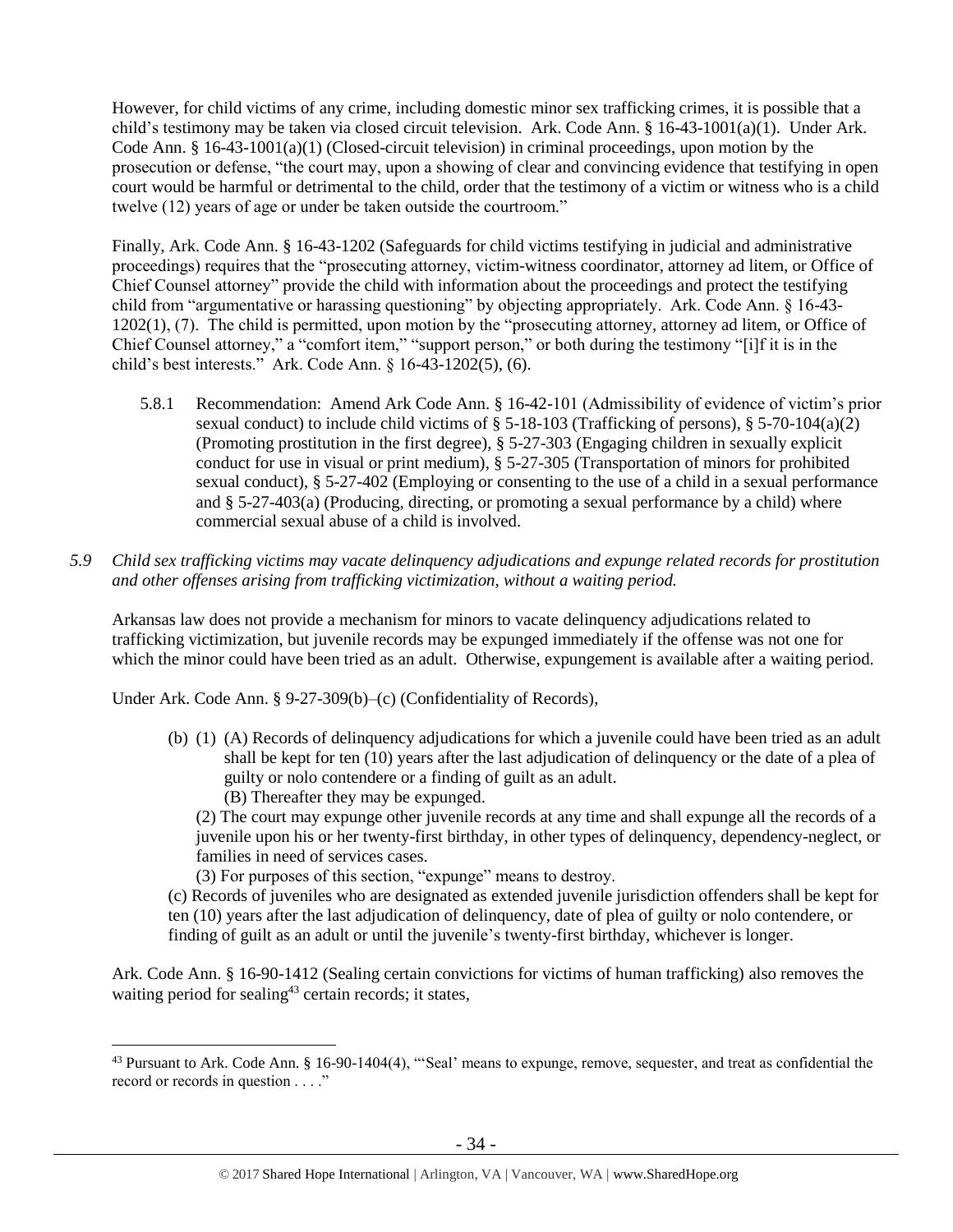- . . . .
- (b) (1) A person convicted of prostitution, § 5-70-102, may file a uniform petition to seal the conviction under this section if it was obtained as a result of the person's having been a victim of human trafficking.

(2) A uniform petition under this section may be filed at any time and may be filed for a conviction imposed at any time.

. . . .

(d) If the uniform petition under this section is granted, the court shall:

(1) Issue a uniform order to seal the conviction; and

(2) With respect to the conviction for prostitution, § 5-70-102, redact the petitioner's name from all records and files related to the petitioner's:

(A) Arrest;

(B) Citation;

(C) Criminal investigation;

- (D) Criminal charge;
- (E) Adjudication of guilt;
- (F) Criminal proceedings; and
- (G) Probation for the offense.

. . . .

Because Ark. Code Ann. § 16-90-1412 applies specifically to records of conviction, however, this protection does not clearly extend to juvenile records related to delinquency adjudications. Further, Ark. Code Ann. § 16- 90-1412 applies only to prostitution offenses, foreclosing the law's applicability to other offenses related to trafficking victimization.

- 5.9.1 Recommendation: Enact a law that allows child sex trafficking victims to vacate delinquency adjudications and expunge related records for prostitution and other offenses arising from trafficking victimization, without a waiting period.
- *5.10 Victim restitution and civil remedies for victims of domestic minor sex trafficking or commercial sexual exploitation of children (CSEC) are authorized by law.*

A domestic minor sex trafficking victim could receive restitution under Ark. Code Ann. §  $5-4-205(a)(1)$ (Restitution), which states that "[a] defendant who is found guilty or who enters a plea of guilty or nolo contendere to an offense may be ordered to pay restitution." The restitution is based on the "actual economic loss caused to a victim by the offense," and if bodily injury has occurred, the restitution order may require the defendant, among other things, to "[p]ay the cost of a necessary medical or related professional service or device relating to physical, psychiatric, and psychological care, including nonmedical care and treatment rendered in accordance with a recognized method of healing; . . . [p]ay the cost of necessary physical and occupational therapy and rehabilitation; [and] . . . [r]eimburse the victim for income lost by the victim as a result of the offense" with a maximum income reimbursement of \$50,000. Ark. Code Ann. § 5-4-205(b)(1), (2).

Any victim of a felony offense, including domestic minor sex trafficking victims, may bring a civil action. Specifically, under Ark. Code Ann. § 16-118-107(a)(1) (Civil action by crime victim), "Any person injured or damaged by reason of conduct of another person that would constitute a felony under Arkansas law may file a civil action to recover damages based on the conduct."

A violation of Ark. Code Ann.  $\S$  5-42-204(a)(2) (Criminal use of property or laundering criminal proceeds) occurs when a person "[u]ses or makes available for use any property in which he or she has any ownership or lawful possessory interest to facilitate a predicate criminal offense." A "predicate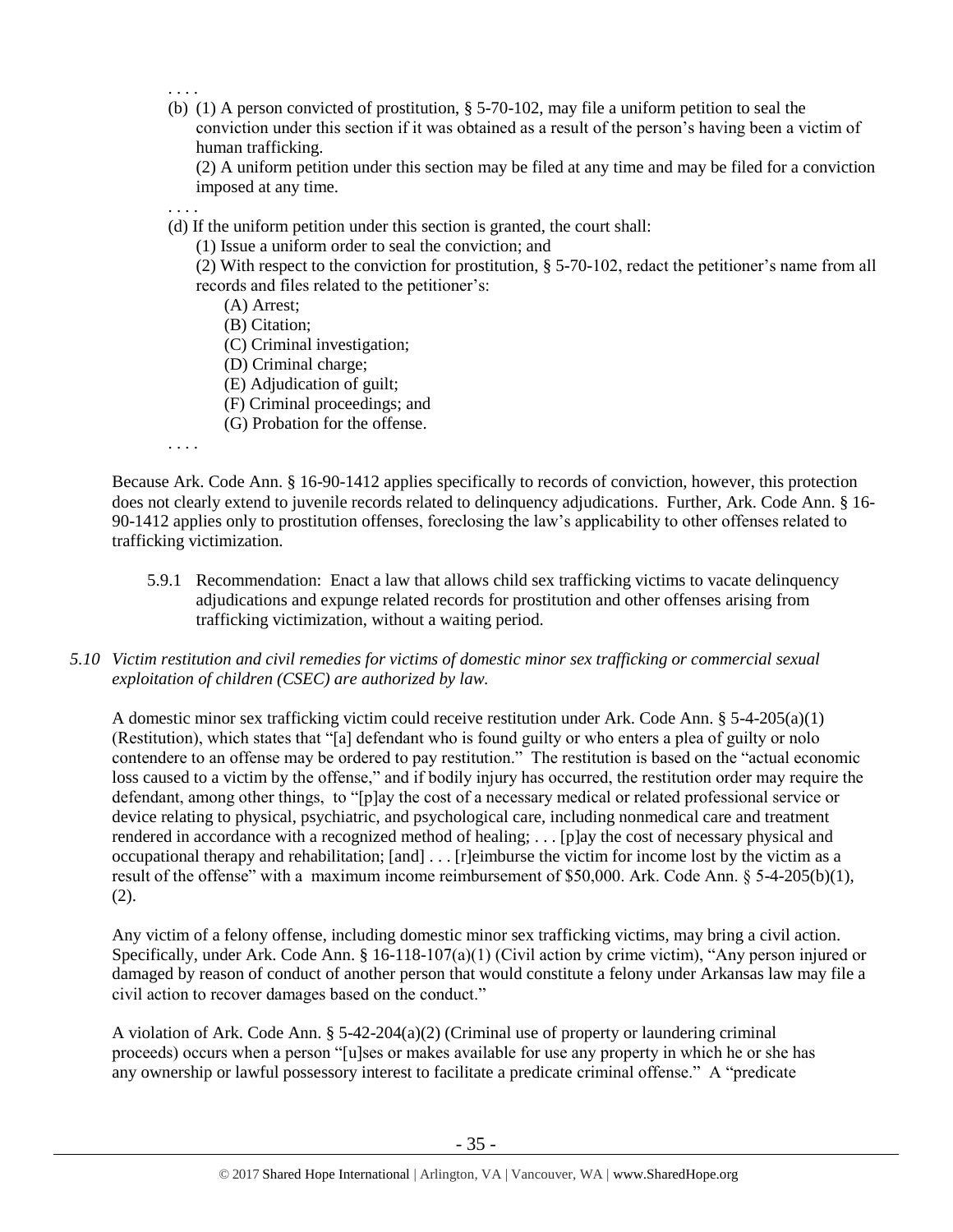criminal offense" includes a "crime of pecuniary gain," which is defined as "any violation of Arkansas law that results, or was intended to result, in the defendant receiving income, benefit, property, money, or anything of value." Ark. Code Ann. § 5-42-203(3), (7). The violator may face a civil action brought by a prosecuting attorney "for damages in an amount equal to property, funds, or a monetary instrument involved in the violation as well as the proceeds acquired by any person involved in the enterprise or by reason of conduct in furtherance of the violation, together with costs incurred for resources and personnel used in the investigation and prosecution of both criminal and civil proceedings." Ark. Code Ann. § 5-  $42 - 204(c)(1)$ .

Additionally, Ark Code Ann. § 16-118-109 (Civil cause of action for human trafficking victims) creates a private right of action for survivors of human trafficking against their exploiters. The statute provides an action for actual damages, compensatory damages, punitive damages, and injunctive relief. A prevailing plaintiff will be awarded attorneys' fees, and if the plaintiff can prove the defendant acted maliciously and willfully, he or she may be awarded 3 times the actual damages. Ark Code Ann. § 16-118-109(d), (e).

- 5.10.1 Recommendation: Amend Ark. Code Ann. § 5-4-205(a)(1) (Restitution) to make restitution mandatory for victims of domestic minor sex trafficking and to expand the basis for restitution so that victims do not need to prove bodily injury before receiving restitution to cover the costs of psychiatric and psychological care.
- *5.11 Statutes of limitations for civil and criminal actions for child sex trafficking or commercial sexual exploitation of children (CSEC) offenses are eliminated or lengthened to allow prosecutors and victims a realistic opportunity to pursue criminal action and legal remedies.*

Although minor sex trafficking is not specifically included as an offense that has no statute of limitations, several CSEC statutes are included. Pursuant to Ark. Code Ann.  $\S$  5-1-109(a)(1), (2) (Statute of limitations),

(1) A prosecution for the following offenses may be commenced at any time:

. . . .

(D)Rape, § 5-14-103, if the victim was a minor at the time of the offense;

(E)Sexual indecency with a child, § 5-14-110;

(F)Sexual assault in the first degree, § 15-14-124;

(G)Sexual assault in the second degree, § 5-14-125, if the victim was a minor at the time of the offense;

(H) Incest, § 5-226-202, if the victim was a minor at the time of the offense;

(I)Engaging children in sexually explicit conduct for use in visual or print medium, § 5-27-303 (J)Transportation of minors for prohibited sexual conduct, § 5-27-305;

(K)Employing or consenting to the use of a child in a sexual performance, § 5-27-402;

(L)Producing, directing, or promoting a sexual performance by a child, § 5-27-403; and (M)Computer exploitation of a child in the first degree, § 5-27-605.

(2) A prosecution may be commenced for a violation of the following offenses, if, when the alleged violation occurred, the offense was committed against a minor, the violation has not been previously reported to a law enforcement agency or prosecuting attorney, and the victim has not reached the age of twenty-eight (28) years of age:

- (A) Sexual assault in the third degree, § 5-14-126;
- (B) Sexual assault in the fourth degree, § 5-14-127;
- (C) Endangering the welfare of a minor in the first degree, § 5-27-205;
- (D) Permitting the abuse of a minor, § 5-27-221; and
- (E) Computer child pornography, § 5-27-603.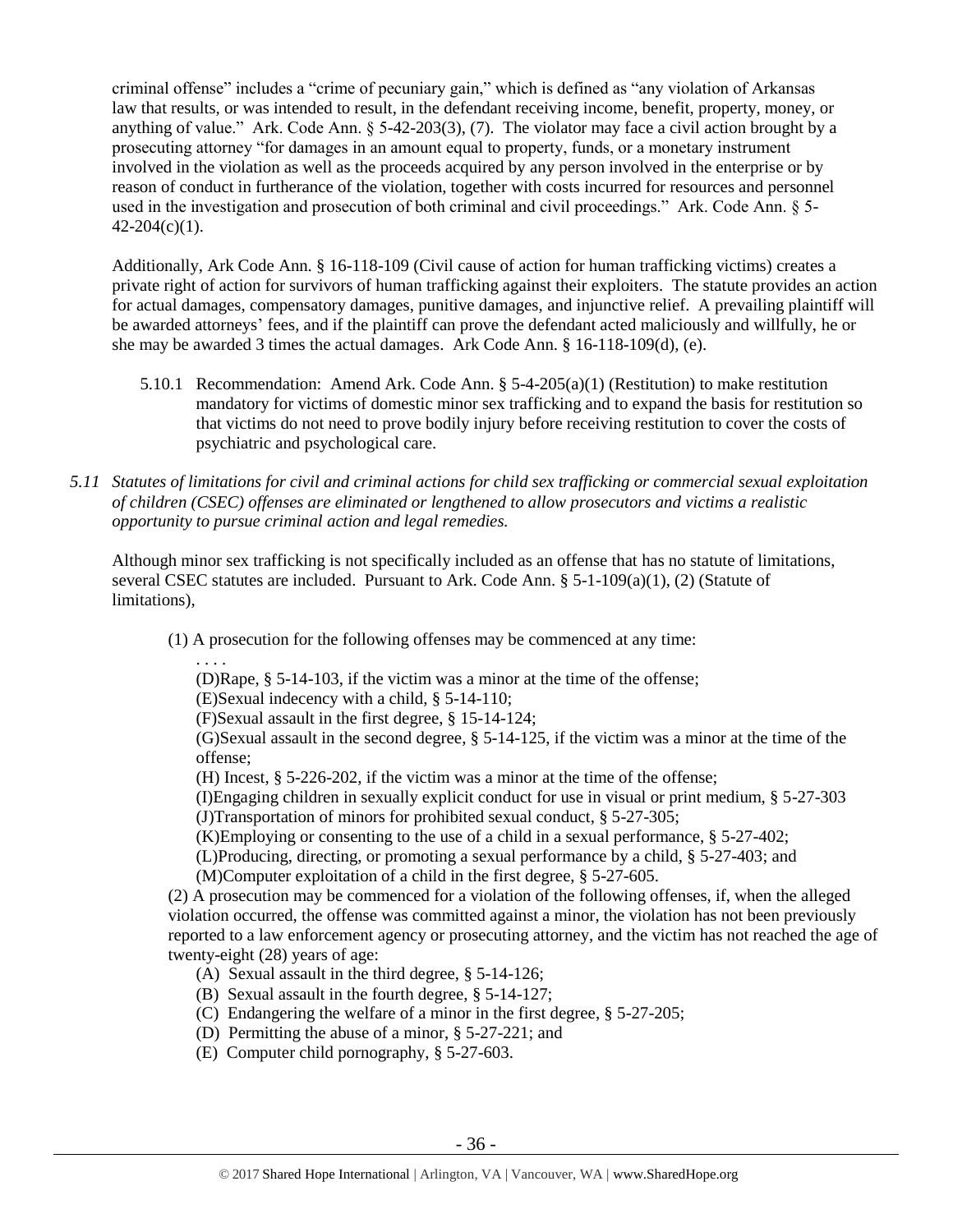For civil actions related to trafficking and CSEC offenses, a five year statute of limitations applies. Ark Code Ann. § 16-56-115 (Limitation of action not otherwise provided for). Additionally, the statute of limitations for a minor will not start until he or she has reached 18 years of age. Ark Code Ann. § 16-118-109(f)(2) (Civil cause of action for human trafficking victims). If the minor is being threatened, intimidated, or manipulated "by the defendant or by any person acting in the interest of the defendant, the time period during which the threats, intimidation, manipulation, or fraud occurred will not be part of the statute of limitations for the commencement of this action." Ark Code Ann. § 16-118-109(f)(4).

5.11.1 Recommendation: Amend Ark. Code Ann. § 5-1-109(a)(2) (Statute of limitations) to include Ark. Code Ann. § 5-70-104(a)(2) (Promoting prostitution in the first degree) and Ark. Code Ann. § 5-18- $103(b)(1)(G)$  (Trafficking of persons) when the victim is a minor, or eliminate the statute of limitations for bringing prosecutions of these offenses.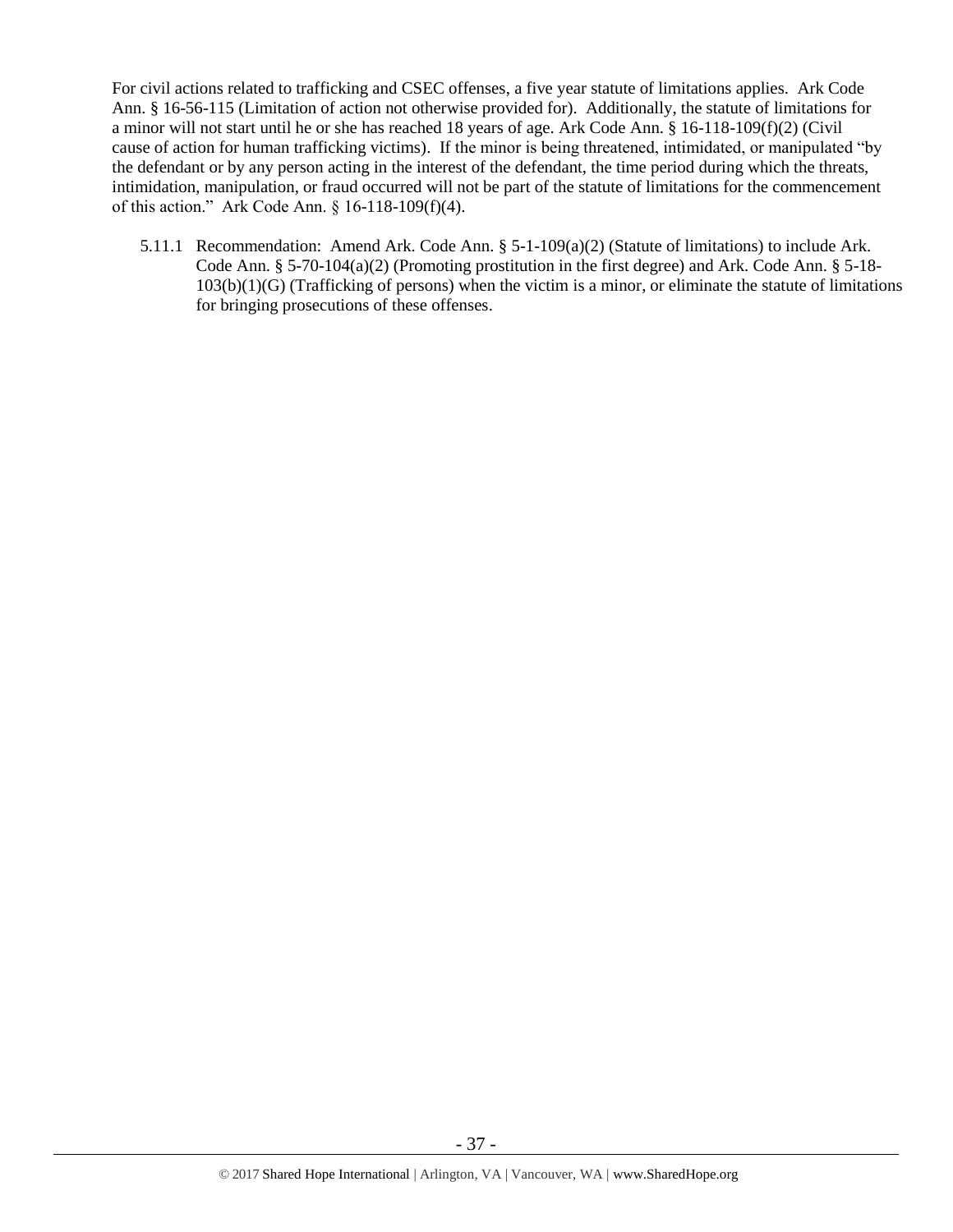#### **FRAMEWORK ISSUE 6: CRIMINAL JUSTICE TOOLS FOR INVESTIGATION AND PROSECUTIONS**

#### *Legal Components:*

- *6.1 Training on human trafficking and domestic minor sex trafficking for law enforcement is statutorily mandated or authorized.*
- *6.2 Single party consent to audiotaping is permitted in law enforcement investigations.*
- *6.3 Wiretapping is an available tool to investigate domestic minor sex trafficking and commercial sexual exploitation of children (CSEC).*
- *6.4 Using a law enforcement decoy posing as a minor to investigate buying or selling of commercial sex acts is not a defense to soliciting, purchasing, or selling sex with a minor.*

*\_\_\_\_\_\_\_\_\_\_\_\_\_\_\_\_\_\_\_\_\_\_\_\_\_\_\_\_\_\_\_\_\_\_\_\_\_\_\_\_\_\_\_\_\_\_\_\_\_\_\_\_\_\_\_\_\_\_\_\_\_\_\_\_\_\_\_\_\_\_\_\_\_\_\_\_\_\_\_\_\_\_\_\_\_\_\_\_\_\_\_\_\_\_*

- *6.5 Using the Internet or other electronic communication to investigate buyers and traffickers is a permissible investigative technique.*
- *6.6 State law requires reporting of missing children and recovered missing children.*

## *Legal Analysis:*

*6.1 Training on human trafficking and domestic minor sex trafficking for law enforcement is statutorily mandated or authorized.*

Ark. Code Ann. § 12-18-1202 (Training regarding sexually exploited children) authorizes law enforcement training on the sexual exploitation of children. Specifically, Ark. Code Ann. § 12-18-1202 provides,

The Arkansas Juvenile Officers Association, Arkansas Law Enforcement Training Academy, or the Prosecutor Coordinator may provide training to intake officers, law enforcement, prosecutors, and any other appropriate staff, concerning how to identify a sexually exploited child and how to obtain appropriate services for a sexually exploited child.

Training on related topics is required. Under Ark. Code Ann. § 12-9-113(a)(1) (Domestic violence training), new law enforcement officers must receive "at least twenty (20) hours of training in domestic violence and twenty (20) hours of training in child abuse." The training on "child abuse victim interview techniques" must include the following: "(1) Current law, including the Child Maltreatment Act, § 12-18-101 et seq., and the Arkansas Juvenile Code of 1989, § 9-27-301 et seq.; (2) Child sexual abuse; and (3) Physical and behavioral indicators." Ark. Code Ann. §12-9-113(c).

Additionally, all law enforcement officers must receive 20 hours of training on sexual assaults. Ark. Code Ann. § 12-9-114(a)(1). Ark. Code Ann. § 12-9-114(b) (Training concerning sexual assaults) states, "At a minimum, the training shall cover the following topics: (1) The dynamics of sexual assault; (2) The laws concerning sexual assault; (3) Sexual assault victim interview techniques; and (4) Support services available to sexual assault victims."

*6.2 Single party consent to audiotaping is permitted in law enforcement investigations.*

Arkansas law allows for single party consent to audiotaping. Pursuant to Ark. Code Ann. § 5-60-120(a) (Interception and recording), "It is unlawful for a person to intercept a wire, landline, oral, telephonic communication, or wireless communication, and to record or possess a recording of the communication unless the person is a party to the communication or one (1) of the parties to the communication has given prior consent to the interception and recording." Furthermore,  $\S 5-60-120(c)(1)$  states, "It is not unlawful for the act to be committed by a person acting under the color of law."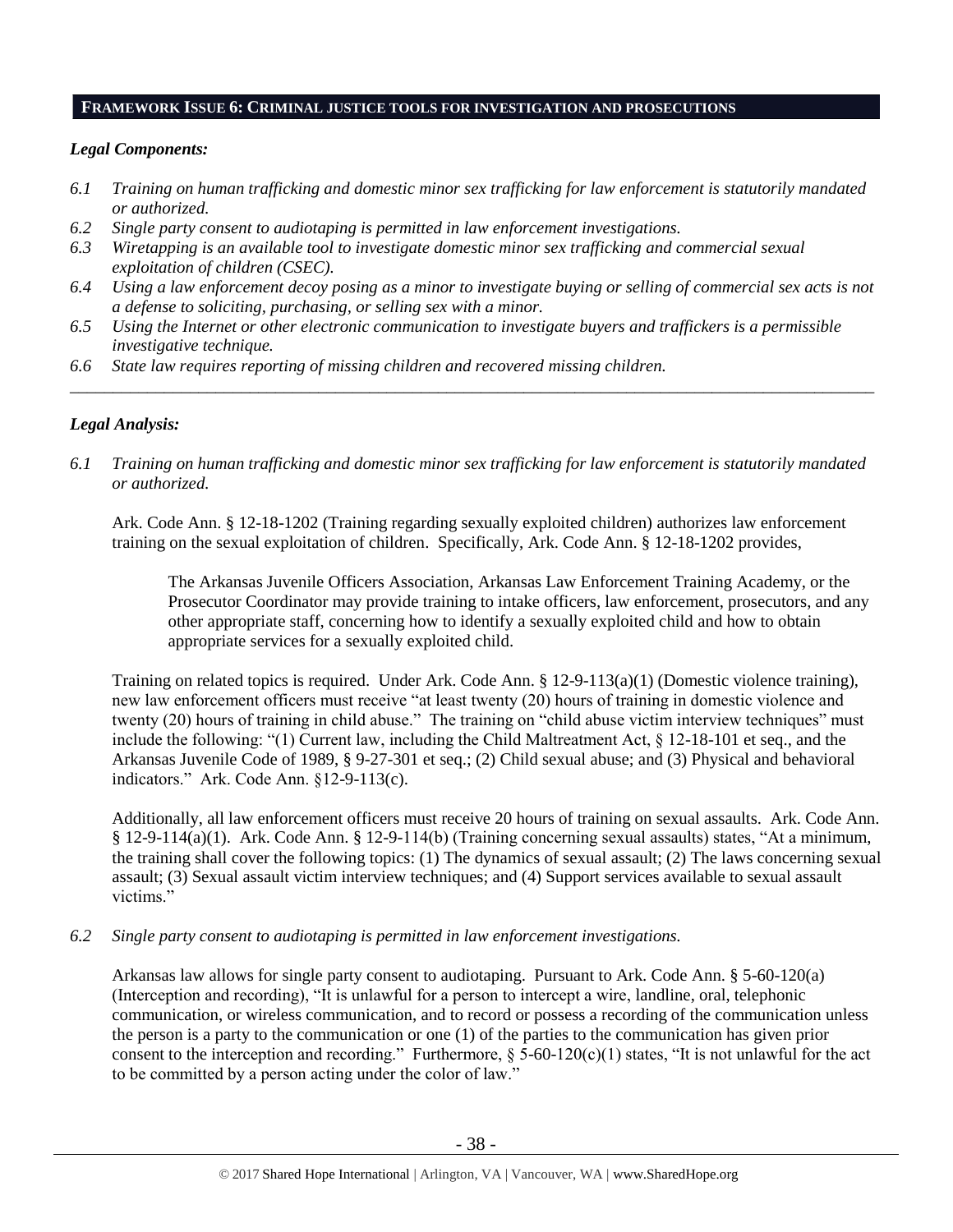*6.3 Wiretapping is an available tool to investigate domestic minor sex trafficking and commercial sexual exploitation of children (CSEC).* 

Ark. Code Ann. § 5-60-120(c)(1) (Interception and recording) states, "It is not unlawful for the act [of intercepting a wire, landline, oral, telephonic communication, or wireless communication, and to record or possess a recording of the communication] to be committed by a person acting under the color of law."

*6.4 Using a law enforcement decoy posing as a minor to investigate buying or selling of commercial sex acts is not a defense to soliciting, purchasing, or selling sex with a minor.*

As noted below in Component 6.5, Ark. Code Ann. §§ 5-27-603 (Computer child pornography) and 5-27-306 (Internet stalking of a child) use language that indicates a decoy may be used in prosecutions. However, no human trafficking or CSEC law prohibits a defense to prosecution based on the person not in fact being a minor. Thus, a defendant may be able to assert a defense based on a law enforcement decoy posing as a minor to investigate buyer-applicable offenses through reverse sting operations, which are the most likely situations in which a defendant would try to use such a defense.

- 6.4.1 Recommendation: Enact a law to specifically allow law enforcement to investigate sex trafficking of children through the use of decoys.
- *6.5 Using the Internet or other electronic communication to investigate buyers and traffickers is a permissible investigative technique.*

Use of the Internet or electronic communication is allowed for some investigations of traffickers under Ark. Code Ann. § 5-27-306(a) (Internet stalking of a child) when a person 21 or older "knowingly uses a computer online service, internet service, or local internet bulletin board service to" do any of the following:

. . . .

(2) Seduce, solicit, lure, or entice an individual that the person believes to be fifteen (15) years of age or younger in an effort to arrange a meeting with the individual for the purpose of engaging in:

- (A) Sexual intercourse;
- (B) Sexually explicit conduct; or
- (C) Deviate sexual activity;

. . . .

(4) Compile, transmit, publish, reproduce, buy, sell, receive, exchange, or disseminate the name, telephone number, electronic mail address, residence address, picture, physical description, characteristics, or any other identifying information on an individual that the person believes to be fifteen (15) years of age or younger in furtherance of an effort to arrange a meeting with the individual for the purpose of engaging in:

- (A) Sexual intercourse;
- (B) Sexually explicit conduct; or
- (C) Deviate sexual activity.

Use of the phrase, "believes to be fifteen (15) years of age or younger," in both of these subsections, implies that law enforcement officers are allowed to use the Internet or other electronic communication to investigate domestic minor sex trafficking cases when the victim is 15 or younger.

It is also possible that a law enforcement officer could investigate violations of Ark. Code Ann. § 5-27-603 (Computer child pornography) against a child under 17 through the Internet or other electronic communication. This crime prohibits using "a computer online service, internet service, or local bulletin board service to seduce,